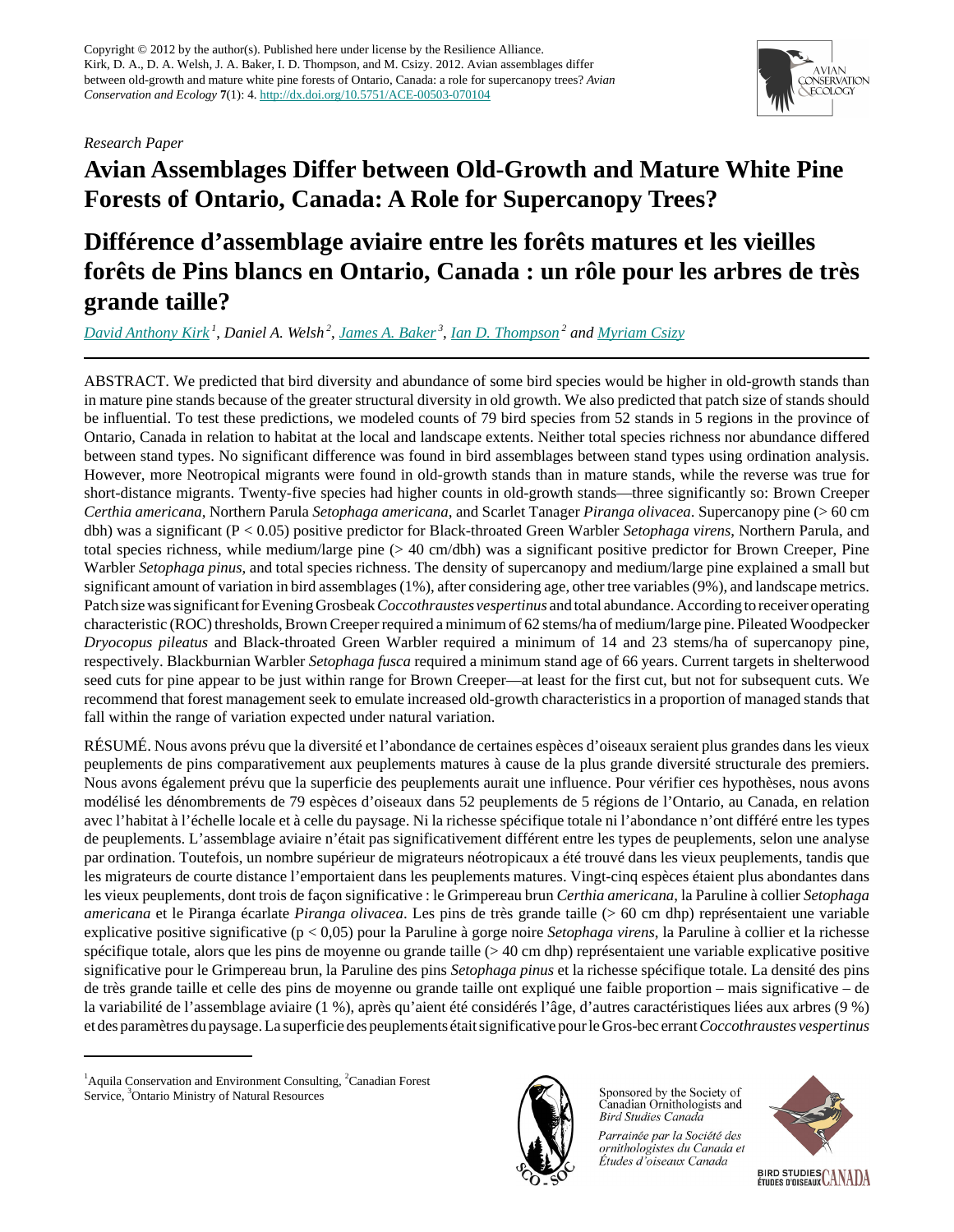et l'abondance totale. D'après les seuils ROC, le Grimpereau brun avait besoin d'un minimum de 62 tiges/ha de pins de moyenne ou grande taille, le Grand Pic *Dryocopus pileatus* et la Paruline à gorge noire recherchaient un minimum de 14 et 23 tiges/ha de pins de très grande taille, respectivement, et la Paruline à gorge orangée *Setophaga fusca* avait besoin de peuplements âgés d'au moins 66 ans. Les prescriptions actuelles des coupes progressives d'ensemencement pour les pins semblent être tout juste suffisantes pour le Grimpereau brun – pour ce qui est de la première coupe, mais pas pour les coupes subséquentes. Nous recommandons donc que l'aménagement forestier cherche à reproduire les caractéristiques des vieilles forêts dans une proportion de peuplements aménagés qui correspond aux variations attendues dans les conditions de variations naturelles.

Key Words: *avian abundance; avian assemblage; avian diversity; forest management; old-growth pine stands; Ontario, Canada; supercanopy pine; white pine*

## **INTRODUCTION**

Globally, primary old forests have been lost at a rapid rate of more than 10 million ha/year for more than 20 years (FAO 2010); related to these losses has been the decline of associated biological diversity (e.g., Secretariat of the Convention on Biological Diversity 2010). For example, the decline of avian species as a result of forest management and the reduction in old forests have been well documented in Scandinavia (e.g., Helle and Jarvinen 1986, Linder and Östlund 1992). While the importance of old-growth forests as critical habitat for various species in western North America has been recognized for more than two decades (e.g., Thomas et al. 1988, Franklin 1989, Ruggiero et al. 1991), it is only in the last 10 to 20 years that the potential importance of eastern old-growth forests to biodiversity conservation has been acknowledged (Bolgiano 1989, Mosseler et al. 2003). Reductions in habitat quality and quantity of old-growth forest have contributed to the rarity and near-extinction of some species (e.g., the endangered Redcockaded Woodpecker *Picoides borealis* in the southeastern United States (Jackson 1994) and to the presumed extinction of the Ivory-billed Woodpecker *Campephilus principalis* (Jackson 2002)). However, the only possible example of an avian species that almost became extinct because of loss of old-growth pine forests in Canada is the "old northeastern" subspecies of Red Crossbill (*Loxia curvirostra percna*), both on the mainland (Dickerman 1987) and in Newfoundland (Environment Canada 2006, but see Benkman 1989 for an alternative view).

Prior to European settlement of the Great Lakes–St. Lawrence region of eastern North America, forests containing red pine (*Pinus resinosa* Ait.) and white pine (*Pinus strobus* L.) were common (Frelich and Reich 1996, Rajora et al. 1998). The majority of these historical forests were selectively logged,<sup>[1]</sup> mostly for ship masts and square timber in the 1600s, and for sawn lumber in the early 1800s (Aird 1985, Wray 1986, Barnes 1989). Most of the logged stands were >200 years old, with individual trees being 46 to 61 m in height and 1.2 to 2.1 m in diameter (Frotheringham 1914). This historical logging, plus a policy of eliminating old growth earlier this century, fire suppression, and, in some areas, fungal disease, have together contributed to the loss and fragmentation of eastern old-growth pine forests, and to the resulting landscape pattern of remnant, isolated stands seen today (Suffling et al. 2003, Thompson et al. 2006). Evidence for significant reductions in red and white pine comes from broad-scale studies (e.g.,  $>180,000$  km<sup>2</sup> by Pinto et al. 2008; see also Leadbitter et al. 2002). In Algonquin Park (a 7630-km<sup>2</sup> provincial park in central Ontario, Canada), pine-dominated stands have declined by 40%. There has also been a reduction of pine content in mixedwoods from 3 to >8 pines/ha to <1 pine/ha today. The mean diameter of trees has declined from 73.4 cm to 44.5 cm, hence reducing structure in mixed species stands (Thompson et al. 2006).

Structural features characterizing old growth include: an uneven or multi-aged stand structure, several distinct age cohorts, the average age of dominant species approaching half their longevity (150+ years for most shade-tolerant trees), some old trees being close to their maximum longevity (300+ years), snags and dying trees, downed woody debris in various decay states, and natural regeneration of dominant trees in gaps or on decaying logs (Leverett 1996, Uhlig et al. 2001, Mosseler et al. 2003). Compositional features include: longlived, shade-tolerant tree species and process features such as small-scale gap disturbance; long-term natural rotation for catastrophic/stand-replacing disturbance; minimal evidence of human disturbance; and the final stages of stand development occurring before the stand attains a steady state of gap-phase replacement preceding the next catastrophic disturbance.

One obvious feature in Great Lakes–St. Lawrence old pine forests is the presence of large, supercanopy white pine trees; supercanopy trees are generally trees ≥30 m tall that stand above the main canopy (Bebber et al. 2004). In these forests, the most common natural disturbance was frequent understory fires of moderate intensity, although less frequent overstory, stand-replacing fires also occurred, both of which were often started by lightning (Elkie et al. 2009). Historically, the latter were estimated to have occurred every 1000+ years (Whitney 1986, Frelich and Lorimer 1991), hence the high probability of old growth developing in Great Lakes–St. Lawrence Region pine forests. Gap-phase disturbance due to windfall was less common.

In Ontario, an estimated 80% of forest-dwelling vertebrates make use of forest types containing white or red pine, although not necessarily exclusively (Naylor 1994). In the northeastern United States, 68 wildlife species used mature or old-growth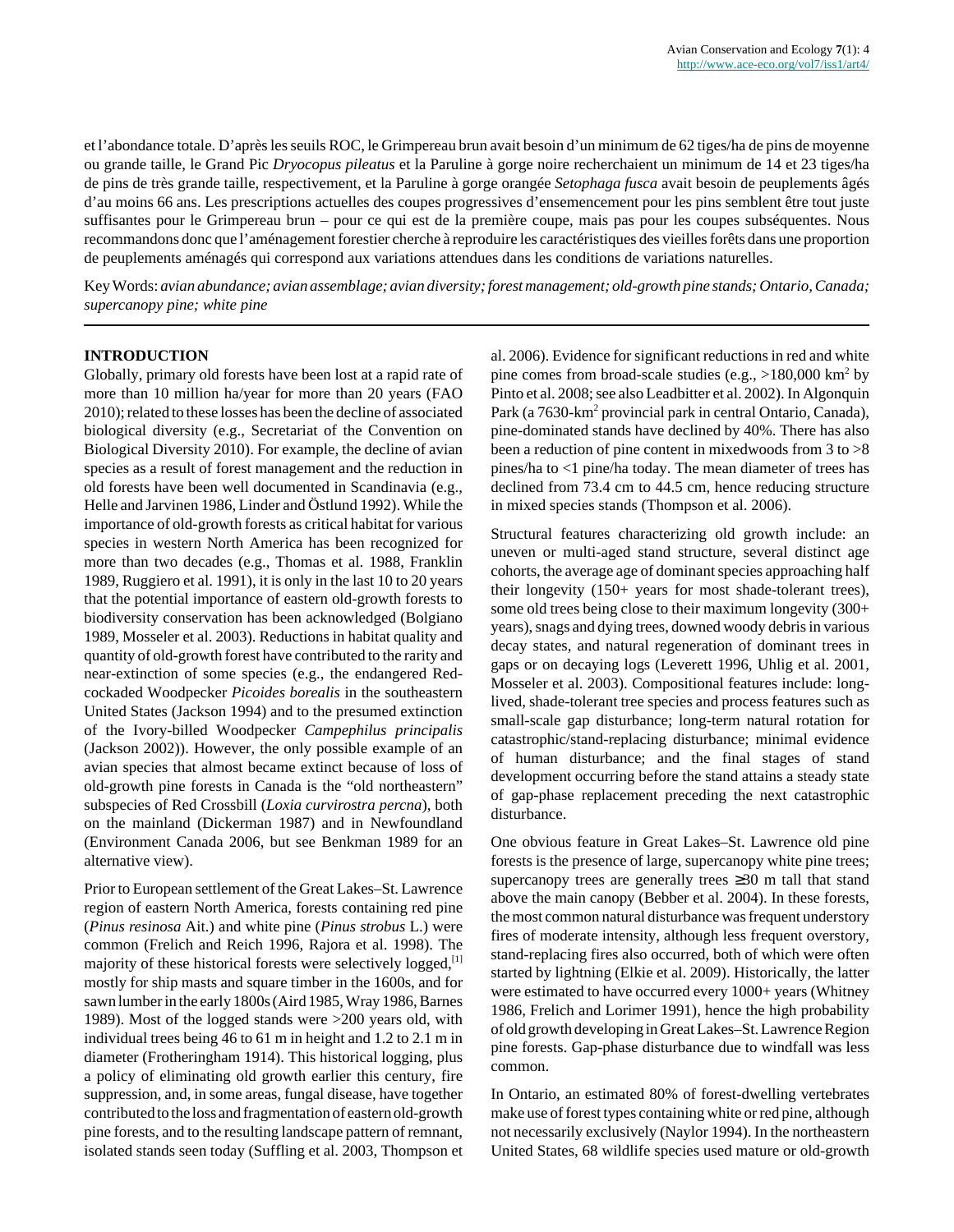pine, and for seven of these, mature or old growth was the preferred habitat (DeGraaf and Rudis 1986). Although most bird species that occur in red or white pine forests also occur in other conifers and/or mixedwood forest types, their relative abundance or probability of occurrence may be higher in old pine (Thompson et al. 1995a, Hagan and Grove 1999). For example, in Ontario, some bird species preferring pine seeds (Red Crossbills and White-winged Crossbills *Loxia leucoptera* (see Benkman 1993, Adkisson 1996) were recorded more often in stands with white pine than in mixedwoods without pine (Thompson et al. 1995a). However, apart from the Pine Warbler *Setophaga pinus* (Rodewald et al. 1999), no bird species has been specifically identified as being dependent on old-growth or mature pine forests in eastern North America (Haney and Schaadt 1996, Cadman et al. 2007). In pine stands in the southeastern United States (for example, Loblolly *Pinus taeda* and Short-leaved pine *P. echinata*). Neotropical migrant bird species are often associated with deciduous foliage (though some are attracted to pine); hence the distribution and abundance of foliage are determinants of bird communities (Dickson et al. 1995).

Old pines may contribute to stand structural diversity by providing a supercanopy or large, long-standing snags, or by providing structure within deciduous-dominated stands. Little empirical data exist as to whether historical old-growth red and white pine forests harbored any unique wildlife communities or species (Thompson 2000; see Welsh et al. 1992 concerning invertebrates, and Carleton 2003 on plant diversity) compared to second-growth mature pine forests that currently occupy much of the Great Lakes forest region. Nevertheless, if some bird species are more abundant in oldgrowth pine versus mature pine forests, and if remaining oldgrowth pine forests are lost or further fragmented through timber harvesting, fire, or disease, then it is possible that populations of these species would decline. Such habitatrelated declines have been recorded in Finland, where species preferring virgin Scots pine (*Pinus sylvestris*) forests have declined as a result of large-scale modern forestry (Helle and Jarvinen 1986, Virkkala 1989). Based on the results of comparative studies of old-growth versus mature forest in other parts of North America, and knowing that plant community composition is similar between mature and old pine stands, it is unlikely that unique bird communities occur in old pine forests. However, certain features of old-growth stands may be important to birds, and relevant thresholds could be developed for forest management (see Betts and Villard 2009).

We were interested in the possible contributions that old pine forests might make to avian species diversity. We made three predictions about the differences between mature and old pine stands based on other avian studies (e.g., Dickson et al. 1995). First, we expected that structural differences (size of trees, density, downed woody debris, snags) would provide additional habitat space—with a consequent greater abundance of some species in old growth compared to mature pine stands—and that there would be no difference in bird species richness. Second, we predicted that large pine trees would be a critical structural feature, and that this would be reflected in model selection and/or in the amount of variation in abundance of some species explained by large pine trees. Finally, we predicted that the landscape matrix of pine stands may influence bird species composition and abundance therein (Brotons et al. 2003).

Forest managers in Ontario usually harvest pine forests using the shelterwood silvicultural system, before the forests reach the old-growth stage. Rather than removing all trees through a single cut, this system removes the original forest gradually using a series of two to four cuts (preparation, regeneration, first removal, and final removal; Pinto 1998) performed at approximately 20-year intervals. It allows natural (or a mix of natural and artificial) regeneration to become established under the forest canopy (Thompson et al. 1995b). Our results can shed light on the current direction for retaining supercanopy pine trees and structural features that could be manipulated in managed stands to accelerate the development of old growth.

## **METHODS**

#### **Study area and stand selection**

In the central Ontario study area, red pine and white pine occur in the Mixedwood Plains and Boreal Shield ecozones across seven ecosites (Chambers et al. 1997). An ecosite is the smallest  $\left($ <100 m<sup>2</sup> scale) mappable unit in the hierarchical Ecological Land Classification (ELC) used by the Ontario Ministry of Natural Resources. It represents a relatively consistent set of environmental factors (geology, soils) and vegetation characteristics.

We used a pre-existing database of bird point counts composed of Forest Bird Monitoring Program surveys (Welsh 1995) and bird survey information from the Canadian Wildlife Service and the Ontario Ministry of Natural Resources. Thus the sites were not selected randomly, and coverage of pine stand types varied by region. We entered the GPS coordinates from the bird survey sites into GIS software (GIS-Based Ranking System for Pine (GRASP)) that provided a spatial map of most pine stands in continuously forested parts of eastern and western Ontario (Baldwin et al. 1994). We first converted the data into arc files using ArcView (ESRI 1999) which enabled us to identify point counts located in red or white pine stands, and then to preselect these data. GRASP identified, as mature and old-growth pine stands, all forests that were at least 10% white pine and/or red pine and at least 50 years old. And it allowed us to classify stands as in pine, close (within 1 km) to pine stands, and not pine.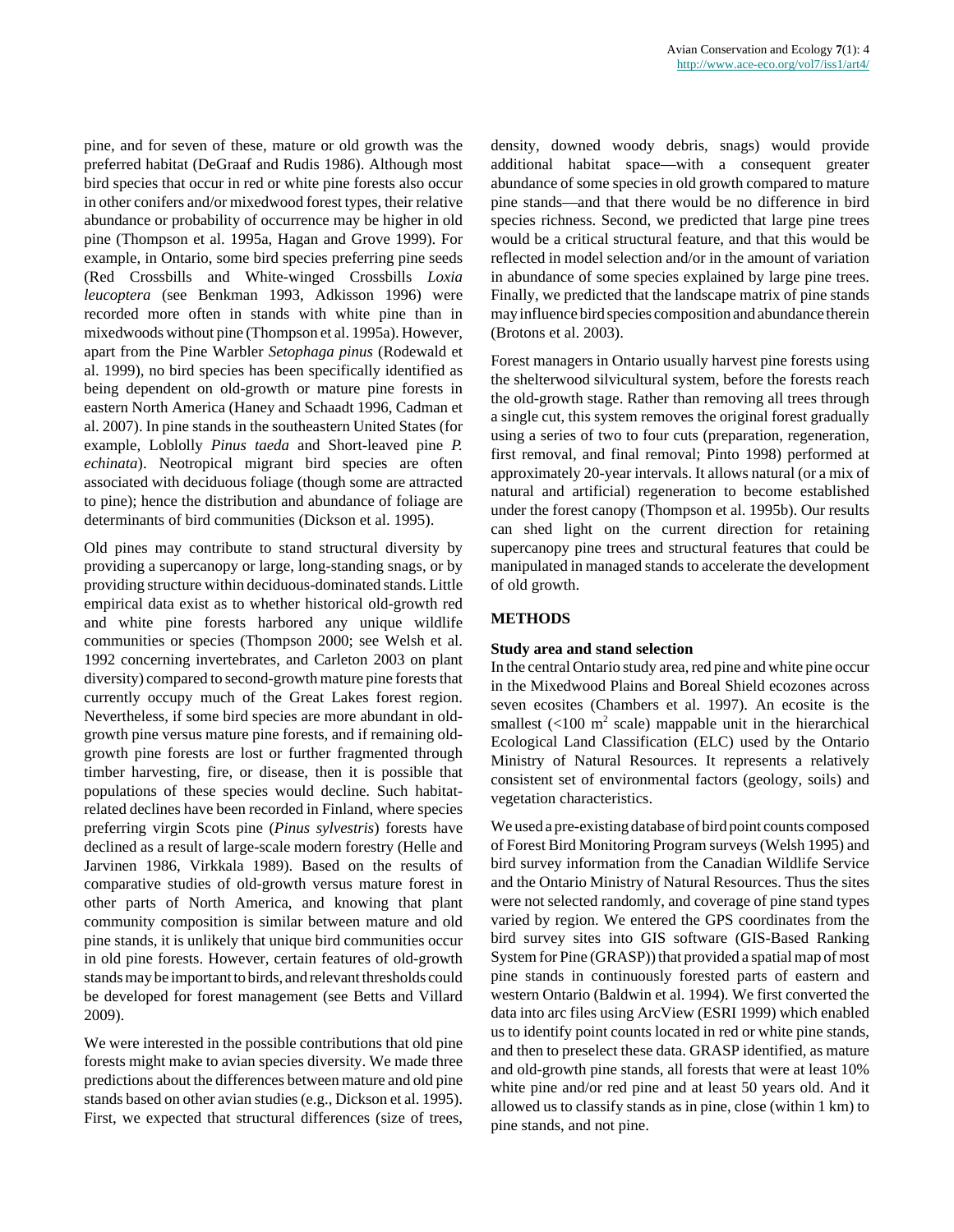In a few cases, bird point count sites known by ground-truthing to be in pine were not selected by the GIS software. We assumed this was because of: (1) errors in GPS locations, (2) the projection used in GIS, or (3) the stands not being entered into the database. To verify stand composition, we crosschecked these problematic stands using the Ontario Forest Resource Inventory (FRI). Our final database consisted of 52 forest stands from five areas: Temagami  $(N = 18)$ , northwestern Ontario ( $N = 17$ ), Algonquin ( $N = 10$ ), eastern Ontario ( $N = 4$ ), and Gogama ( $N = 3$ ) (Fig. 1). Five to ten point count stations were conducted in each stand but because some stands had no associated vegetation information, the total number of point count stations included in the study was 132.

**Fig. 1**. Map of pine stand locations in five regions in the province of Ontario, Canada: Algonquin, Eastern, Gogama, Northwestern, and Temagami.



While we attempted to characterize the range of ecosites in each region, inevitably coverage varied because of the selection criteria and the resultant differences in sample sizes. In Temagami and northwestern Ontario, we believe that complete coverage of ecosites dominated by white and red pine was achieved, whereas in Algonquin coverage was incomplete. Few stands from Gogama and eastern Ontario could be included because so few mature and old-growth pine stands occurred there.

#### **Avian surveys**

For point counts, we selected stands from the FRI representing a range of forest types and stand ages. All of the older stands were of fire origin and had incurred very limited harvesting, especially the Temagami stands; younger stands had been harvested in some cases. However, we lacked detailed temporal information on the history of stands in relation to harvesting or natural disturbance. Within each stand, observers flagged a predetermined compass line (from aerial photographs) along which five stations were located, 250 m apart and >200 m from any edge (Ralph et al. 1995). All counts were done between May 25 and July 7, which is the recommended period for breeding bird surveys in Ontario (Welsh 1995). Counts were "unlimited" distance or effectively 200 m for most forest bird species (see below regarding approaches to deal with potential double counting) and were carried out for a 10-minute period, which was the Forest Bird Monitoring Program's standard at the time (Welsh 1995). To account for changes in song frequency over the breeding cycle, all stations were visited twice: once in late May/early June, and again in mid-late June or early July. Moreover, to reduce possible bias due to diurnal variation in song frequency, we reversed the order in which stations were surveyed on the second visit. We did not correct for species detectability because methods such as double observer approach (Nichols et al. 2000) or the removal method (Farnsworth et al. 2002), had not been developed at the time of our study (see also Johnson 2008, Dawson and Efford 2009).

All singing territorial male songbirds were originally recorded as two individuals (Welsh 1995), which assumes that males are mated. Because this may not be a valid assumption (Bibby et al. 2000), we corrected all of the survey information by dividing counts by two and then rounding up to whole integers. For species that hold group territories (e.g., pine siskin, crossbills, and grosbeaks), this approach could be biased because counts could represent a singing male (counted as two) or two flyovers associated with the stand. We took the maximum count for each bird species from the two visits to each station (Bibby et al. 2000) and then summed counts for all bird species for the five stations in each stand.

Point counts are best suited for counting diurnally active, territorial, forest songbirds that sing or call consistently (Welsh 1995). Species with large home ranges (e.g., raptors, corvids) detected from multiple sites are generally excluded from analyses to minimize statistical dependency (see Kirk and Hobson 2001). However, detectability biases also arise for other species with loud songs, or for some other largebodied birds such as cavity users. Nevertheless, because many species in the latter guild respond to old-growth features, we have included them here. Double counting of large-bodied species (e.g., Pileated Woodpecker) within the same stand was avoided by omitting individuals detected from multiple locations. We believe that the possible bias of double-counting some individuals at some sites is probably counteracted by missing them at other sites (D. A. Welsh, *personal observation*). Therefore we retained cavity users, raptors, and corvids in our analyses, but omitted nocturnal, crepuscular species, and waterbird species.

In eastern Ontario, Forest Bird Monitoring Program surveys were done by experienced volunteers and contracted Forest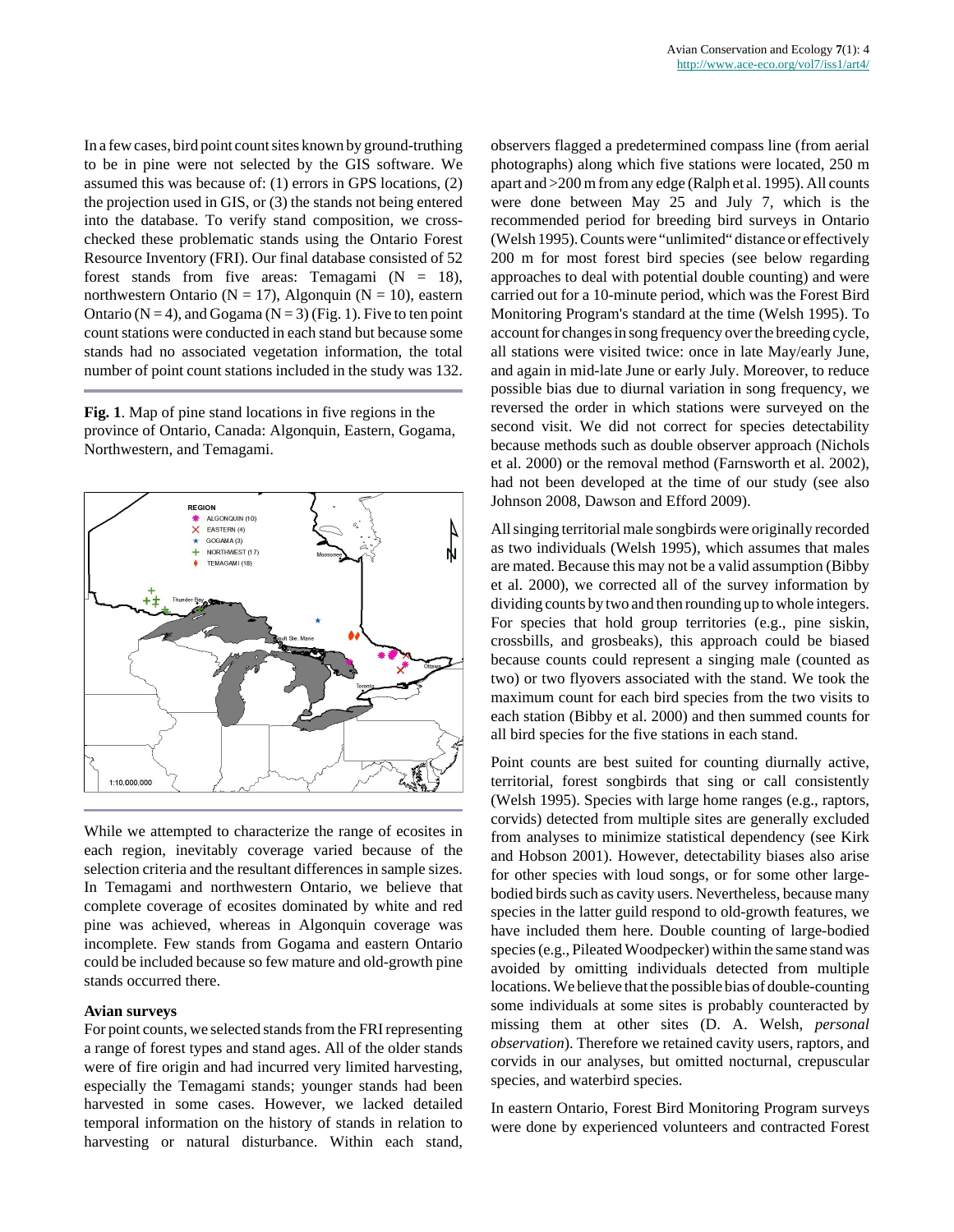Bird Monitoring Program recorders, while surveys in Algonquin, Gogama, northwestern Ontario, and Temagami were conducted by Canadian Wildlife Service personnel and contractors. All observers were tested to ensure a common minimum standard of expertise.

The Canadian Wildlife Service point count surveys and the Forest Bird Monitoring Program database differed in that the latter contained counts from multiple years, whereas most contracted surveys were from single years. Thus we selected a single year (the first year of observations) for inclusion. Most (75%) of the surveys were carried out in 1989, but some were done in 1990 (2), 1991 (7), 1992 (2), 1993 (2), and 1996 (1). Because only 14 stands had multiyear data, samples sizes were too small to test for a year effect.

## **Vegetation features**

Tree density is probably one of the most important response variables for birds in closed-canopy forests, and is strongly correlated with vertical stand structure and shrub density (Hunter 1989). It is also the main component manipulated by forest management. Provided site differences are taken into account, tree size is correlated with age and has been routinely used as a forest descriptor in Ontario (e.g., Plonski 1981). For white pine, tree size (diameter at breast height (dbh)) is correlated with age until about 250 years, after which the relationship disappears (Guyette and Dey 1995).

To quantify density of woody species by diameter size class (represented by both no. stems/ha and basal area/ha) we used the point-distance-nearest-neighbor method (Batcheler 1973, 1975), which is comparable in accuracy to the prism method commonly used by foresters (Thompson et al. 2007). Sampling was carried out in the same year as the bird counts, 20 m from each side of the flagged line used for bird surveys, and 100 m before and 100 m after each station. Twenty such points were sampled for each station, totaling 100 points and 300 trees or less per stand. These data were then used to estimate tree densities by species and size class.

To reduce the number of variables included in models, we used only those live tree variables that were most important in characterizing old-growth compared to younger stands and those managed as wildlife trees by managers of Great Lakes– St. Lawrence forests (Pinto 1998). We combined the density of all red pine and white pine trees >60 cm dbh as supercanopy trees and all pines 38 to 60 cm dbh into a medium/large pine category. We then computed the basal area of all nonpine conifer trees, the basal area of all deciduous trees, and the density of mast trees (American beech *Fagus americanus*, oaks *Quercus* spp., American basswood *Tilia americana*, ironwood *Ostrya virginiana*, and black cherry *Prunus serotina*; see Table 1) from the stem densities.

Because the classification of forest ecosites differs regionally, we were unable to use the detailed ecosite information. Instead, we devised the following classification: (1) pine mixedwoods  $=$  stands that were  $\geq$ 30% pine by basal area; (2) pine–conifer mixedwoods = stands with  $\geq$ 30% conifer basal area; (3) pine– deciduous mixedwoods = stands with  $\geq$ 30% deciduous tree basal area; and (4) all other stands were considered white pine. In a few cases, stands had ≥30% nonpine conifer and ≥30% deciduous by basal area so we assigned those stands to the class that had the higher percentage basal area. We used the Ontario Ministry of Natural Resources' (2003) definition of >130 years old (range 134 to 263 years) to classify pine stands as old growth, and the definition of <130 years old to classify pine stands as mature (range 33 to 125 years), based on stand age in the FRI. The Ontario Ministry of Natural Resources (2003) calculated this threshold "by determining the age which the species in question has attained at least 75% of its maximum potential diameter (for a given site) and made up more than 50% of the stand basal area." Stand age in the FRI is based on calibration plots of 200-m lines with one plot every 5 to 8 ha for each site type. These calibration plots are used by photo interpreters to estimate the age of stands that do not contain calibration plots (F. Addante, Ontario Ministry of Natural Resources, *personal communication*).

We obtained the best temporal match between the FRI and bird survey information, and then matched the GPS locations of the point counts with the FRI (M. St. Eloi, Ontario Ministry of Natural Resources, *personal communication*). The FRI provides information on age, height, stocking, site class, and tree species composition in Ontario forests; we used the FRI for stand age estimates. While we used the most appropriate FRI information available, some errors occur in the FRI (Thompson et al. 2007). For example, one stand in Gogama contained many supercanopy white pine trees but was listed as 35 years old by the FRI, because the dominant lower canopy was comprised of younger trees.

We exported FRI shape files and then derived landscape metrics using Patch Analyst (Elkie et al. 1999). These included mean patch size, total edge, edge density, mean perimeter– area ratio, mean shape index, and mean patch fractal dimension, and these were measured for each stand using the FRI information (1:20,000; approximately 1 km radius around stands).

We used stands as replicates in our analyses because the pointdistance-nearest-neighbor method only allowed estimates of tree species densities for an entire stand. For several stands, different subplots were sampled (five stations in each subplot) and separate estimates were made of tree densities for each (for example, Greenwood Lake in northwestern Ontario had four lines of bird counts). These were treated as independent samples. If the tree supply information was the same for two subplots, we discarded the smaller of the two subplots (determined from the landscape metrics).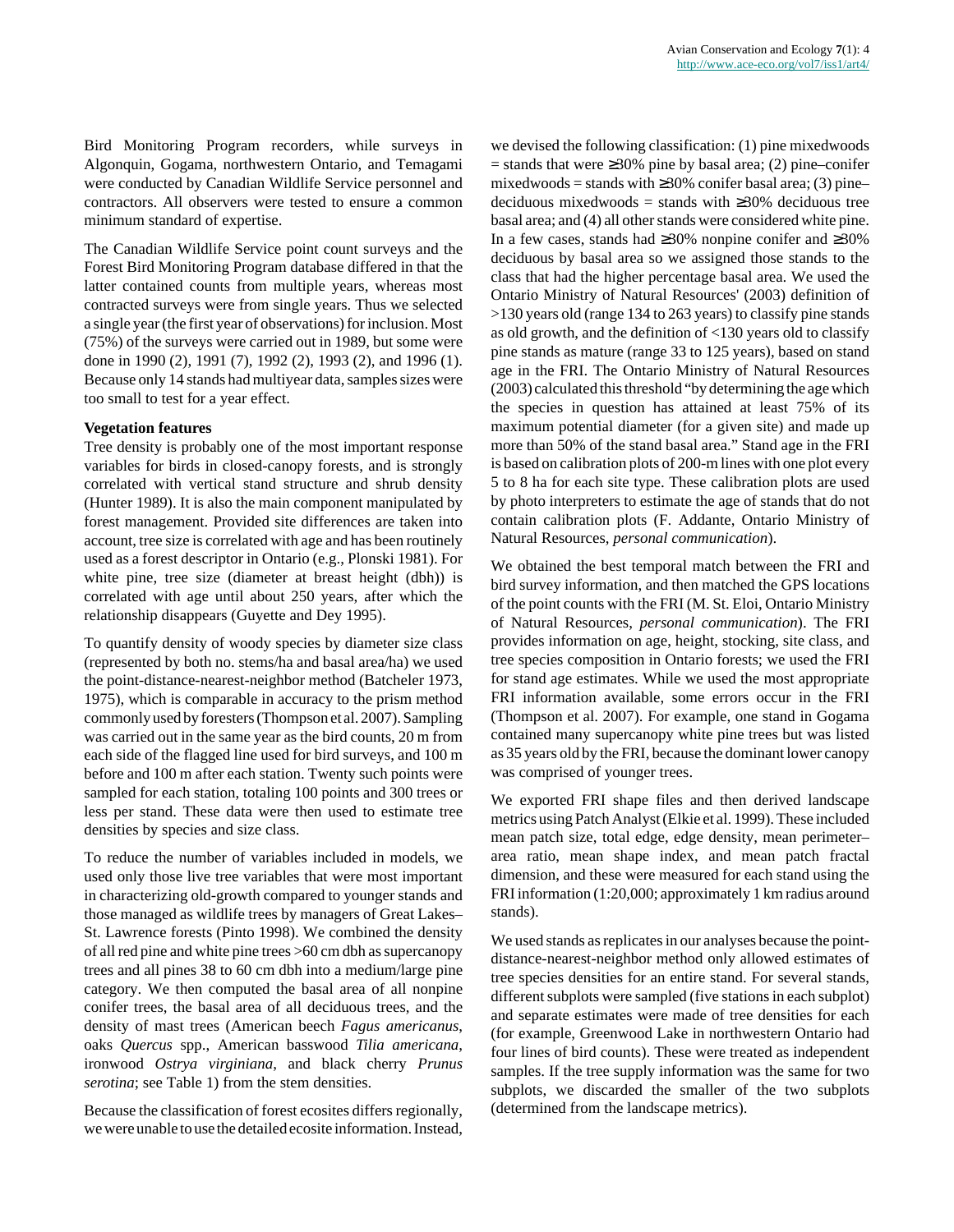| Variables                                                | Old              | Mature         | Algonquin       | Eastern $(n=4)$ | Gogama          | Northwest        | Temagami         |
|----------------------------------------------------------|------------------|----------------|-----------------|-----------------|-----------------|------------------|------------------|
|                                                          | growth           | stands         | $(n=10)$        |                 | $(n=3)$         | $(n=17)$         | $(n=18)$         |
| Old growth                                               | 14.0             | 0.0            | 0.0             | 0.0             | 0.0             | 41.2(7)          | 38.9(7)          |
| $($ >130 years old $)^*$                                 |                  |                |                 |                 |                 |                  |                  |
| Mature*                                                  | 0.0              | 38.0           | 100.0(10)       | 100.0(4)        | 100.0(3)        | 58.8 (10)        | 61.1(11)         |
| <b>Tree supply</b>                                       |                  |                |                 |                 |                 |                  |                  |
| Density (no. stems/ha)<br>supercanopy pine<br>(SUPCAN)   | $48.6 \pm 9.8$   | $13.0 \pm 2.4$ | $10.6 \pm 3.2$  | $2.9 \pm 1.5$   | $22.4 \pm 11.5$ | $36.4 \pm 8.8$   | $20.5 \pm 5.6$   |
| Density (no. stems/ha)<br>medium/large pine<br>(MEDLPIN) | $28.5 \pm 3.9$   | $41.2 \pm 5.8$ | $69.3 \pm 15.4$ | $13.2 \pm 3.0$  | $9.0 \pm 3.6$   | $39.4 \pm 6.1$   | $28.9 \pm 3.4$   |
| Basal area, white pine<br>(WPBA)                         | $24.1 \pm 3.9$   | $12.5 \pm 1.7$ | $19.0 \pm 3.7$  | $4.7 \pm 1.5$   | $8.8 \pm 5.3$   | $18.2 \pm 3.9$   | $14.9 \pm 2.3$   |
| Basal area, red pine<br>(RPBA)                           | $3.7 \pm 1.3$    | $8.4 \pm 1.7$  | $11.5 \pm 5.1$  | $12.8 \pm 7.1$  | $2.4 \pm 0.6$   | $7.1 \pm 2.0$    | $4.3 \pm 0.9$    |
| Basal area, nonpine<br>conifer (CONBA)                   | $6.6 \pm 1.0$    | $6.8 \pm 1.0$  | $5.9 \pm 2.5$   | $2.2 \pm 1.2$   | $16.1 \pm 0.9$  | $8.0 \pm 0.9$    | $5.4 \pm 0.9$    |
| Basal area, deciduous<br>(DECIBA)                        | $5.8 \pm 0.8$    | $8.1 \pm 0.8$  | $7.2 \pm 1.7$   | $14.5 \pm 1.1$  | $7.2 \pm 0.4$   | $4.8 \pm 0.6$    | $8.7 \pm 1.0$    |
| Density (no. stems/ha),<br>mast trees (MASTDEN)          | $0.7 \pm 0.7$    | $4.5 \pm 1.8$  | $4.4 \pm 3.3$   | $27.6 \pm 9.8$  | $0.0 \pm 0.0$   | $0.0\pm0.0$      | $1.4 \pm 0.7$    |
| Total basal area<br>(TOTALBA)                            | $40.2 \pm 2.9$   | $35.8 \pm 1.8$ | $43.5 \pm 4.5$  | $34.3 \pm 5.8$  | $34.5 \pm 6.2$  | $38.1 \pm 2.6$   | $33.3 \pm 2.1$   |
| <b>Ecosite</b>                                           |                  |                |                 |                 |                 |                  |                  |
| White pine (WHITEP)*                                     | 50.0(7)          | 28.9(11)       | 50.0(5)         |                 |                 | 35.3(6)          | 38.9(7)          |
| Mixed red and white<br>pine (MIXPINE)*                   | 28.6(4)          | 28.9(11)       | 20.0(2)         | 50.0(2)         |                 | 41.2(7)          | 22.2(4)          |
| Mixed pine and nonpine<br>conifer (MIXCON)*              | 14.3(2)          | 26.3(10)       | 20.0(2)         |                 | 100.0(3)        | 23.5(4)          | 16.7(3)          |
| Mixed pine and<br>deciduous (MIXDEC)*                    | 7.1(1)           | 15.8(6)        | 10.0(1)         | 50.0(2)         |                 | 0.0              | 22.2(4)          |
| <b>Ontario Forest</b>                                    |                  |                |                 |                 |                 |                  |                  |
| <b>Resource Inventory</b>                                |                  |                |                 |                 |                 |                  |                  |
| (FRI)                                                    |                  |                |                 |                 |                 |                  |                  |
| Stand age in years<br>(AGE)                              | $197.3 \pm 12.5$ | $86.0 \pm 4.2$ | $92.3 \pm 6.2$  | $68.3 \pm 5.2$  | $33.0 \pm 0$    | $139.1 \pm 17.6$ | $131.7 \pm 11.8$ |
| <b>Landscape metrics</b>                                 |                  |                |                 |                 |                 |                  |                  |
| Mean patch size (ha)<br>(MPS)                            | $51.4 \pm 6.4$   | $44.6 \pm 5.9$ | $27.0 \pm 4.5$  | $24.9 \pm 7.2$  | $62.1 \pm 0.0$  | $41.9 \pm 4.7$   | $63.6 \pm 10.9$  |

Table 1. Vegetation features for all pine forests sampled in five regions of Ontario, Canada. Numbers show mean  $\pm$  SE, categorical variables (denoted by \*, numbers show % of stands, with n in parentheses).

#### **Regional variation and spatial autocorrelation**

Our surveys covered a large area; stands in eastern Ontario were more than 1200 km from those in northwestern Ontario. Species distribution patterns and abundance over such a wide geographical area would be expected to vary naturally because of climate, geology, and underlying historical avian distribution patterns. To test whether there were differences in bird species assemblages among the five regions, we performed nonmetric multidimensional scaling (nMDS based on square-root transformed data) ordination and compared between groups using Analysis of Similarity (ANOSIM, 999 permutations, Clarke and Gorley 2006) and using partial Canonical Correspondence Analysis (*p*CCA), while controlling for trend surface variables (ter Braak 1995, ter Braak and Smilauer 2002). For these analyses, we included the 63 bird species that occurred at >5% of stands.

Bird species abundance and composition in stands located close together would be expected to be more similar than those further apart, and thus for some stands counts were potentially spatially autocorrelated. We controlled for this in statistical analyses (see Borcard et al. 1992, Bowman et al. 2001).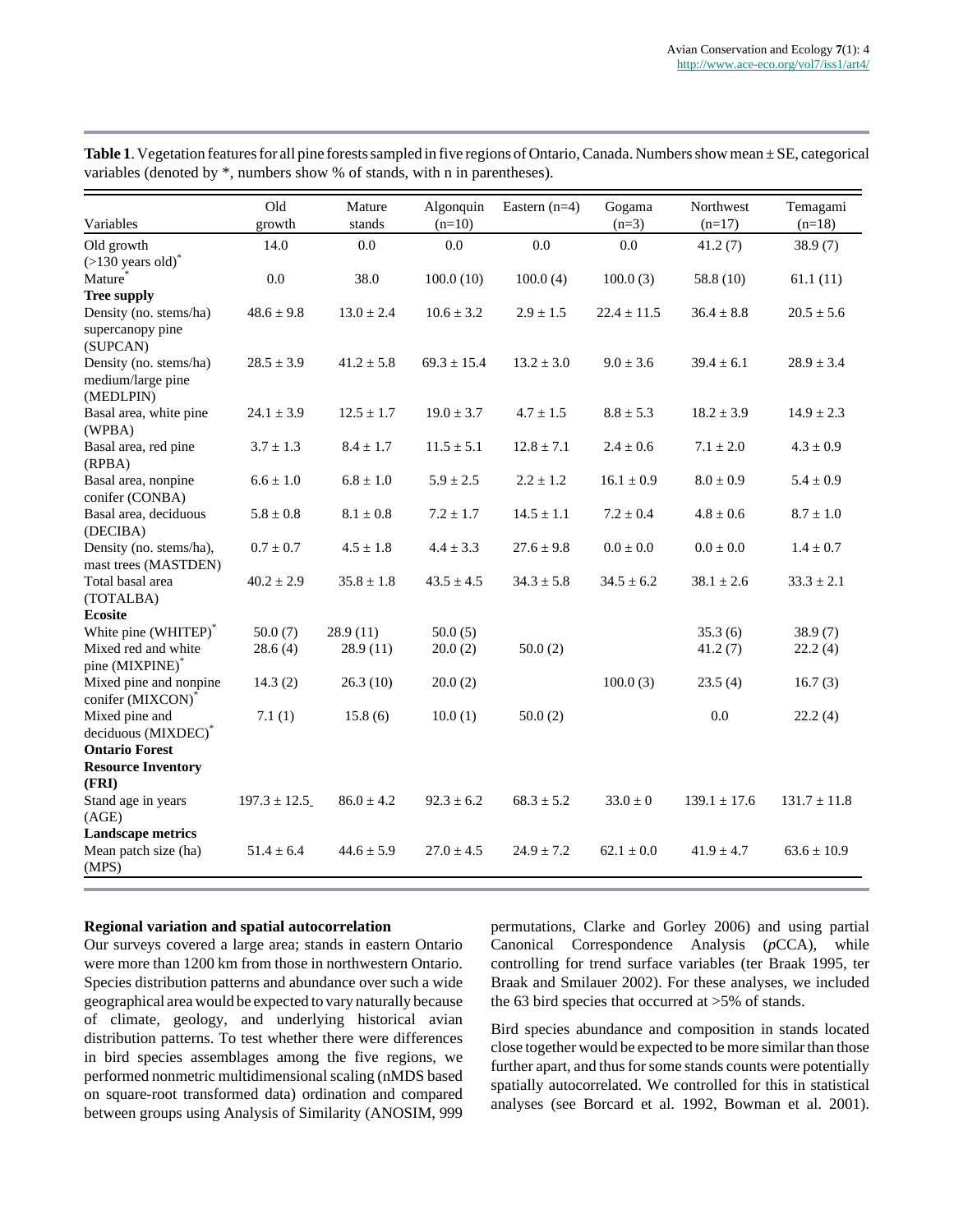Because of the large distance between study areas and consequent longitudinal spread, we chose to account for regional variation by using a trend surface function (Legendre 1993, Legendre and Legendre 1998). We calculated trend surface variables by standardizing latitude and longitude geographic coordinates and calculating second-order and third-order expressions. Usually only a few variables are necessary to describe large-scale spatial patterns, so we used only second-order functions in models (Legendre and Legendre 1998). We first performed Poisson, negative binomial, or multiple linear regression models with backwards elimination of trend surface variables  $(P < 0.05)$ . We subsequently included only trend surface functions that were significant in models (see Legendre and Legendre 1998). Trend surface functions were included in all models reported, unless stated otherwise.

## **Avian diversity in old-growth stands compared to mature stands**

We selected species with sufficient information (species that occurred in 20% or more of stands,  $n = 43$  species) for statistical modeling. We also categorized species by migratory guilds (Neotropical migrants, short-distance migrants, nomadic species, and residents (Wong et. al 2003)), because some of these groups are of special concern because of declining populations (Rich et al. 2004).

We modeled bird species' abundance using GLM (Cameron and Trivedi 2001). Because of the high incidence of zeros, a Poisson error was used, and log-link. We used a  $\chi^2$  test to check for goodness of fit. Where model fit was poor—indicating count overdispersion and/or zero-inflation—we used negative binomial error probabilities. We then inspected the likelihood ratio test of alpha =  $0 \left( \chi^2 \right)$  test) to check that this was the appropriate error term. When data were normally distributed (verified using normality test statistics, D'Agostino et al. 1990), we used multiple linear regressions.

We performed three sets of analyses for single species, overall abundance, and species richness. First, we compared counts between old-growth stands and younger stands, and, second, we used the same model but controlled for trend surface functions. Where significant differences occurred in abundance, based on Poisson or negative binomial models, we calculated the incidence rate ratios (IRR; StataCorp 2003) in addition to estimated regression coefficients  $(e^b, \text{ rather than})$ *b*). The incidence rate ratios indicate the magnitude of the difference in abundance between two groups, i.e., here, oldgrowth stands and younger stands.

We compared between old-growth stands and younger stands and among regions using ANOSIM and *p*CCA, as for regional comparisons. For these analyses, we included the 63 bird species that occurred at  $>5\%$  of stands.

#### **Are large pine trees important? For which species?**

To evaluate the importance of large pine trees, we modeled 15 of the most abundant bird species in old-growth stands, as well as species abundance and richness (with and without diurnal raptors and large corvids). For each species, we constructed candidate models (Appendix 1), based on our own *a priori* knowledge of their habitat associations and on the use of the Avian Life History database of Wildspace (Wong et al. 2003). Because sample sizes were small and because we were most interested in evaluating the importance of supercanopy pine trees, we reduced the number of predictor variables included in models as much as possible. For several species that occur in mixedwoods, we used the same or similar candidate models because they responded to the same suite of predictor variables, at least at the resolution measured. We also developed *a priori* candidate models for overall abundance and species richness. We included various combinations of predictor variables which were specifically chosen to test interrelationships of tree density, FRI age, modified ecosite type, landscape effects, and trend surface functions. Global models included all variables selected for a particular species and trend surface functions.

To rank alternative models, we used Akaike's Information Criterion (AIC<sub>c</sub> corrected for small sample size; Anderson et al. 2000, Burnham and Anderson 2002). We calculated AIC, ∆AIC, and Akaike weights (w*i*), and then ranked models by their AIC values. We compared models with  $\Delta AIC < 2$ , relatively high Akaike weights  $(\geq 10\%)$ , and significant model fit. We included the significance of variables ( $P < 0.05$ ), and estimated the importance of individual variables, and supercanopy and large pine trees in particular, by summing the Akaike weights for models in which these variables were tested.

To assess the importance of supercanopy/large pine trees at the bird assemblage level, we partitioned the variance unique to supercanopy pine density compared to the basal area of deciduous and nonpine coniferous trees, and compared to the FRI age (for descriptions of variance partitioning see Borcard et al. 1992, Drapeau et al. 2000, Freemark and Kirk 2001, Cushman and McGarigal 2002, and Peres-Neto et al. 2006). We did this using a distance-based redundancy analysis (*db*RDA) with the Hellinger distance measure. Variance partitioning was useful here because correlations among variables can mask their true contribution to overall variance, and we wanted to know the unique contribution of supercanopy pine.

## **Is patch size of old-growth stands important for birds?**

We also used the same modeling approaches described above to evaluate the importance of patch size of old-growth stands for birds.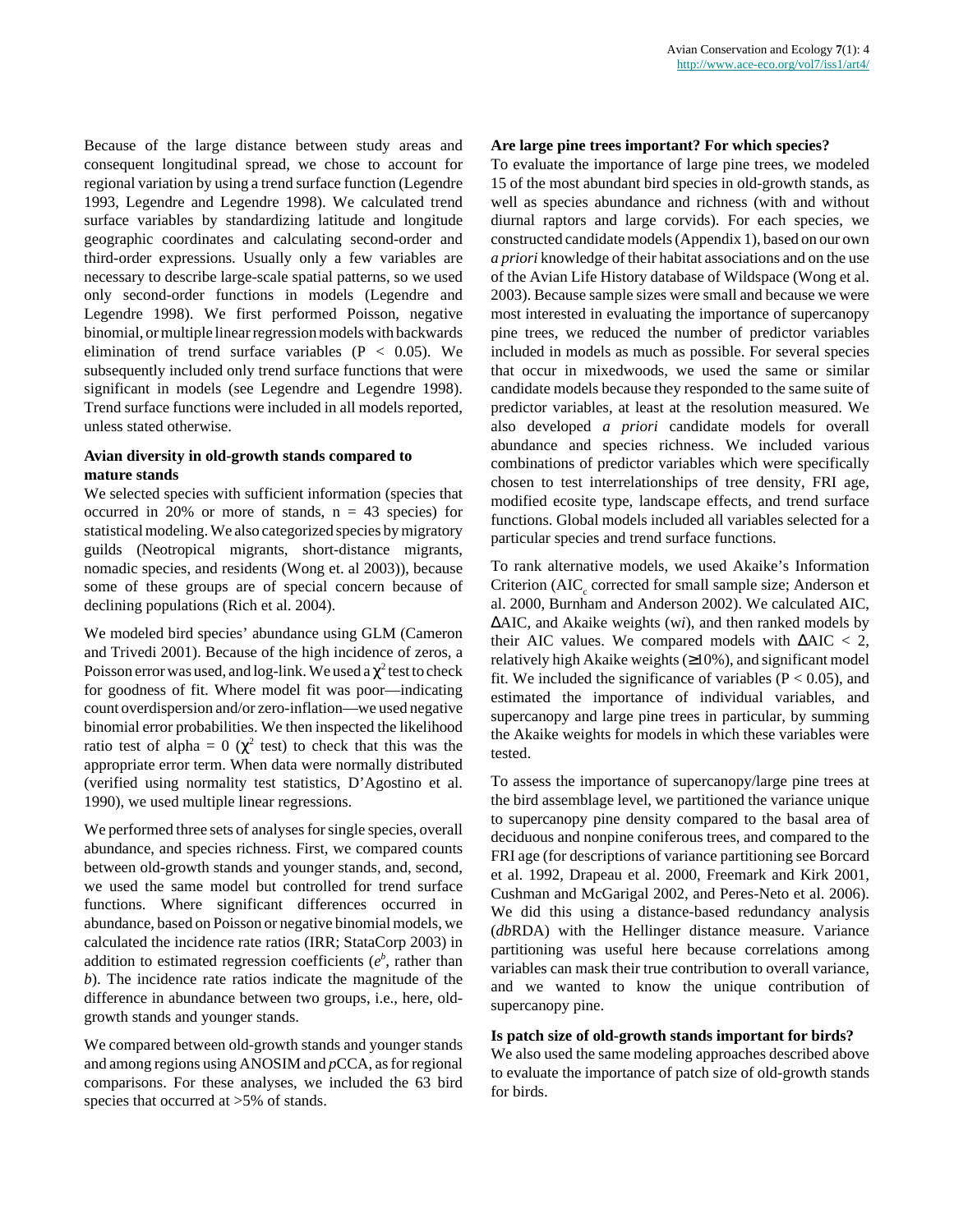## **What thresholds of large pine volume are required to predict the probability of bird species presence?**

To demonstrate how our results could be used for forest management we explored thresholds in key structural variables using standard procedures for receiver operating characteristic (ROC) curves (Betts and Villard 2009). As an example we focused on species for which large pine trees or stand age had a significant influence. Because these models are based on presence/absence data, and because abundance data at the stand level (as used for other analyses herein) were unsuitable, we used information from the individual point count stations in an events/trials format. We fitted the topranked model from the GLM abundance models in the logistic regression to compute the ROC statistics (area under curve) and thresholds. The species modeled were: Brown Creeper, with density of medium/large pine; Pileated Woodpecker and Black-throated Green Warbler, with density of supercanopy pine; and Blackburnian Warbler, with stand age. Note that these models were for demonstration purposes only.

#### **Software**

For ordinations and other multispecies multivariate statistics we used Primer (version 6, Clarke and Gorley 2006), CANOCO (version 4.5, ter Braak and Smilaeur 2002), and R (R-Core Development Team 2007). We used Stata (StataCorp 2003) and SAS (SAS institute 2008) for single-species analyses.

#### **RESULTS**

We recorded 5013 individuals of 79 avian species in the 52 stands. Sixty-three species occurred in ≥5% of stands and 43 in ≥20% of stands. The most abundant species were: Ovenbird *Seiurus aurocapillus* (11.9% of all birds), Red-eyed Vireo *Vireo olivaceus* (7.3%), Blackburnian Warbler *Setophaga fusca* (5.9%), Swainson's Thrush *Catharus ustulatus* (5.4%), and Magnolia Warbler *Setophaga magnolia* (4.7%; Fig. 2, and Appendix 2). Ovenbird had the highest mean count, followed by Red-eyed Vireo, Blackburnian Warbler, Swainson's Thrush, and Black-throated Green Warbler *Setophaga virens* (Fig. 2 and Appendix 2). We recorded Red Crossbills *Loxia curvirostra* in three stands (counts of 4, 3, and 1 individuals), which was too few for statistical analyses.

According to the nMDS ordination, there was a strong eastto-west gradient in bird assemblages (Fig. 3). The ANOSIM analysis demonstrated a significant difference among bird assemblages of the five regions; all pairwise comparisons were significant ( $P < 0.05$ ) except for that between the Algonquin region and the eastern stands.

## **Avian biodiversity in old-growth stands compared to younger stands**

For the 43 most common species (those occurring at >20% of stands), mean counts were higher in old-growth pine than in mature stands for 25 species (Fig. 2 and Appendix 2). However, this difference was statistically significant for only three species—Brown Creeper *Certhia americana*, Northern Parula *Setophaga americana*, and Scarlet Tanager *Piranga olivacea*—after controlling for trend surface functions (Appendix 2). Brown Creeper was 1.5 times more abundant in old-growth stands than in mature stands, while Northern Parula was 4.6 times more abundant and Scarlet Tanager was 2.7 times more abundant. Two species were recorded only in old-growth (Orange-crowned Warbler *Oreothlypis celata* and Wood Thrush *Hylocicla mustelina*), but both occurred only at single sites. Counts of two species (Black-capped Chickadee *Poecile atricapillus* and Chipping Sparrow *Spizella passerina*) were significantly higher in mature stands than in old-growth stands. When the trend surface function was omitted, Brown Creeper and Northern Parula were still significantly more abundant in old-growth stands, but results for the other species were no longer significant.

**Fig. 2.** Mean abundance of 43 bird species (>20% of stands) in old-growth stands (>130 years old) and mature stands (<130 years old), and the number of stands in which they were observed. Species codes are in Appendix 2.

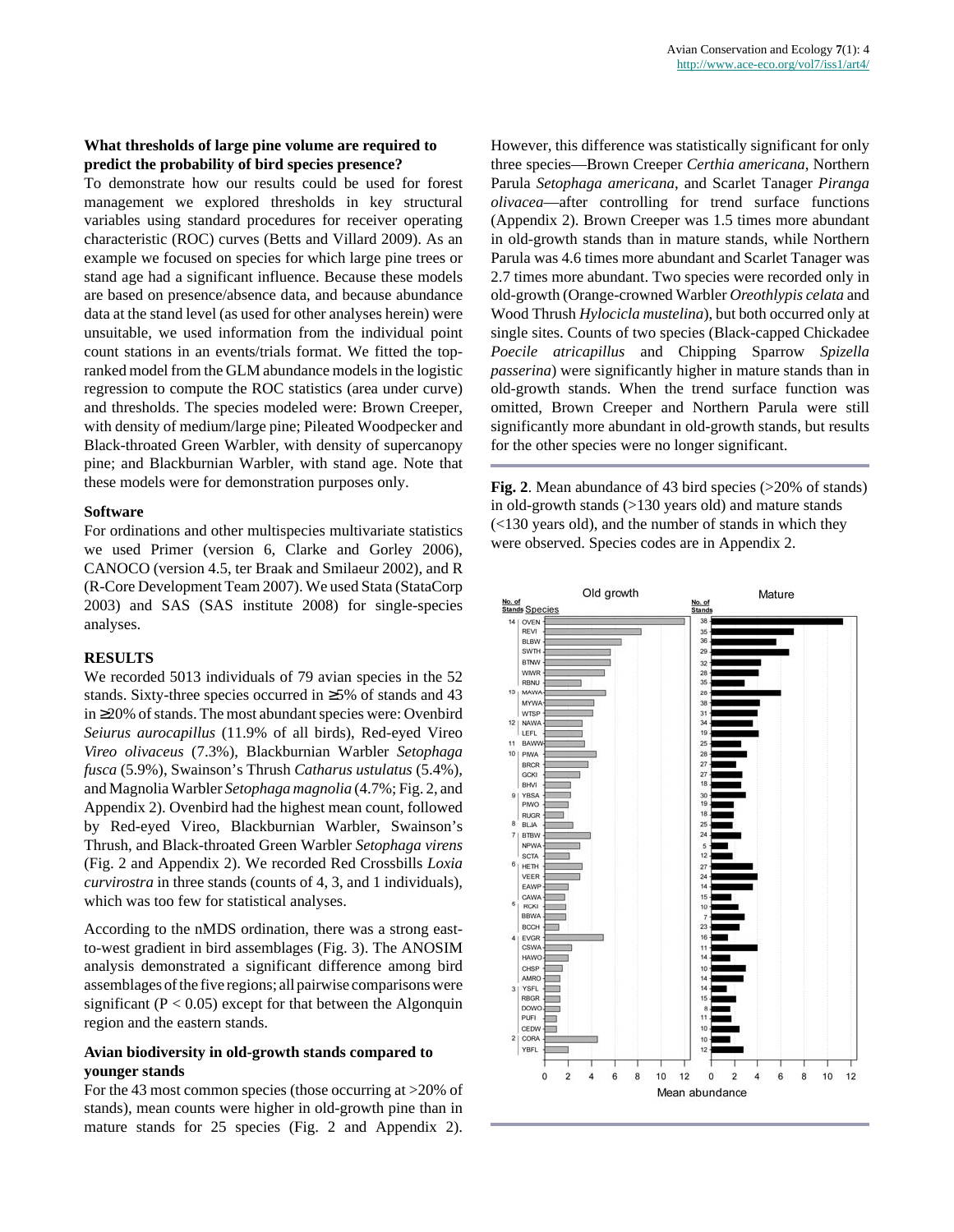**Fig. 3**. Nonmetric multidimensional scaling plot of pine stands showing regions. Species with Pearson correlations of >0.45 with axes: bhco (Brown-headed Cowbird); eawp (Eastern Wood-pewee); gcfl (Great-crested Flycatcher); heth (Hermit Thrush); lefl (Least Flycatcher); mawa (Magnolia Warbler); mowa (Mourning Warbler); nawa (Nashville Warbler); npwa (Northern Parula Warbler); oven (Ovenbird); rbgr (Rose-breasted Grosbeak); rbnu (Redbreasted Nuthatch); swth (Swainson's Thrush); veer (Veery); wiwr (Winter Wren); wtsp (White-throated Sparrow). Focal species: blbw (Blackburnian Warbler); brcr (Brown Creeper); btnw (Black-throated Green Warbler); evgr (Evening Grosbeak); piwa (Pine Warbler); piwo (Pileated Woodpecker); recr (Red Crossbill).



We found no difference in species richness or overall avian abundance between old-growth stands and mature stands. Moreover, no significant difference was found in bird assemblages between old-growth stands and younger stands, according to an ANOSIM comparison of the groups in nMDS (Fig. 4); and, bird assemblages (beta diversity) in CCA were not significantly different between stand types after controlling for trend surface variables ( $F = 1.014$ ,  $P > 0.1$ ). However, Neotropical migrants were significantly more abundant in old-growth stands, whereas short-distance migrants were more abundant in mature stands (Appendix 2).

# **Importance of large pine trees for birds**

Generally, model fit (how well the candidate models fit the bird species data) was good for individual species—except for the Winter Wren *Troglodytes hiemalis*, for which the global model was best; and Blackburnian Warbler, Brown Creeper, and Golden-crowned Kinglet *Regulus satrapa,* for which the global model was second best (Table 2). Supercanopy pine ( $>60$  cm dbh) was a significant ( $P < 0.05$ ) positive predictor for Black-throated Green Warbler *Setophaga virens*, Northern Parula, and total species richness, while medium/large pine (>40 cm/dbh) was a significant positive predictor for Brown Creeper, Pine Warbler *Setophaga pinus*, and total species richness. The only species for which large pine (supercanopy pine) was a significant negative predictor was the Swainson's Thrush *Catharus ustulatus*.

**Fig. 4**. Nonmetric multidimensional scaling plot of pine stands showing old-growth stands and mature stands. Species with Pearson correlations of  $>0.45$  with axes: bhco (Brown-headed Cowbird); eawp (Eastern Wood-pewee); gcfl (Great-crested Flycatcher); heth (Hermit Thrush); lefl (Least Flycatcher); mawa (Magnolia Warbler); mowa (Mourning Warbler); nawa (Nashville Warbler); npwa (Northern Parula Warbler); oven (Ovenbird); rbgr (Rosebreasted Grosbeak); rbnu (Red-breasted Nuthatch); swth (Swainson's Thrush); veer (Veery); wiwr (Winter Wren); wtsp (White-throated Sparrow). Focal species: blbw (Blackburnian Warbler); brcr (Brown Creeper); btnw (Black-throated Green Warbler); evgr (Evening Grosbeak); piwa (Pine Warbler); piwo (Pileated Woodpecker); recr (Red Crossbill).



According to summed Akaike weights, density of supercanopy pine was the most important variable in models for Blackburnian Warbler, Pine Warbler, Pileated Woodpecker *Dryocopus pileatus,* and Swainson's Thrush, and it was the second-most important variable for Blue-headed Vireo *Vireo solitarius*, Northern Parula, and overall species richness (second equal with ecosite; Tables 2 and 3). However, results for Blackburnian Warbler were difficult to interpret because Akaike weights were similar for several variables, probably because some of these variables were correlated (e.g., conifer basal area, total basal area, and FRI age). In the case of Pine Warbler, the FRI age was equally as important as supercanopy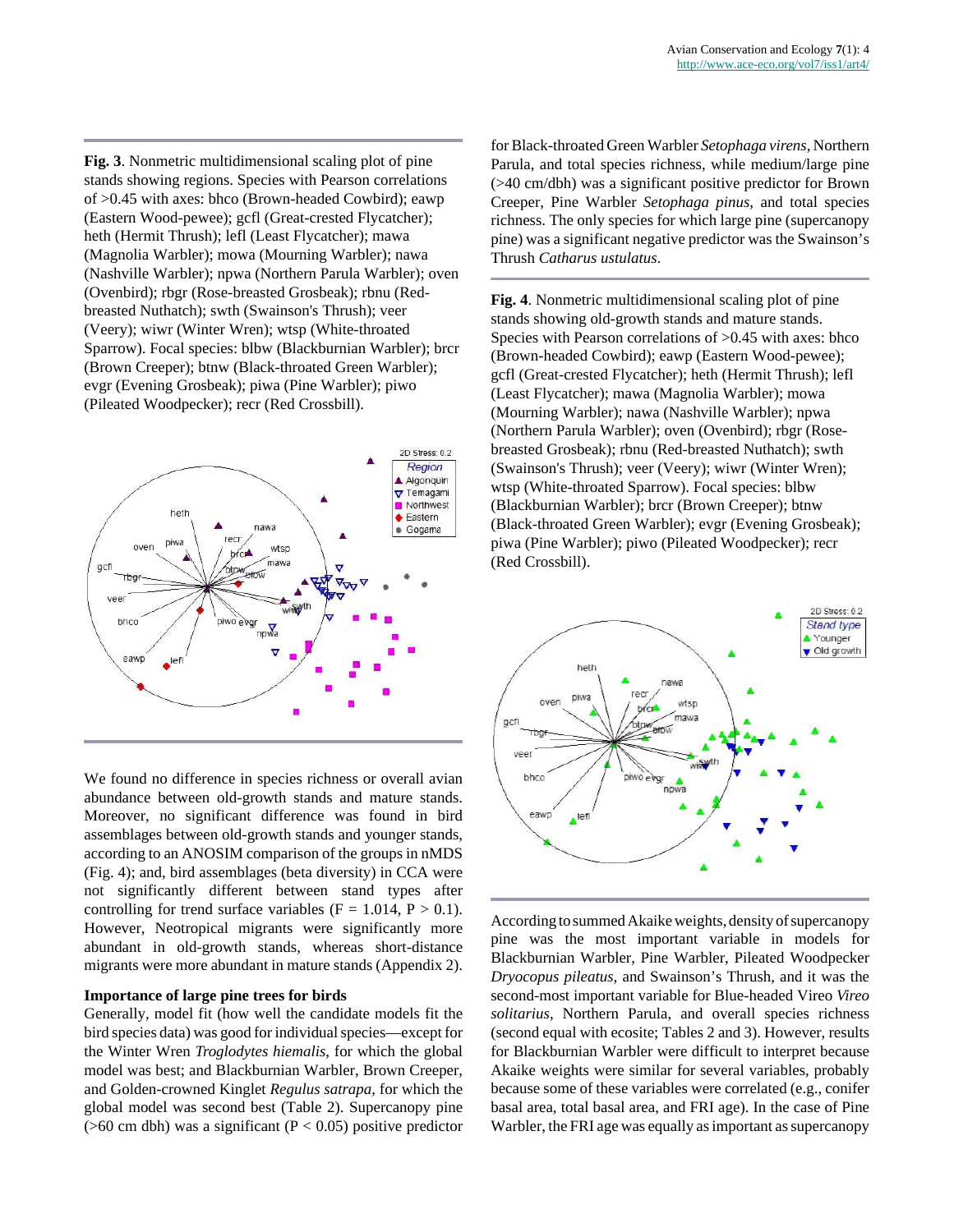| Species/measure                        | Minimum<br>$AIC^{\dagger}$ | Model <sup>‡</sup>                                                                                 | $2LL^{\$}$ | $K^{\vert}$ | AIC <sup>1</sup> | $\mathrm{Wi}^{\#}$ |
|----------------------------------------|----------------------------|----------------------------------------------------------------------------------------------------|------------|-------------|------------------|--------------------|
| <b>Black-and-white Warbler</b>         | 208.16                     | Model 1 (+conba, +deciba*, +age*, +<br>ecosite, $-lat^2$ )                                         | $-97.08$   | $\tau$      | 0.00             | 0.49               |
|                                        |                            | Model 2 (-supcan, +conba, +deciba, +<br>$age*, +mps, lat2)$                                        | $-96.46$   | 8           | 0.76             | 0.33               |
| Blackburnian Warbler                   | 274.64                     | Model 1 (+supcan, -conba, -totalba*, +<br>age, $-lat^{2*}$ )                                       | $-130.32$  | 7           | 0.00             | 0.55               |
|                                        |                            | Global (+supcan, +medlpin, +conba, +<br>deciba, -totalba*, +age, -ecosite, -<br>mps, $-lat^{2*}$ ) | $-126.68$  | 11          | 0.71             | 0.39               |
| <b>Blue-headed Vireo</b>               | 191.54                     | Model 1 (+medlpin, age+, +ecosite, +<br>latcorr, +lgcorr)                                          | $-88.77$   | 7           | 0.00             | 0.28               |
|                                        |                            | Model 2 (+supcan, +medlpin, -age, +<br>ecosite, +latcorr*, +lgcorr*)                               | $-88.04$   | 8           | 0.54             | 0.22               |
|                                        |                            | Model 3 $(+\text{supcan}, -\text{conba}, -\text{age}, +$<br>ecosite, +mps, +latcorr*, +lgcorr*)    | $-88.17$   | 8           | 0.79             | 0.19               |
|                                        |                            | Model 4 (+supcan, +conba, -totalba, -<br>age, +latcorr*, +lgcorr*)                                 | $-88.21$   | 8           | 0.88             | 0.18               |
| <b>Brown Creeper</b>                   | 177.39                     | Model 1 (+medlpin, +conba, +age*, -<br>mps)                                                        | $-81.70$   | 7           | 0.00             | 0.44               |
|                                        |                            | Global (+supcan, +medlpin*, +conba, -<br>totalba, +age*, -ecosite*, -mps, -lat <sup>2</sup> )      | $-79.06$   | 10          | 0.73             | 0.31               |
| <b>Black-throated Green</b><br>Warbler | 274.72                     | Model 1 (+supcan*, +conba, -<br>totalba*, +ecosite, $-lg^2$ , -lgcorr)                             | $-129.36$  | 8           | 0.00             | 0.44               |
|                                        |                            | Model 2 (+conba, +deciba, +age*, +<br>ecosite, $-lg^{2*}$ , $-lgcorr$ )                            | $-129.94$  | 8           | 1.16             | 0.25               |
| <b>Evening Grosbeak</b>                | 118.51                     | Model 1 (-conba, -deciba, +age, +<br>ecosite, +mps*, -lglat*)                                      | $-51.26$   | 8           | 0.00             | 0.49               |
| Golden-crowned Kinglet                 | 193.19                     | Model 1 (+conba*, -totalba, -age, -<br>ecosite*, +lglat*)                                          | $-89.60$   | 7           | 0.00             | 0.59               |
| Least Flycatcher                       | 196.46                     | Model 1 (+deciba*, -totalba, +age*, +<br>ecosite*, +latcorr*, +lgcorr*, +lg2*)                     | $-89.23$   | 9           | 0.00             | 0.49               |
|                                        |                            | Model 2 (-supcan, +deciba*, +age*, +<br>latcorr*, +lgcorr*, +lg2*)                                 | $-90.87$   | 8           | 1.27             | 0.26               |
| Northern Parula                        | 71.44                      | Model 1 (+conba*, -deciba, -ecosite*, -<br>lgcorr*)                                                | $-29.72$   | 6           | 0.00             | 0.35               |
|                                        |                            | Model 2 (+supcan*, +conba, -totalba, -<br>age, -lgcorr)                                            | $-29.03$   | 7           | 0.61             | 0.26               |
|                                        |                            | Model 3 (+supcan, -medlpin, -totalba, -<br>age, -lgcorr)                                           |            | 7           | 1.80             | 0.14               |
| Pine Warbler                           | 212.02                     | Model 1 (+medlpin, +age, -ecosite, -<br>latcorr*, -lat <sup>2*</sup> )                             | $-99.01$   | 7           | 0.00             | 0.24               |
|                                        |                            | Model 2 (-supcan, +age*, +mps, -<br>latcorr*, -lat <sup>2*</sup> )                                 | $-99.08$   | 7           | 0.13             | 0.22               |
|                                        |                            | Global (+supcan, +medlpin*, -<br>totalba, +age, -ecosite, +mps, -<br>latcorr*, $-lat^{2*}$ )       | $-96.45$   | 10          | 0.87             | 0.15               |
|                                        |                            | Model 3 (-supcan, -totalba, +age*, -<br>latcorr*, $-lat^{2*}$ )                                    | $-99.45$   | 7           | 0.88             | 0.15               |
|                                        |                            | Model 4 (+supcan, +medlpin, -<br>ecosite, -latcorr <sup>*</sup> , -lat <sup>2</sup> *)             | $-99.57$   | 7           | 1.11             | 0.13               |

**Table 2**. Model selection results for old-growth-pine-associated bird species. (See Table 1 for predictor variable acronyms). Pine variables are in italics. Significant ( $\overline{P}$  < 0.05) variables are in bold with asterisks.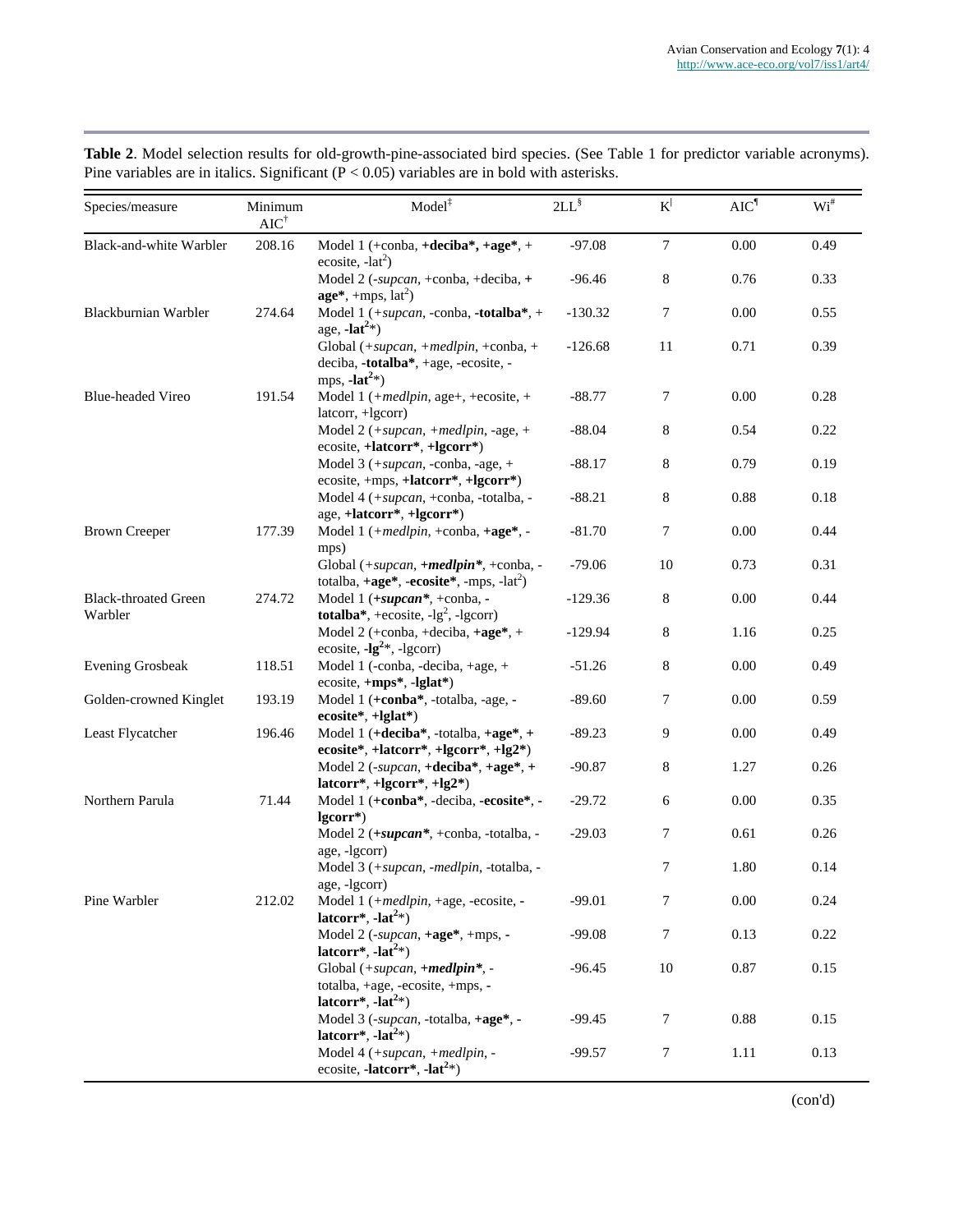|                              |        | Model 5 (+supcan, +medlpin, -<br>ecosite, -latcorr*, -lat <sup>2</sup> *) | $-99.81$  | $\overline{7}$ | 1.60 | 0.11 |
|------------------------------|--------|---------------------------------------------------------------------------|-----------|----------------|------|------|
| Pileated Woodpecker          | 154.84 | Model 1 (+supcan, -totalba, +ecosite)                                     | $-72.42$  | 5              | 0.00 | 0.36 |
|                              |        | Model $2 (+ superan, -\text{c} \cdot \text{angle})$                       | $-72.60$  | 5              | 0.35 | 0.30 |
|                              |        | Model 3 (-conba, +deciba, -ecosite)                                       | $-73.21$  | 5              | 1.58 | 0.16 |
| <b>Red-breasted Nuthatch</b> | 187.35 | Model 1 (+conba*, -totalba*, -                                            | $-86.68$  | 7              | 0.00 | 0.81 |
|                              |        | ecosite*, -lgcorr*, -lat <sup>2</sup> *)                                  |           |                |      |      |
| <b>Scarlet Tanager</b>       | 112.59 | Model 1 (-medlpin, -conba*, +                                             | $-46.30$  | 10             | 0.00 | 0.50 |
|                              |        | totalba*, +ecosite*, -latcorr*, +                                         |           |                |      |      |
|                              |        | lglat*, +lat <sup>2</sup> *, +lg <sup>2</sup> *)                          |           |                |      |      |
|                              |        | Model 2 (-supcan, +totalba, +age*, +                                      | $-46.97$  | 10             | 1.35 | 0.25 |
|                              |        | ecosite*, -latcorr*, +lglat, +lat <sup>2</sup> , +lg <sup>2</sup> *)      |           |                |      |      |
| Swainson's Thrush            | 261.15 | Model 1 (-supcan*, +conba, +totalba, +                                    | $-122.58$ | $\,8\,$        | 0.00 | 0.35 |
|                              |        | ecosite, -lgcorr*, -lg <sup>2</sup> *)                                    |           |                |      |      |
|                              |        | Model 2 (+conba, +deciba, +age, -                                         | $-123.36$ | $8\phantom{1}$ | 1.56 | 0.16 |
|                              |        | ecosite, +mps, -lgcorr*, -lg <sup>2</sup> *)                              |           |                |      |      |
|                              |        | Model 3 (-supcan, +totalba*, +                                            | $-123.38$ | $\,8\,$        | 1.60 | 0.16 |
|                              |        | ecosite, +mps,-lgcorr*, -lg <sup>2</sup> *)                               |           |                |      |      |
|                              |        | Model 4 (+supcan, +conba, +age, -                                         | $-124.44$ | 7              | 1.73 | 0.15 |
|                              |        | mps, -lgcorr*, -lg <sup>2</sup> *)                                        |           |                |      |      |
|                              |        | Model 5 (-supcan, -medlpin, +                                             | $-123.57$ | $8\phantom{1}$ | 1.99 | 0.13 |
|                              |        | totalba*, -age, -lgcorr*, -lg2*)                                          |           |                |      |      |
| Winter Wren                  | 224.56 | Global $(+\text{supcan}, -\text{medium}, +\text{conn})$ .                 | $-99.28$  | 13             | 0.00 | 0.50 |
|                              |        | totalba, $+age$ , $-ecosite^*$ , $-mps$ , $+$                             |           |                |      |      |
|                              |        | latcorr, +lglat, +lat <sup>2</sup> *, +lg <sup>2</sup> )                  |           |                |      |      |
|                              |        | Model 1 (-medlpin, +conba*, -totalba, -                                   | $-102.40$ | 10             | 0.23 | 0.45 |
|                              |        | ecosite*, +latcorr, +lglat, +lat <sup>2</sup> , +lg <sup>2</sup> )        |           |                |      |      |
| Total species richness       | 277.78 | Global $(+\textit{supcan}^*, +\textit{medium}^*, +$                       | $-128.89$ | 10             | 0.00 | 0.89 |
| (plus raptors and corvids)   |        | conba*, +deciba*, -totalba, -age, -                                       |           |                |      |      |
|                              |        | ecosite, +mps)                                                            |           |                |      |      |
| Total species abundance      | 447.67 | Model 1 (-medlpin, +deciba, +age, +                                       | $-215.84$ | $8\phantom{1}$ | 0.00 | 0.38 |
| (plus raptors and corvids)   |        | $mps^*$ , +latcorr, -lg <sup>2</sup> *)                                   |           |                |      |      |
|                              |        | Model 2 (+supcan, -medlpin, -totalba, -                                   | $-216.23$ | $8\phantom{1}$ | 0.79 | 0.26 |
|                              |        | ecosite, +latcorr*, $-lg^{2*}$ )                                          |           |                |      |      |
|                              |        | Global $(+\text{supcan}, +\text{medium}, +\text{comb}a, +$                | $-212.67$ | 12             | 1.67 | 0.17 |
|                              |        | deciba, -totalba, +age, -ecosite, +mps,+                                  |           |                |      |      |
|                              |        | latcorr, $-lg^{2*}$ )                                                     |           |                |      |      |

Erratum: In the original publication the footnotes were incorrectly identified. The error was fixed on 15 May 2013.

<sup>†</sup> Minimum AIC is the lowest AIC score. AIC =  $(-2 \cdot \log-\text{likelihood})+(2 \cdot \text{K})$ .

‡ Model: These are the candidate models representing different combinations of tree density, Ontario Forest Resource Inventory (FRI), ecosite, and landscape variables (trend surface variables were included in all models but are not shown in the table).

§ -2LL is -2\*log-likelihood

 $\vert K \vert$  K = the number of model parameters used to calculate AIC.

¶ ∆AIC is a model's AIC minus the best model's AIC.

<sup>#</sup> wi or Akaike weights are calculated as follows: w = EXP(-0.5\*  $\triangle$ AIC). This is the same as taking the inverse natural logarithm of (-0.5\* ∆AIC).

wi (Akaike weights) are the normalized relative model likelihoods and are calculated as follows:

 $wi = exp(-0.5 * ΔAICi) / ZRr=1 exp(-0.5 * Δr)$ , where R is the set of candidate models. Note that this first part of the expression matches what is described above. These normalized Akaike weights can be used to compare the relative importance of the models as discussed in the text.

pine. Density of medium/large pine trees was the most important variable for Brown Creeper, overall bird abundance, and species richness, and it was second-most important for Winter Wren (second equal with ecosite; Tables 2 and 3).

The ∆AIC values indicated that models containing supercanopy pine were top-ranked for three species:

Blackburnian Warbler, Black-throated Green Warbler, and Pileated Woodpecker (Table 2). And, supercanopy pine was included in the second-ranked models for eight species: Blackand-white Warbler, Blackburnian Warbler, Blue-headed Vireo, Evening Grosbeak *Coccothraustes vespertinus*, Least Flycatcher *Empidonax minimus*, Northern Parula, Pileated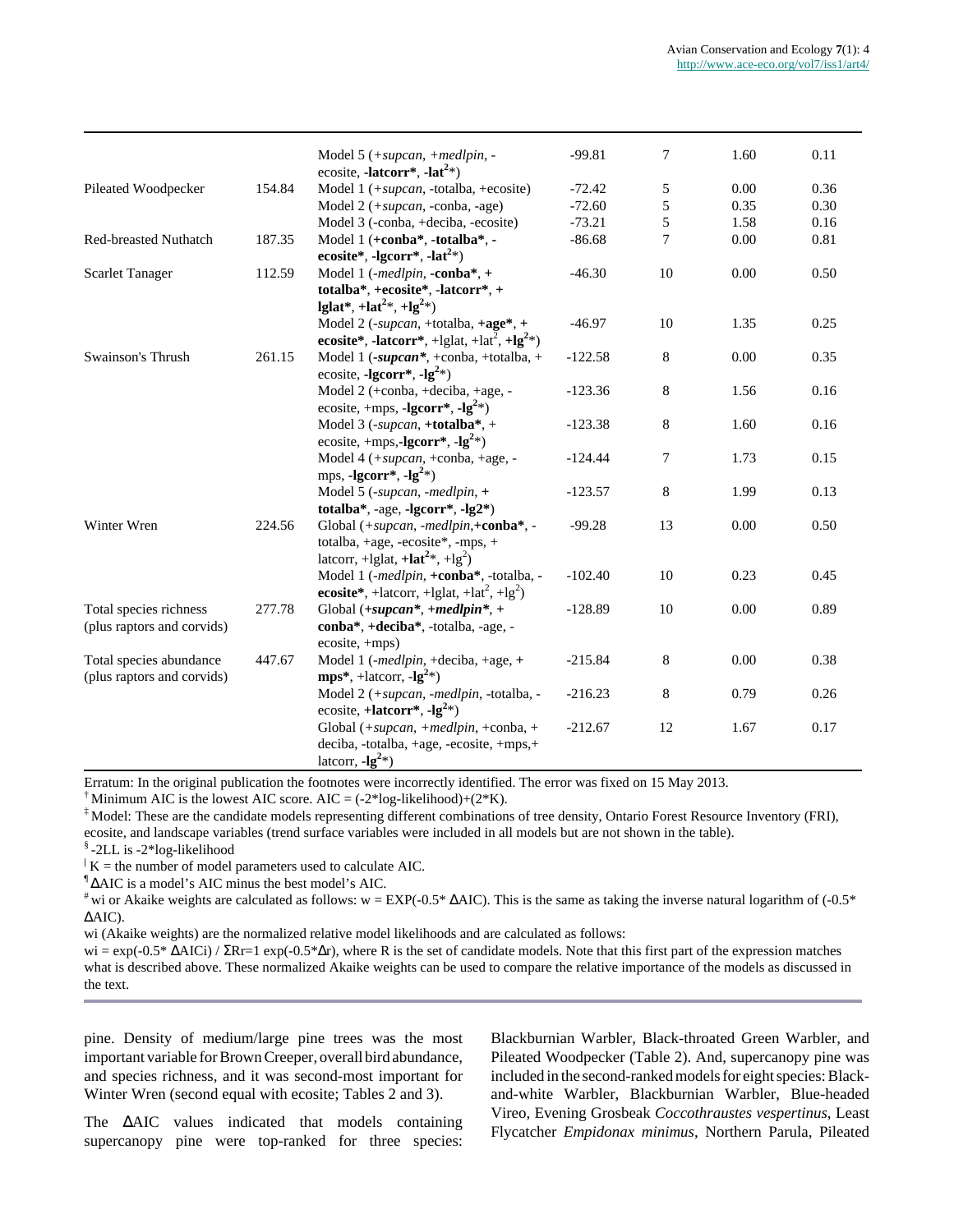**Table 3**. Importance of different variables derived from AIC models for individual species, species richness, and overall abundance. Bolded values indicate species for which pine variables were most important.<sup>a</sup>

| Species/measure                     | Supercanopy<br>pine | Medium/large<br>pine | Conifer<br>basal | Deciduous<br>basal area | Total<br>basal | Ecosite | Age  | Mean<br>patch size |
|-------------------------------------|---------------------|----------------------|------------------|-------------------------|----------------|---------|------|--------------------|
|                                     |                     |                      | area             |                         | area           |         |      |                    |
| Black-and-white Warbler             | 0.48                | 0.15                 | 0.91             | 0.94                    | 0.09           | 0.61    | 0.91 | 0.36               |
| <b>Brown Creeper</b>                | 0.51                | 0.90                 | 0.81             |                         | 0.41           | 0.50    | 0.81 | 0.80               |
| <b>Blue-headed Vireo</b>            | 0.72                | 0.53                 | 0.50             |                         | 0.34           | 0.72    | 0.78 | 0.21               |
| Blackburnian Warbler                | 0.99                | 0.42                 | 0.95             | 0.44                    | 0.94           | 0.40    | 0.97 | 0.41               |
| <b>Black-throated Green Warbler</b> | 0.75                | 0.21                 | 0.85             | 0.52                    | 0.91           | 0.75    | 0.56 | 0.10               |
| Golden-crowned Kinglet              | 0.37                | 0.26                 | 0.93             |                         | 0.93           | 0.85    | 0.93 | 0.22               |
| Least Flycatcher                    | 0.51                | 0.12                 |                  | 1.00                    | 0.69           | 0.67    | 0.87 | 0.20               |
| Northern Parula Warbler             | 0.65                | 0.19                 | 0.75             | 0.59                    | 0.45           | 0.40    | 0.54 | 0.15               |
| Pine Warbler <sup>b</sup>           | 0.76                | 0.49                 |                  |                         | 0.44           | 0.63    | 0.76 | 0.37               |
| Pileated Woodpecker                 | 0.84                | 0.13                 | 0.52             | 0.22                    | 0.42           | 0.64    | 0.48 | 0.06               |
| <b>Red-breasted Nuthatch</b>        | 0.18                | 0.10                 | 0.96             |                         | 0.91           | 1.00    | 0.10 | 0.06               |
| <b>Scarlet Tanager</b>              | 0.50                | 0.60                 | 0.75             | 0.24                    | 0.86           | 0.85    | 0.47 | 0.13               |
| Swainson's Thrush                   | 0.84                | 0.18                 | 0.71             | 0.21                    | 0.34           | 0.72    | 0.49 | 0.21               |
| Winter Wren                         | 0.53                | 0.95                 | 1.00             |                         | 0.99           | 0.95    | 0.55 | 0.52               |
| Total abundance                     | 0.55                | 0.81                 | 0.26             | 0.64                    | 0.43           | 0.45    | 0.72 | 0.55               |
| Species richness                    | 0.97                | 0.99                 | 0.90             | 0.92                    | 0.96           | 0.97    | 0.92 | 0.91               |

**a** See Table 1 for the variable units of measure.

**b** Note that pine variables and Ontario Forest Resource Inventory (FRI) age were equally important for this species.

Woodpecker, and Pine Warbler. Models containing medium/ large pine were top-ranked for Blue-headed Vireo, Brown Creeper, Pine Warbler Scarlet Tanager, Winter Wren, and for total abundance and species richness; and, medium/large pine occurred in the second-ranked model for Blackburnian Warbler and Blue-headed Vireo, and for total abundance (Table 2).

Supercanopy pine and medium/large pine had a significant effect in the *p*CCA ordination, even after controlling for basal area of nonpine conifer, basal area of deciduous trees, mean patch size, and the trend surface function ( $F = 1.396$ ,  $P =$ 0.023). This demonstrated that large pine trees had a unique and significant effect on bird communities. Partitioned variance among the three main subsets (supercanopy and medium/large pine versus age, and basal area of nonpine conifer/deciduous versus landscape metrics) demonstrated that although the variation unique to supercanopy pine and medium/large pine was small, it was significant  $(F = 1.356, P)$  $= 0.04$ ; Fig. 5).

#### **Importance of patch size**

Patch size occurred in top-ranked models for eight species and was significant in two models, i.e., for Evening Grosbeak and for total abundance.

**Fig. 5**. Partitioned variance between supercanopy and medium/large pine (a); age, basal area of conifers, and basal area of deciduous trees (b); and landscape metrics (c). (d) = variance shared between (a) and (b);  $g = \text{variance shared}$ between (a), (b), and (c). Residuals  $= 0.82$  is unexplained variance. Values show proportion of variance.

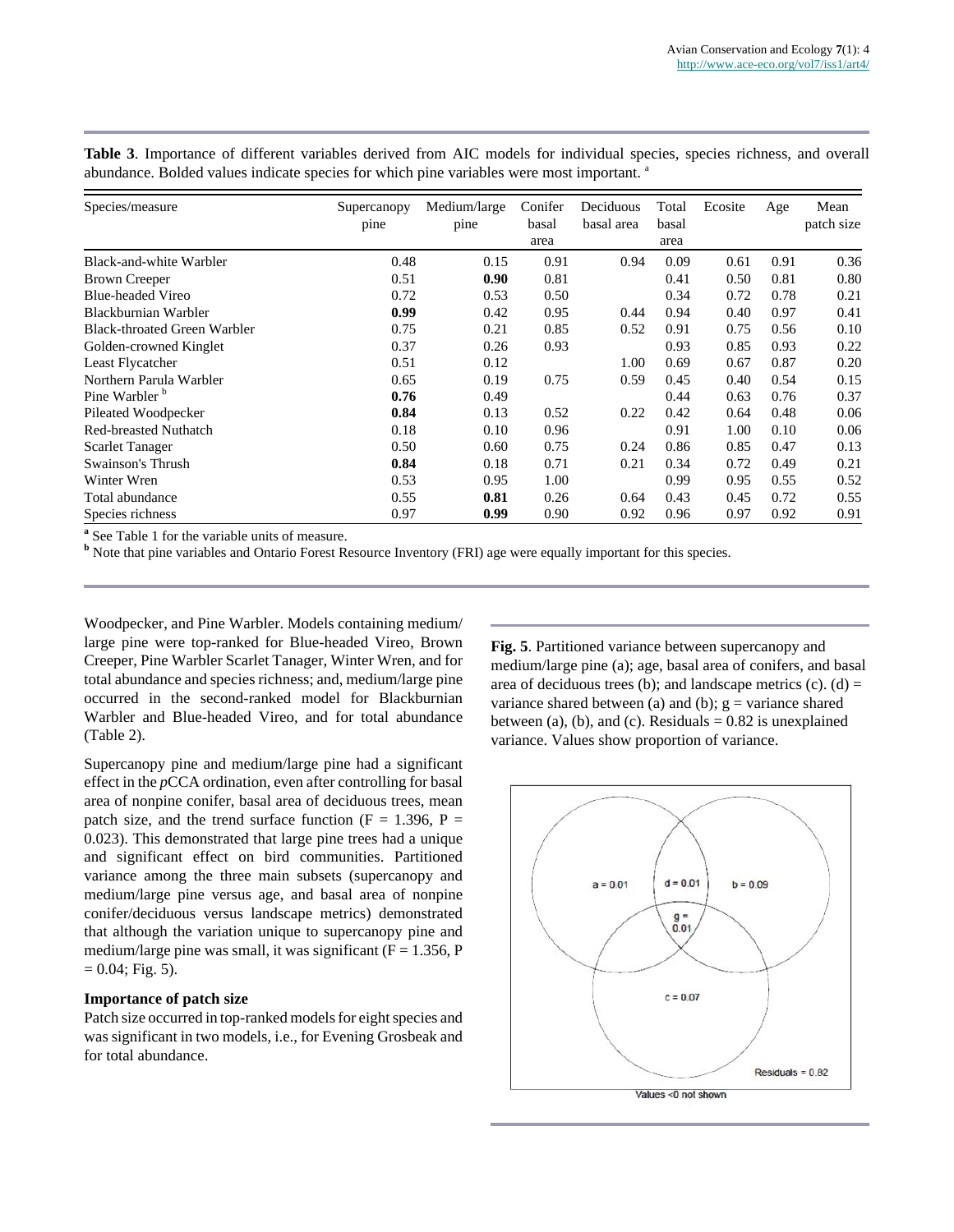## **What thresholds of large pine density are required to predict the probability of bird species presence?**

The ROC threshold graphs can be used to estimate the critical threshold for supercanopy pine, medium/large pine, or age. Our modeling predicted a threshold probability of occurrence for Brown Creeper at 0.33 with 62 stems/ha  $(11.6 \text{ m}^2/\text{ha})$  of medium/large pine trees (Fig. 6). For Pileated Woodpecker, the threshold probability of occurrence was 0.20 with 14 stems/ha  $(3.9 \text{ m}^2/\text{ha})$  of supercanopy pine trees (Fig. 7), and for Black-throated Green Warbler the threshold probability was 0.63 with 23 stems/ha  $(6.4 \text{ m}^2/\text{ha})$  of supercanopy trees (Fig. 8). Finally, the computed threshold for the probability of occurrence of Blackburnian Warbler from the ROC curves was 0.81 at a stand age of 66 years (Fig. 9).

**Fig. 6**. Relationship between the density of medium/large pine trees and the probability of occurrence of Brown Creeper in pine forests. Threshold derived from ROC curve is shown as vertical line (see Methods).



## **DISCUSSION**

Species richness and overall abundance did not differ between old-growth stands and mature stands, which was inconsistent with our first prediction. However, Neotropical migrants were more abundant in old-growth stands than in mature forest stands, whereas the opposite was true for short-distance migrants. Of the 43 most common species, 15 had the highest mean counts in old-growth pine forests (three of which were significantly higher), while two species were significantly most abundant in mature stands.

**Fig. 7**. Relationship between the density of supercanopy pine trees and the probability of occurrence of Pileated Woodpecker in pine forests. Threshold derived from ROC curve is shown as vertical line (see Methods).



**Fig. 8**. Relationship between the density of supercanopy pine trees and the probability of occurrence of Blackthroated Green Warbler in pine forests. Threshold derived from ROC curve is shown as vertical line (see Methods).

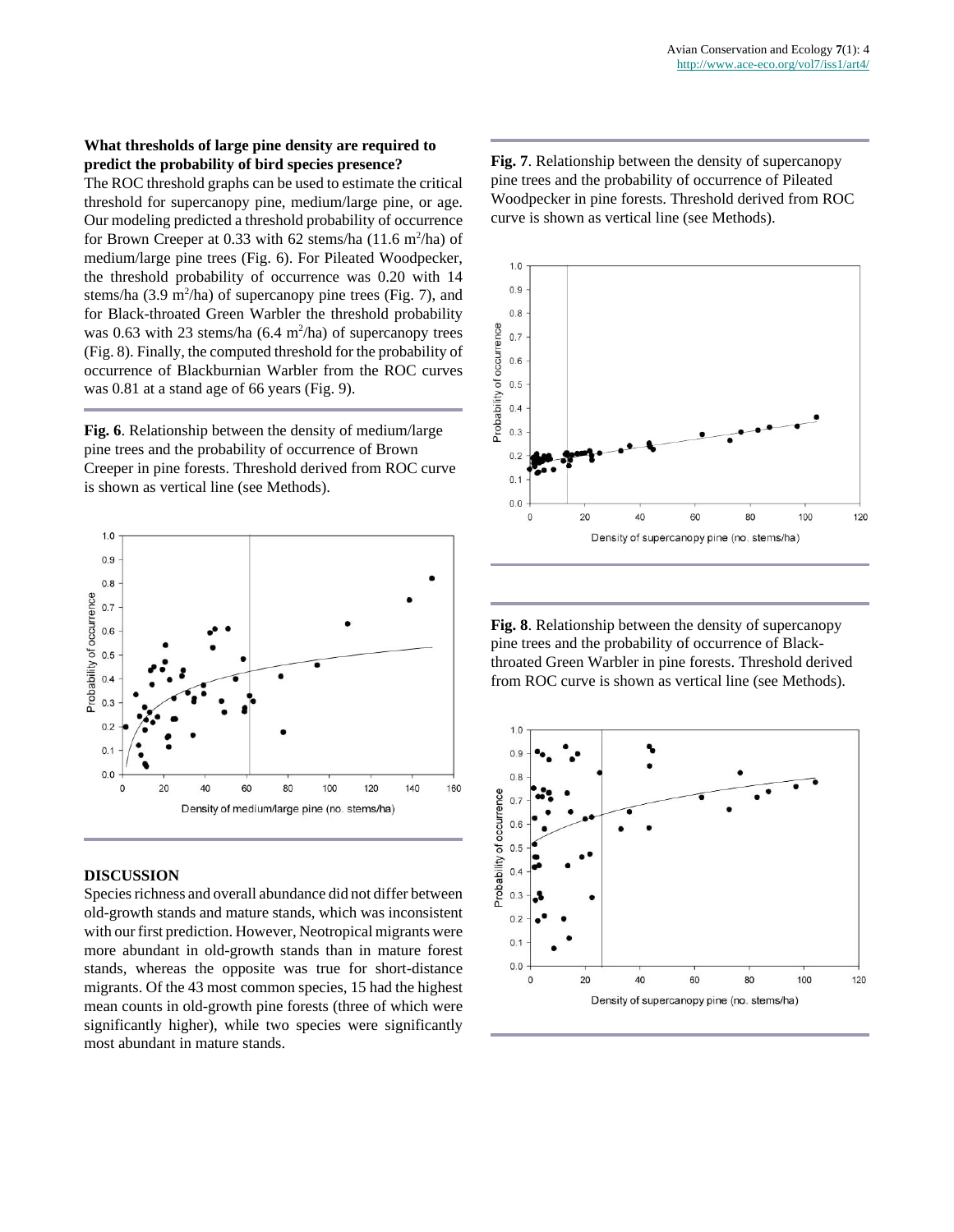**Fig. 9**. Relationship between stand age and the probability of occurrence of Blackburnian Warbler in pine forests. Threshold derived from ROC curve is shown as vertical line (see Methods).



Single-species models demonstrated that density of supercanopy pine was a significant predictor for three species (two positive, one negative) and that medium/large pine was a significant predictor for two species and for overall species richness (all positive). Moreover, according to summed Akaike weights, density of supercanopy pine was the most important variable in models for four species, and it was second-most important for two other species and for overall species richness. Density of medium/large pine trees was the most important variable for one species, overall bird abundance, and species richness, and it was second-most important for one other species. These results supported our second hypothesis, i.e., that large pine trees would be an important habitat feature for some species. Although we found that bird assemblages in old-growth forests did not differ from those in mature stands, this could have been confounded by regional differences. Except for Algonquin and eastern Ontario, all pairwise comparisons between regions were significantly different, demonstrating the strong geographical variation among old pine bird assemblages. Finally, we found relatively weak support for landscape metrics playing an important role for bird species, although it was significant for Evening Grosbeak and total abundance; this may have been because even though old-growth stands were isolated, they still occurred within a continuously forested matrix. Our result for Evening Grosbeak is relevant given recent declines in the population indices of this species from the Breeding Bird Survey (Ontario Partners in Flight 2008).

# **Which species are influenced by large pine trees, and why?**

Because of their low foliage volume and highly resinous and thick leaves (which contain secondary compounds rendering them unpalatable for most arthropods), pine forests usually support low bird densities (Hunter 1990). Few species prefer pine trees for foraging or shelter, except for Pine Warbler, which is a pine specialist (Rodewald et al. 1999), and both crossbill species that feed on pine seeds. Black-throated Green Warbler and Blackburnian Warbler are found in a range of mixedwood types, including those dominated by eastern hemlock *Tsuga Canadensis* (Morse and Poole 2005). Blackburnian Warbler uses white pine and red pine stands extensively, and its association with supercanopy pine trees in this study was therefore not surprising (see Morse 2004). The latter species appears to prefer old-growth forests or mature pine forests.

Aside from canopy-dwelling and foliage-gleaning warblers, our study also demonstrated that some snag, bark, or cavityusing species were more abundant in old-growth pine, or large pine was an important habitat component. Not surprisingly, this included Brown Creeper and Pileated Woodpecker, two species for which old-growth affinities in Canada have previously been suggested (Thompson et al. 1995a, Kirk and Naylor 1996, Flemming et al. 1999, Wintle et al. 2005, Poulin et al. 2008, 2010). However, Naylor et al. (1996) indicated that Pileated Woodpeckers use both mature and old-growth stands for nesting, but used old growth less.

Throughout its range, the Brown Creeper requires snags and broken stumps for nesting and large live trees for foraging. In New Hampshire, numbers of Brown Creepers were reduced in partial cuts (Costello et al. 2000, King et al. 2001). In the northern Appalachian Plateau in Pennsylvania, USA, Brown Creepers were more than twice as abundant in old-growth hemlock–hardwood than in younger forests (Haney and Schaadt 1996, Haney 1999). Moreover, numerous studies in the U.S. Pacific Northwest demonstrated that Brown Creepers are more abundant in old-growth stands or mature stands than in younger forests (reviewed by Hejl et al. 2002).

A positive association between counts for a bird species and density of supercanopy/large pine or higher counts in older pine forests does not necessarily indicate a dependency on oldgrowth pine. While Scarlet Tanagers prefer large trees in mature deciduous forests (Mowbray 1999), their higher abundance in old-growth pine stands was most likely related to the deciduous component or areal extent of stands. Although Swainson's Thrush was significantly more abundant in oldgrowth than in mature stands, stand structure is likely to be a more important predictor than supercanopy pine (i.e., dense shrub layer; Evans and Yong 2000). Indeed the coefficient with supercanopy trees was negative in the best model for this species. In the coniferous forests of the northern Rocky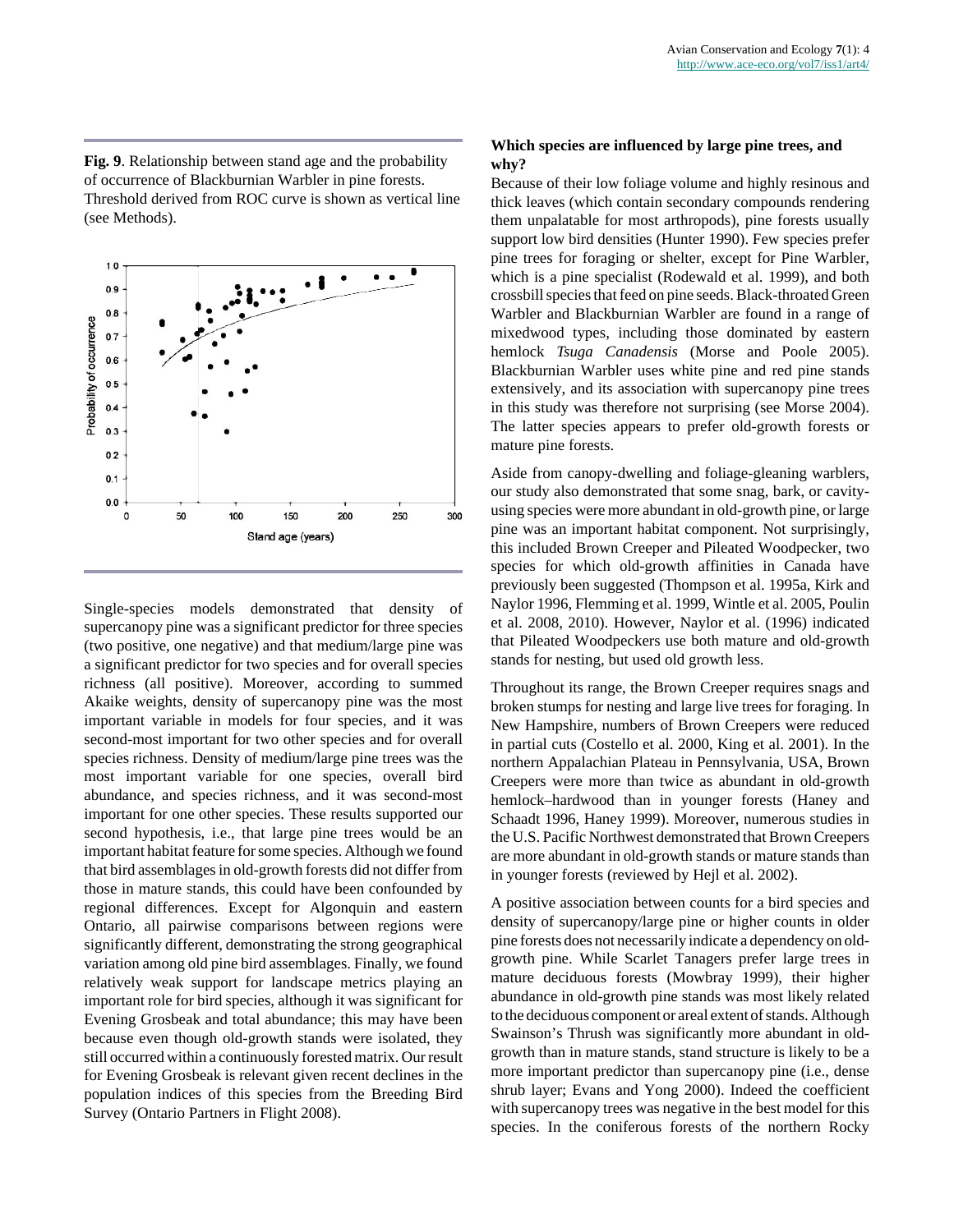Mountains, Swainson's Thrush was more abundant in oldgrowth than in mature, rotation-age stands, and in unharvested areas than in recent clearcuts or where forest cover was substantially reduced (Hejl et al. 1995). However, in the northeastern United States no such differences have been recorded (see Evans and Yong 2000). Other species that were more abundant in stands containing old pine may also have responded to other structural features of these stands, such as shrubs. The Northern Parula was more abundant in old growth (and supercanopy pine was a significant predictor in the second-best model), but the model with a basal area of nonpine conifer was the top ranked, which is consistent with this species being associated with spruce/fir forests. Finally, a significant positive relationship between Black-throated Green Warbler abundance and supercanopy pine was found, which may be related to the structure of these old-growth stands and/or the presence of other conifers. However, in Maine and Massachusetts this species is common in white pine forests (Morse and Poole 2005).

Despite choosing all of our stands in continuously forested landscapes, there were substantial regional differences in bird communities across the 1200-km wide study area. Whether these differences were due to regional differences in bird communities or biases in the range of habitats sampled in the five regions is not known. Nevertheless, a wide range of stand types were sampled in the northwest and Temagami regions that remained quite distinct, demonstrating that the bird communities differed. Moreover, spatial location explained more variation in the bird community than local tree supply. Interestingly, Thompson et al. (1995a) also found substantial regional differences in the communities of carabid beetles, ants, salamanders, resident birds, and small mammals; these differences were greatest between pine stands in the northwestern region and stands in the northeastern region and the Algonquin region.

#### **Conservation implications**

In Ontario, and in eastern North America more generally, most of the remaining old-growth red pine and white pine forests containing very large trees have been fragmented and isolated by a long history of timber harvesting (Aird 1985, Frelich and Reich 1996, Haney and Schaadt 1996). In our 300,000-km<sup>2</sup> study area in northwestern and eastern Ontario, red pine and white pine forests comprise only 2.3% of the land area (Perera and Baldwin 1993). The continued loss of supercanopy pine has resulted in many stands reverting to hardwoods (Aird 1985, Thompson et al. 2006). Coupled with this, the geographical range of white pine has retracted greatly over the last 6000 years (Pielou 1991), although northern remnants still remain.

Our results suggested that, at least in Ontario, abundance of several bird species was higher in old-growth pine than in mature pine, or that supercanopy pine was an important feature. These species included Black-throated Green Warbler and Blackburnian Warbler, both of which are listed as Continental and Regional Stewardship species (Northern Forest Avifaunal Biome) and are two of seven priority species of conservation concern in coniferous or mixed coniferous forests in Bird Conservation Region 12 (Ontario Partners in Flight 2008). Current forest management in pine stands may be effective in maintaining higher abundances of these species, as well as of Brown Creeper and Pileated Woodpecker. Therefore, they may be good indicators to guide management in old pine forests.

Our results could inform the number of medium/large or supercanopy pine trees needed to maintain avian species preferring old growth in shelterwood cuts. For example, regeneration cuts in shelterwood management for red pine and white pine in Ontario normally maintain a basal area of 12 to 16 m<sup>2</sup> /ha (about 100 stems/ha, mostly medium and large-sized trees; B. J. Naylor, Ontario Ministry of Natural Resources, *personal communication*), and thus would be sufficient to meet the threshold of occurrence for Brown Creeper (11.6  $\mathrm{m}^2$ / ha). The latter basal area translates to a stem density of 59 trees of 50+ cm dbh/ha, given that a single 50-cm dbh tree has a basal area of  $0.196$  m<sup>2</sup>. However, the first removal (typically around 50 stems/ha; see Kingsley and Nol 1999) would not leave sufficient trees for the threshold probability of occurrence for Brown Creepers. The high threshold for this species should be treated with caution as the ROC was close to 0.7, which is the limit for a useful model. The final removal leaves only about 25 stems/ha (10 cavity trees, 10 veterans, and 5 other stems), which again would be insufficient. Moreover, the number of supercanopy trees left may be below the threshold for occurrence for Pileated Woodpeckers or Black-throated Green Warblers based on our model. However, these predicted thresholds for managed stands should be tested by comparing shelterwood managed stands to mature stands and old-growth stands at each of the removal stages.

It is important to note that Black-throated Green Warblers occur in a wide variety of forest types but we do not have information on the contribution of different stand types to overall population viability. Although Brown Creepers are not dependent on old-growth pine—they also occur in old hardwood and mixedwood stands (Wintle et al. 2005; Poulin et al. 2008, 2010; Naylor et al. *unpublished data*)—retaining pine stands that have these "old-growth" characteristics on the landscape could help to maintain higher abundance of this species.

Over the past 20 years the emulation of natural disturbances (Bergeron and Harvey 1997, Pinto 1998, Perera et al. 2004, Ontario Ministry of Natural Resources 2010) has been adopted as the best means of sustainable forest management to conserve biodiversity. This shift in emphasis for forest management began in Ontario with the Crown Forest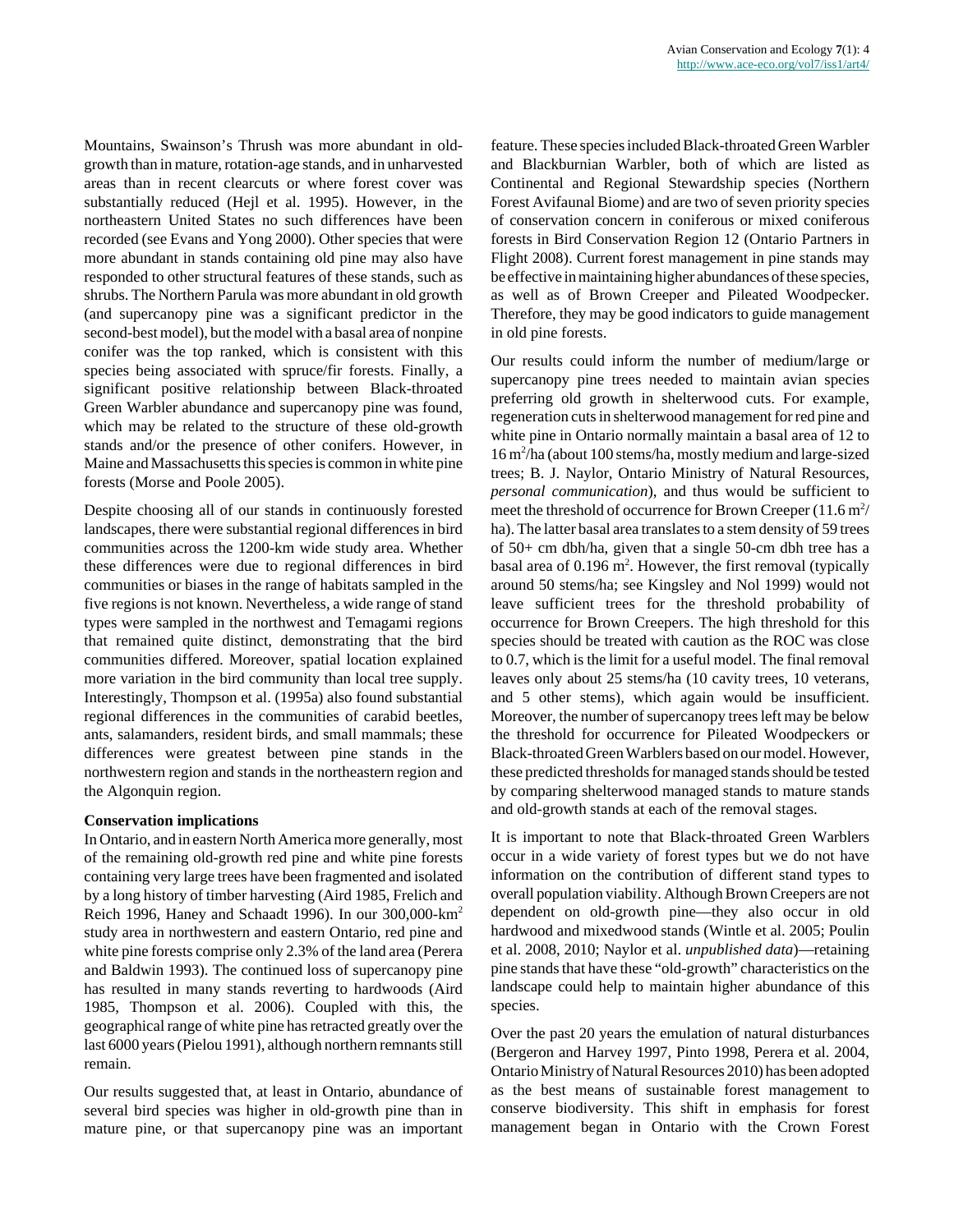Sustainability Act (1994) that required forest management to emulate natural disturbance (Pinto 1998), with specific guidelines for emulating natural disturbances being adopted in Ontario (Ontario Ministry of Natural Resources 2010). There is direction in these guidelines for retention and management of old-growth characteristics that are an outcome of natural disturbance dynamics. A combination of retaining stands of old-growth pine by protection in parks, landscape management of forest age classes, and specific silvicultural practices to maintain species composition and structure could help maintain avian biodiversity in red pine and white pine forests in Ontario. Protected areas could serve as benchmarks to compare old-growth stands with managed stands, and to strive to maintain old-growth features in some managed stands (Haney 1996). However, protected areas of old-growth pine are likely too few, too small in area, and too fragmented and isolated to be maintained in the long term because they are vulnerable to stochastic environmental events such as fires and windthrow, and to natural succession to other forest types in some areas. Perera and Baldwin (1993) found that most stands are small (<100 ha), with few being  $\geq$ 500 ha. It is possible that the stands may be losing species over time because of their small size and/or isolation from other pine stands, as well as due to timber harvesting and other land uses in the surrounding landscape matrix.

Better understanding of stand and landscape composition in relation to population dynamics of the bird species that are more abundant in old growth is needed to predict long-term conservation needs (Thompson et al. 1995a). An immediate need is to compare managed pine stands to fire-origin mature stands and old-growth stands to evaluate expectations for bird communities and relative species abundances. Recent forest management guidelines (Ontario Ministry of Natural Resources 2010) require leaving structures for birds that use mature and older pine forests. The effectiveness of these guidelines with respect to emulation of natural disturbances has yet to be examined. Further, the influence of patch size and edge metrics in mature and old-growth pine needs further evaluation. At the stand level we recommend that some shelterwood or selection cuts maintain specific densities of medium/large pines (e.g., >60 stems/ha) or supercanopy pine trees (e.g., >14 or >23 stems/ha) within stands, in addition to current guidelines. Forest managers should also compare the probability of occurrence for Blackburnian Warblers, Blackthroated Green Warblers, Brown Creepers, and Pileated Woodpeckers in these managed stands to their occurrence in mature stands and old-growth stands in each geographic region.

[1]We use the term "sustainable harvesting" to refer to ecologically sustainable forestry, and "selective logging or harvesting" to refer to forestry that is not sustainable. Historically, old-growth pine forests were logged/harvested whereas current shelterwood management of white pine would be referred to as sustainable harvesting.

*Responses to this article can be read online at:* <http://www.ace-eco.org/issues/responses.php/503>

# **Acknowledgments:**

*This paper is dedicated to two people who passed away too young: Daniel Albert Welsh, cherished friend, colleague, and mentor, in January 2001; and Chris Michener, a dear friend and companion during four seasons of fieldwork with the first author, in June 2011. Dan Welsh was the originator of this study. Funding for fieldwork and preparation of this paper was provided by the Ontario Ministry of Natural Resources, while funding for data analysis was from the Canadian Wildlife Service (Ontario Region), Environment Canada; Domtar (TEMBEC); and the Ontario Ministry of Natural Resources. Bird surveys were done by volunteers for the Forest Bird Monitoring Program; bird and vegetation surveys were carried out under contract by P. Burke, M. de Almeida, A. Harris, G. Holland, M. Kubisz, C. Michener (deceased), M. Mather, S. Phippen, A. White (deceased), J. Woodcock, and the first author. The Ontario Region of the Canadian Wildlife Service (courtesy of D. McNicol) supplied the bird databases. We would also like to thank D. Fillman, R. Russell, and B. Campbell for their invaluable help. Landscape metrics were calculated by K. Kahtava and D. Ortiz of the Canadian Forest Service, Sault Ste. Marie. M. St. Eloi and M. Radford of the Ontario Forest Resource Inventory unit in Sault Ste. Marie supplied the FRI data, for which are most grateful. We thank C. Widdifield for preparing Figure 1, D. Bert for helping with finalizing figures, L. Olson for help with variance partitioning, and R. W. Brook for help with computing the ROC curves. L. Landriault, B. J. Naylor, R. W. Brook, K. Lindsay, two anonymous reviewers, T. Nudds, and M.-A. Villard also provided valuable comments on earlier drafts.*

# **LITERATURE CITED**

Adkisson, C. D. 1996. Red Crossbill (*Loxia curvirostra*). *In* A. Poole, editor. *The birds of North America online*. Cornell Lab of Ornithology, Ithaca, New York, USA. [http://dx.doi.](http://dx.doi.org/10.2173/bna.256) [org/10.2173/bna.256](http://dx.doi.org/10.2173/bna.256)

Aird, P. L. 1985. *In praise of pine: the eastern white pine and red pine timber harvest from Ontario's Crown forest*. Canadian Forest Service Report No. PI-X-52. Petawawa National Forestry Institute, Canadian Forest Service, Petawawa, Ontario, Canada.

Anderson, D. R., K. P. Burnham, and W. L. Thompson. 2000. Null hypothesis testing: problems, prevalence, and an alternative. *Journal of Wildlife Management* 64:912-923. <http://dx.doi.org/10.2307/3803199>

Baldwin, D. J., H. G. Godschalk, A. H. Perera, and B. P. Mooney. 1994. *A GIS-based composite ranking system for eastern white pine and red pine forests in Ontario (GRASP)*.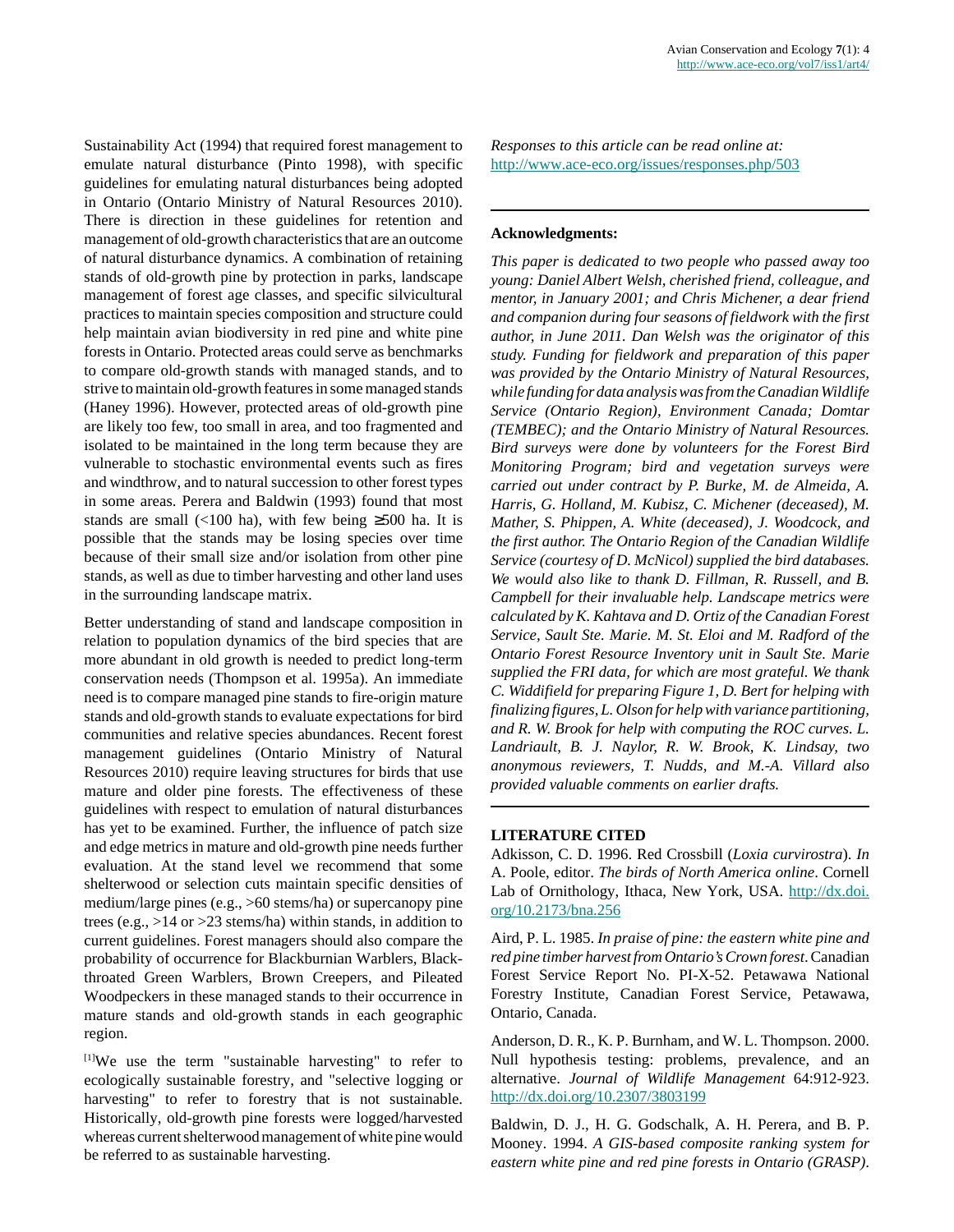Forest Fragmentation and Biodiversity Project Report No. 15. Forest Landscape Ecology Program, Ontario Forest Research Institute, Ontario Ministry of Natural Resources, Ontario, Canada.

Barnes, B. V. 1989. Old-growth forests of the northern lake states: a landscape ecosystem perspective. *Natural Areas Journal* 9:45-57.

Batcheler, C. L. 1973. Estimating density and dispersion from truncated or unrestricted joint point-distance nearest neighbour distances. *Proceedings of the New Zealand Ecological Society* 20:131-147.

Batcheler, C. L. 1975. Probable limit of error of the point distance-neighbour distance estimate of density. *Proceedings of the New Zealand Ecological Society* 22:28-33.

Bebber, D. P., S. C. Thomas, W. G. Cole, and D. Balsillie. 2004. Diameter increment in mature eastern white pine *Pinus strobus* L. *Trees* 18:29-34.

Benkman, C. W. 1989. On the evolution and ecology of island populations of crossbills. *Evolution* 43:1324-1330. [http://dx.](http://dx.doi.org/10.2307/2409369) [doi.org/10.2307/2409369](http://dx.doi.org/10.2307/2409369)

Benkman, C. W. 1993. Logging, conifers and the conservation of crossbills. *Conservation Biology* 7:473-479. [http://dx.doi.](http://dx.doi.org/10.1046/j.1523-1739.1993.07030473.x) [org/10.1046/j.1523-1739.1993.07030473.x](http://dx.doi.org/10.1046/j.1523-1739.1993.07030473.x)

Bergeron, Y., and B. Harvey. 1997. Basing silviculture on natural ecosystem dynamics: an approach applied to the southern boreal mixedwood forest of Quebec. *Forest Ecology and Management* 92:235-242. [http://dx.doi.org/10.1016/](http://dx.doi.org/10.1016/S0378-1127(96)03924-2) [S0378-1127\(96\)03924-2](http://dx.doi.org/10.1016/S0378-1127(96)03924-2)

Betts, M., and M.-A. Villard. 2009. Landscape thresholds in species occurrence as quantitative targets in forest management: generality in space and time? Pages 185-205 *in* M.-A. Villard and B.G. Jonsson, editors. *Setting conservation targets for managed forest landscapes.* Cambridge University Press, Cambridge, Cambridgeshire, UK.

Bibby, C. J., N. J. Burgess, and D. A. Hill. 2000. *Bird census techniques.* Second edition. British Trust for Ornithology and Royal Society for the Protection of Birds. Academic Press, San Diego, California, USA.

Bolgiano, C. 1989. A case for eastern old-growth. *American Forests* May/June 1989:26-50.

Borcard, D., P. Legendre, and P. Drapeau. 1992. Partialling out the spatial component of ecological variation. *Ecology* 73:1045-1055.<http://dx.doi.org/10.2307/1940179>

Bowman, J., G. J. Forbes, and T. G. Dilworth. 2001. The spatial component of variation in small mammal abundance measured at three scales. *Canadian Journal of Zoology* 79:137-144. <http://dx.doi.org/10.1139/z00-188>

Brotons, L., M. Mönkkönen, E. Huhta, A. Nikula, and A.

Rajasärkkä. 2003. Effects of landscape structure and forest reserve location on old-growth forest bird species in northern Finland. *Landscape Ecology* 18:377-393. [http://dx.doi.](http://dx.doi.org/10.1023/A:1026148825138) [org/10.1023/A:1026148825138](http://dx.doi.org/10.1023/A:1026148825138)

Burnham, K. P., and D. R. Anderson. 2002. *Model selection and multimodel inference: a practical information-theoretic approach.* Second edition. Springer-Verlag, New York,New York, USA.

Cadman, M. D., D. A. Sutherland, G. G. Beck, D. Lepage, and A. R. Couturier, editors. 2007. *Atlas of the breeding birds of Ontario, 2001-2005.* Bird Studies Canada, Environment Canada, Ontario Field Ornithologists, Ontario Ministry of Natural Resources, and Ontario Nature, Toronto, Canada.

Cameron, A. C., and P. K. Trivedi. 2001. *Regression analysis of count data.* Cambridge University Press, Cambridge, Cambridgeshire, UK.

Carleton, T. J. 2003. Old growth in the Great Lakes forest. *Environmental Reviews* 11:S115-S134. [http://dx.doi.org/10.1139/](http://dx.doi.org/10.1139/a03-009) [a03-009](http://dx.doi.org/10.1139/a03-009)

Chambers, B. A., B. J. Naylor, J. Nieppola, B. Merchant, and P. Uhlig. 1997. *Field guide to forest ecosystems of central Ontario*. Field Guide FG-01. Ontario Ministry of Natural Resources, Ontario, Canada.

Clarke, K. R., and R. N. Gorley. 2006. *Primer v6: user manual/ tutorial*. Primer-E Ltd., Lutton, Devon, UK.

Costello, C. A., M. Yamasaki, P. J. Pekins, W. B. Leak, and C. D. Neefus. 2000. Songbird response to group selection harvests and clearcuts in a New Hampshire northern hardwood forest. *Forest Ecology and Management* 127:41-54. [http://dx.](http://dx.doi.org/10.1016/S0378-1127(99)00131-0) [doi.org/10.1016/S0378-1127\(99\)00131-0](http://dx.doi.org/10.1016/S0378-1127(99)00131-0)

Crown Forest Sustainability Act, 1994. Statutes of Ontario. Canada.

Cushman, S. A., and K. McGarigal. 2002. Hierarchical, multiscale decomposition of species-environment relationships. *Landscape Ecology* 17:637-646. [http://dx.doi.org/10.1023/](http://dx.doi.org/10.1023/A:1021571603605) [A:1021571603605](http://dx.doi.org/10.1023/A:1021571603605)

D'Agostino, R. B., A. Belanger, and R. B. D'Agostino, Jr. 1990. A suggestion for using powerful and informative tests of normality. *The American Statistician* 44:316-321. [http://dx.](http://dx.doi.org/10.2307/2684359) [doi.org/10.2307/2684359](http://dx.doi.org/10.2307/2684359)

Dawson, D. K., and M. G. Efford. 2009. Effect of distancerelated heterogeneity on population size estimates from point counts. *Auk* 126:100-111. <http://dx.doi.org/10.1525/auk.2009.07197>

DeGraaf, R. M., and D. D. Rudis. 1986. *New England wildlife: habitat, natural history and distribution*. USDA Forest Service General Technical Report NE-108. Northeastern Forest Experimental Station, Forest Service, U.S. Department of Agriculture, Broomall, Pennsylvania, USA.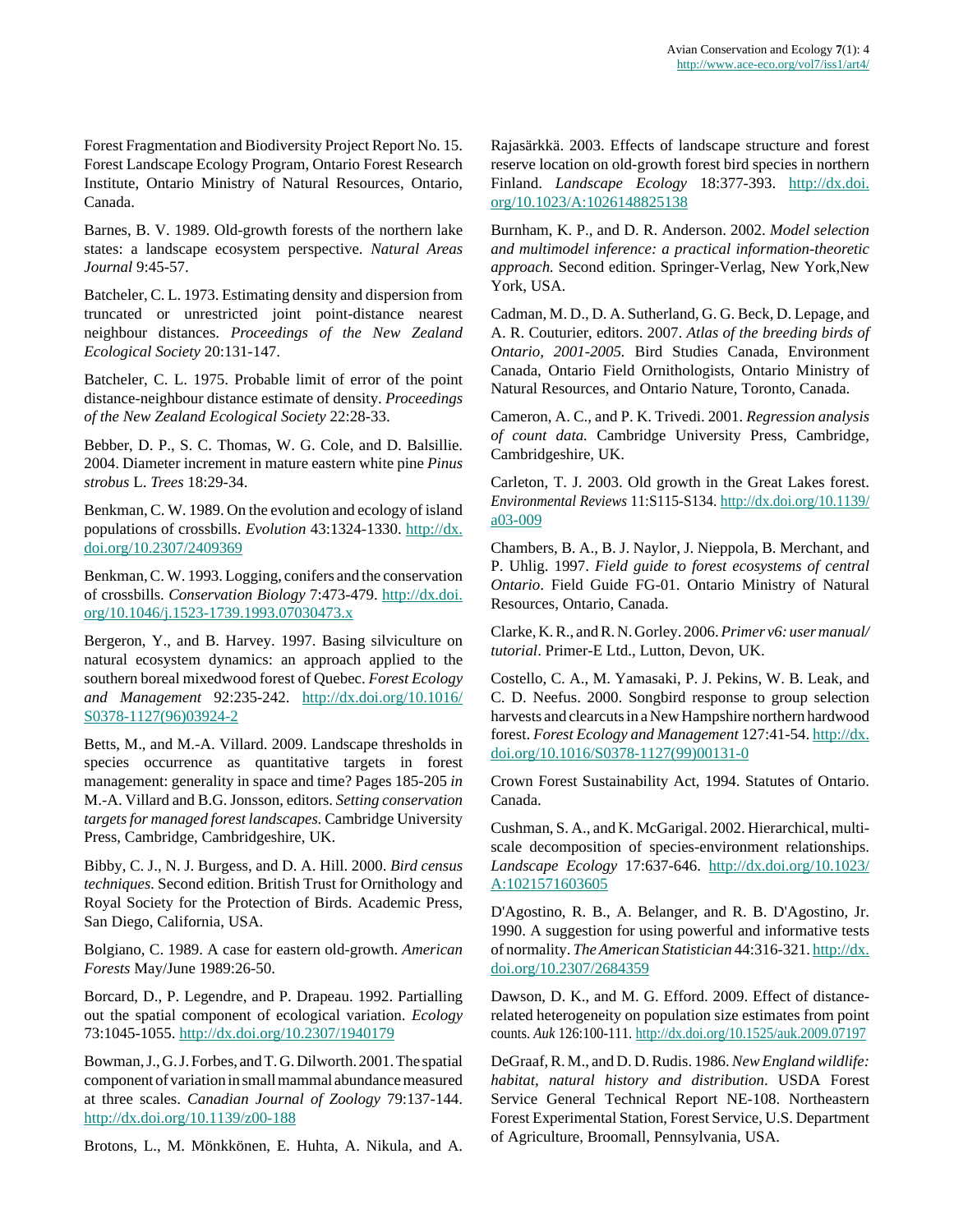Dickerman, R.W. 1987. The "Old Northeasterner" subspecies of Red Crossbill. *American Birds* 41:189-194.

Dickson, J. G., F. R. Thompson, III, R. N. Conner, and K. Franzreb. 1995. Silviculture in central and southeastern oakpine forests. Pages 245-266 *in* T. E. Martin and D. M. Finch, editors. *Ecology and management of Neotropical migratory birds: a synthesis and review of critical issues*. Oxford University Press, New York, USA.

Drapeau, P., A. Leduc, J.-F Giroux, J.-P. Savard, Y. Bergeron, and W. L. Vickery. 2000. Landscape scale disturbances and changes in bird communities of boreal mixed-wood forests. *Ecological Monographs* 70:423-444. [http://dx.doi.](http://dx.doi.org/10.1890/0012-9615(2000)070[0423:LSDACI]2.0.CO;2) [org/10.1890/0012-9615\(2000\)070\[0423:LSDACI\]2.0.CO;2](http://dx.doi.org/10.1890/0012-9615(2000)070[0423:LSDACI]2.0.CO;2)

Elkie, P., M. Gluck, J. Boos, J. Bowman, C. Daniel, J. Elliott, D. Etheridge, D. Heaman, G. Hooper, R. Kushneriuk, G. Lucking, S. Mills, B. Naylor, F. Pinto, B. Pond, R. Rempel, K. Ride, A. Smiegielski, G. Watt, and M. Woods. 2009. *Science and information in support of the forest management guide for landscapes: package "A" simulations, rationale and inputs*. Forest Policy Section, Ontario Ministry of Natural Resources, Toronto, Ontario, Canada.

Elkie, P. C., R. S. Rempel, and A. P. Carr. 1999. *Patch analyst user's manual: a tool for quantifying landscape structure*. Northwest Science and Technology Technical Manual TM-002. Centre for Northern Forest Ecosystem Research, Northwest Science and Technology, Ontario Ministry of Natural Resources, Thunder Bay, Ontario, Canada.

Environment Canada. 2006. *Recovery strategy for the Red Crossbill,* percna *subspecies (*Loxia curvirostra percna*), in Canada [proposed]*. Species at Risk Act Recovery Strategy Series. Environment Canada, Ottawa, Canada.

ESRI. 1999. *ArcView software version 3.2*. Redland, Ohio, USA.

Evans M. D., and W. Yong. 2000. Swainson's Thrush (*Catharus ustulatus*). *In* A. Poole, editor. *The birds of North America online*. Cornell Lab of Ornithology, Ithaca, New York, USA. <http://dx.doi.org/10.1093/jts/50.2.845>

FAO. 2010. *Global forest resources assessment, main report*. FAO Forestry Paper 163. Food and Agriculture Oranisation of the United Nations, Rome, Italy.

Farnsworth, G. L., K. H. Pollock, J. D. Nichols, T. R. Simmons, J. E. Hines, and J. R. Sauer. 2002. A removal model for estimating detection probabilities from point count surveys. *Auk* 119:414-425 [http://dx.doi.org/10.1642/0004-8038\(2002\)](http://dx.doi.org/10.1642/0004-8038(2002)119[0414:ARMFED]2.0.CO;2) [119\[0414:ARMFED\]2.0.CO;2](http://dx.doi.org/10.1642/0004-8038(2002)119[0414:ARMFED]2.0.CO;2)

Flemming, S. P., G. L. Holloway, E. J. Watts, and P. S. Lawrence. 1999. Characteristics of foraging trees selected by Pileated Woodpeckers in New Brunswick. *Journal of Wildlife Management* 63:461-469.<http://dx.doi.org/10.2307/3802631>

Franklin, J. F. 1989. Structural and functional diversity in temperate forests. Pages 166-175 *in* E. O. Wilson, editor. *Biodiversity*. National Academy Press, Washington, D.C., USA.

Freemark, K. E., and D. A. Kirk. 2001. Birds on organic and conventional farms in Ontario: partitioning effects of habitat and practices on species composition and abundance. *Biological Conservation* 101:337-350. [http://dx.doi.org/10.1016/](http://dx.doi.org/10.1016/S0006-3207(01)00079-9) [S0006-3207\(01\)00079-9](http://dx.doi.org/10.1016/S0006-3207(01)00079-9)

Frelich, L. E., and C. G. Lorimer. 1991. Natural disturbance regimes in hemlock-hardwood forests of the Upper Great Lakes region. *Ecological Monographs* 61:145-164. [http://dx.](http://dx.doi.org/10.2307/1943005) [doi.org/10.2307/1943005](http://dx.doi.org/10.2307/1943005)

Frelich, L. E., and P. B. Reich. 1996. Old growth in the Great Lakes Region. Pages 144-160 *in* M. B. Davis, editor. *Eastern old growth forests.* Island Press, Washington, D.C., USA.

Frotheringham, E. H. 1914. *White pine under forest management*. Bulletin of the U.S. Department of Agriculture, No. 13. Washington, D.C., USA.

Guyette, R. P., and D. C. Dey. 1995. Age, size and regeneration of old growth white pine at Dividing Lake Nature Reserve Algonquin Park, Ontario. Forest Research Report No. 131. Ontario Forest Research Institute, Sault Ste. Marie, Ontario, Canada.

Hagan, J. M., and S. L. Grove. 1999. *Bird abundance and distribution in managed and old-growth forest in Maine*. Report No. MM-9901. Manomet Center for Conservation Sciences, Brunswick, Maine, USA.

Haney, J. C. 1999. Hierarchical comparisons of breeding birds in old-growth conifer-hardwood forest on the Appalachian Plateau. *Wilson Bulletin* 111:89-99.

Haney, J. C., and C. P. Schaadt. 1996. Functional roles of eastern old growth in promoting forest bird diversity. Pages 76-88 *in* M. B. Davis, editor. *Eastern old growth forests*. Island Press, Washington, D.C., USA.

Hejl, S. J., R. L. Hutto, C. R. Preston, and D. M. Finch. 1995. The effects of silvicultural treatments in the Rocky Mountains. Pages 220-244 *in* T. E. Martin and D. M. Finch, editors. *Ecology and management of Neotropical migratory birds: a synthesis and review of critical issues.* Oxford University Press, New York, USA.

Hejl, S. J., K. R. Newton, M. E. McFadzen, J. S. Young, and C. K. Ghalambor. 2002. Brown Creeper (*Certhia americana*). *The birds of North America online*. Cornell Lab of Ornithology, Ithaca, New York, USA. [http://dx.doi.](http://dx.doi.org/10.2173/bna.669) [org/10.2173/bna.669](http://dx.doi.org/10.2173/bna.669)

Helle, P., and O. Jarvinen. 1986. Population trends of north Finnish land birds in relation to their habitat selection and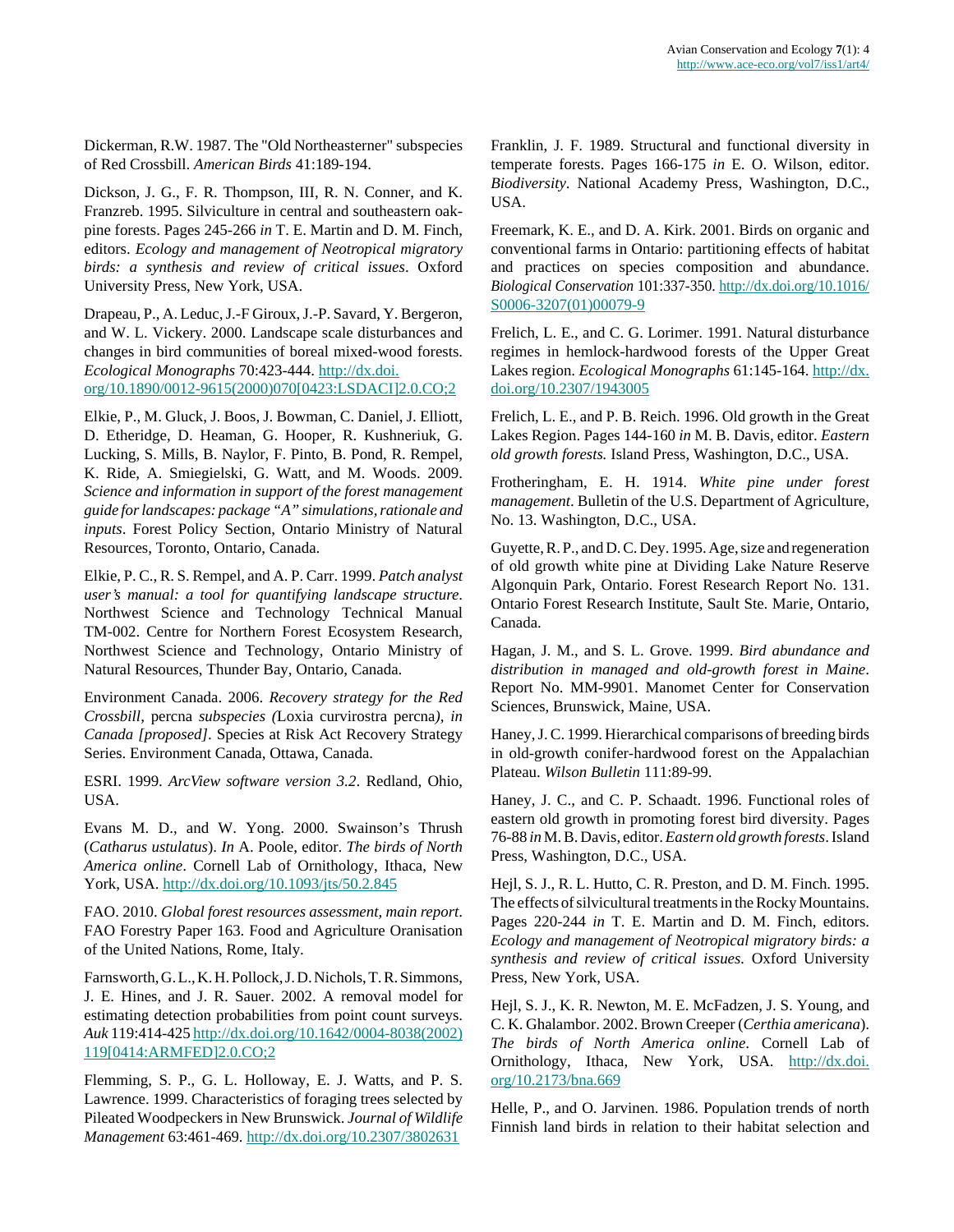changes in forest structure. *Oikos* 46:107-115. [http://dx.doi.](http://dx.doi.org/10.2307/3565386) [org/10.2307/3565386](http://dx.doi.org/10.2307/3565386)

Hunter, M. L., Jr. 1989. What constitutes an old-growth stand?. *Journal of Forestry* 87(8):33-50.

Hunter, M. L. 1990. *Wildlife, forests and forestry: principles of managing forests for biological diversity.* Prentice Hall, Englewood Cliffs, New Jersey, U.S.A.

Jackson, J. A. 1994. Red-cockaded Woodpecker (*Picoides borealis*). *The birds of North America online*. Cornell Lab of Ornithology, Ithaca, New York, USA. [http://dx.doi.](http://dx.doi.org/10.2173/bna.85) [org/10.2173/bna.85](http://dx.doi.org/10.2173/bna.85)

Jackson, J. A. 2002. Ivory-billed Woodpecker (*Campephilus principalis*). *The birds of North America online*. Cornell Lab of Ornithology, Ithaca, New York, USA. [http://dx.doi.](http://dx.doi.org/10.2173/bna.711) [org/10.2173/bna.711](http://dx.doi.org/10.2173/bna.711)

Johnson, D. H. 2008. In defense of indices: the case of bird surveys. *Journal of Wildlife Management* 72:857-868.

King, D. I., R. M. DeGraaf, and C. R. Griffin. 2001. Productivity of early successional shrubland birds in clearcuts and group cuts in an eastern deciduous forest. *Journal of Wildlife Management* 65:345-350.<http://dx.doi.org/10.2307/3802914>

Kingsley, A., and E. Nol. 1999. Bird responses to the first cut of the uniform shelterwood silvicultural system in white pine forest. Pages 89-102 *in* A. W. Diamond and D. N. Nettleship, editors. *Biology and conservation of forest birds, proceedings of the Society of Canadian Ornithologists Special Science Symposium, Frederiction, New Brunswick, 23-25 August 1996*. Society of Canadian Ornithologists Special Publication No. 1. Fredericton, New Brunswick, Canada.

Kirk, D. A., and K. A. Hobson. 2001. Bird-habitat relationships in jack pine boreal forests. *Forest Ecology and Management* 147:217-243. [http://dx.doi.org/10.1016/S0378-1127](http://dx.doi.org/10.1016/S0378-1127(00)00465-5)  $(00)00465 - 5$ 

Kirk, D. A., and B. J. Naylor. 1996. *Habitat requirements of the Pileated Woodpecker (*Dryocopus pileatus*) with special reference to Ontario*. Technology Technical Report No. 46. South Central Science and Technology, Ontario Ministry of Natural Resources, Ontario, Canada.

Leadbitter, P., D. Euler, and B. Naylor. 2002. A comparison of historical and current forest cover in selected areas of the Great Lakes–St. Lawrence Forest of central Ontario. *The Forestry Chronicle* 78:522-529.

Legendre, P., 1993. Spatial autocorrelation: trouble or new paradigm? *Ecology* 74:1659-1673.

Legendre, P., and L. Legendre. 1998. *Numerical ecology.* Second English edition. Elsevier, Amsterdam, The Netherlands.<http://dx.doi.org/10.1007/978-3-642-70880-0>

Leverett, R. 1996. Definitions and history. Pages 76-88 *in* M. B. Davis, editor. *Eastern old growth forests*. Island Press, Washington, D.C., USA.

Linder, P., and L. Östlund. 1992. Changes in the boreal forest of Sweden 1870-1991. *Svensk Botanisk Tidskrift.* 86:199-215. <http://dx.doi.org/10.1080/02827589809383006>

Morse, D. A. 2004. Blackburnian Warbler (*Setophaga fusca*). *The birds of North America online*. Cornell Lab of Ornithology, Ithaca, New York, USA. [online] URL: [http://](http://bna.birds.cornell.edu/bna/species/102) [bna.birds.cornell.edu/bna/species/102.](http://bna.birds.cornell.edu/bna/species/102)

Morse, D. H., and A. F. Poole. 2005. Black-throated Green Warbler (*Setophaga virens*).*The birds of North America online*. Cornell Lab of Ornithology, Ithaca, New York, USA. [online] URL:<http://bna.birds.cornell.edu/bna/species/055>.

Mosseler, A., I. Thompson, and B. A. Pendrel. 2003. Overview of old-growth forests in Canada from a science perspective. *Environmental Reviews* 11:S1-S7. [http://dx.doi.org/10.1139/](http://dx.doi.org/10.1139/a03-018) [a03-018](http://dx.doi.org/10.1139/a03-018)

Mowbray, T. 1999. Scarlet Tanager (*Piranga olivacea*). *The birds of North America online*. Cornell Lab of Ornithology, Ithaca, New York, USA. [online] URL: [http://bna.birds.](http://bna.birds.cornell.edu/bna/species/479) [cornell.edu/bna/species/479.](http://bna.birds.cornell.edu/bna/species/479)<http://dx.doi.org/10.2173/bna.479>

Naylor, B. J. 1994. Managing wildlife habitat in red pine and white pine in Ontario. *Forestry Chronicle* 70:411-419.

Naylor, B. J., J. A. Baker, D. M. Hogg, J. G. McNicol, and W. R. Watt. 1996. *Forest management guidelines for the provision of Pileated Woodpecker habita*t. Forest Management Branch, Ontario Ministry of Natural Resources, Sault Ste. Marie, Ontario, Canada.

Nichols, J. D., J. E. Hines, J. R. Sauer, F. W. Fallon, F. E. Fallon, and P. J. Heglund. 2000. A double-observer approach for estimating detection probability and abundance from point counts. *Auk* 117:393-408. [http://dx.doi.org/10.1642/0004-8038](http://dx.doi.org/10.1642/0004-8038(2000)117[0393:ADOAFE]2.0.CO;2) [\(2000\)117\[0393:ADOAFE\]2.0.CO;2](http://dx.doi.org/10.1642/0004-8038(2000)117[0393:ADOAFE]2.0.CO;2)

Ontario Ministry of Natural Resources. 2010. *Forest Management Guide for Great Lakes–St. Lawrence forest landscapes (landscape guide)*. Toronto, Ontario, Canada.

Ontario Partners in Flight. 2008. *Ontario landbird conservation plan: bboreal hardwood transition, North American Bird Conservation Region 12*. Ontario Ministry of Natural Resources; Bird Studies Canada; and Environment Canada; Ontario, Canada.

Perera, A. H., and D. J. B. Baldwin. 1993. *Spatial characteristics of eastern white pine and red pine forests in Ontario*. Forest Fragmentation and Biodiversity Project Report No. 9. Ontario Forest Research Institute, Ontario Ministry of Natural Resources, Sault Ste. Marie, Ontario, Canada.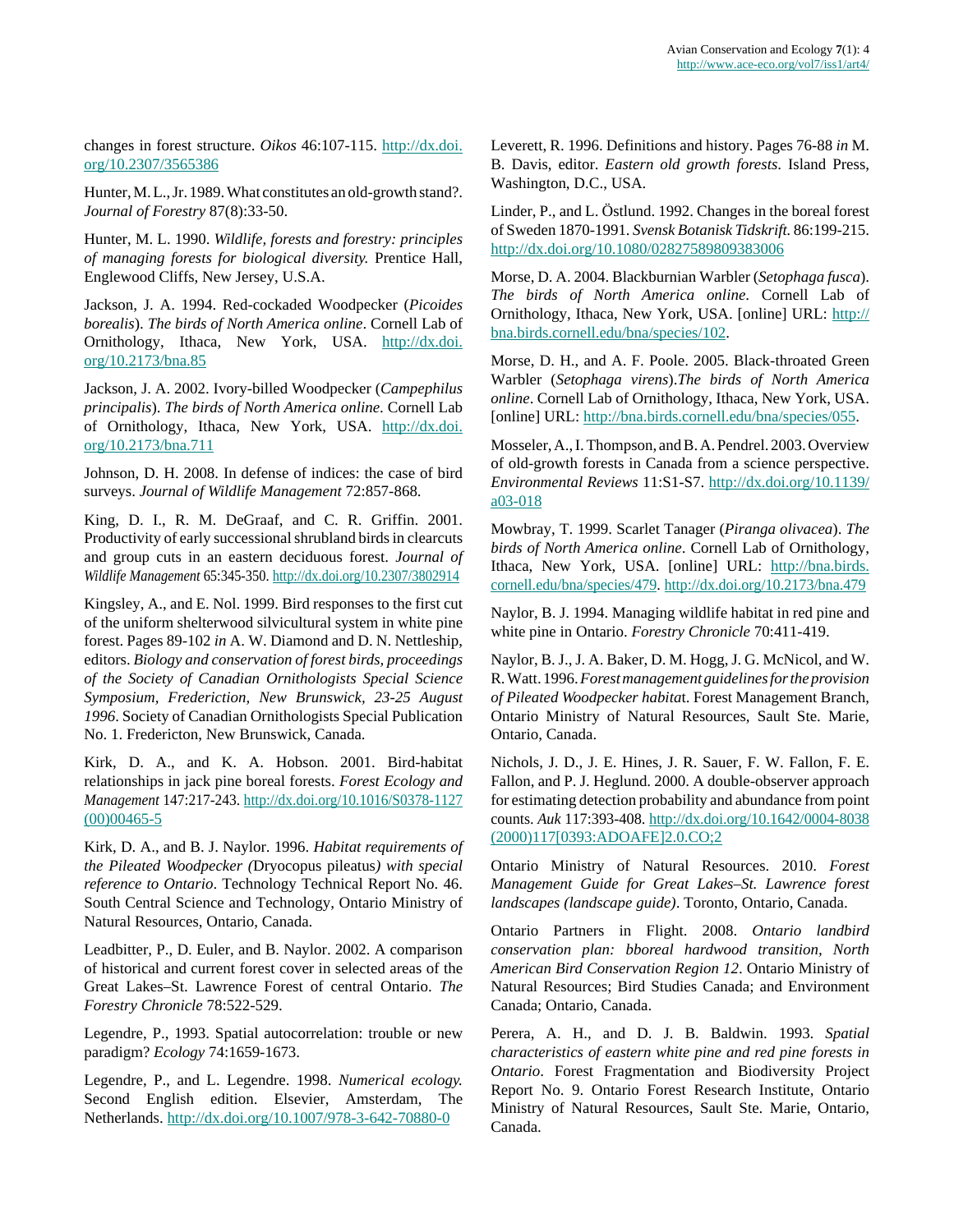Perera, A. H., L. J. Buse, and M. Weber, editors. 2004. *Emulating natural forest landscape disturbances.* Columbia University Press, New York, USA.

Peres-Neto, P. R., Legendre, P., Dray, S., and Borcard, D. 2006. Variance partitioning of species data matrices: estimation and comparison of fractions. *Ecology* 87:2614-2625. [http://dx.doi.org/10.1890/0012-9658\(2006\)87](http://dx.doi.org/10.1890/0012-9658(2006)87[2614:VPOSDM]2.0.CO;2) [\[2614:VPOSDM\]2.0.CO;2](http://dx.doi.org/10.1890/0012-9658(2006)87[2614:VPOSDM]2.0.CO;2)

Pileou, E. C. 1991. After the ice age: the return of life to glaciated North America. University of Chicago Press, Chicago, Illinois, USA.

Pinto, F., S. Romaniuk, and M. Ferguson. 2008. Changes to preindustrial forest tree composition in central and northeastern Ontario, Canada. *Canadian Journal of Forest Research* 38:1842-1854.<http://dx.doi.org/10.1139/X08-034>

Pinto, F. N. L., writing team coordinator. 1998. *A silvicultural guide for the Great Lakes–St. Lawrence conifer forest in Ontario*. Ontario Ministry of Natural Resources, Toronto, Canada.

Plonski, W. L. 1981. *Normal yield tables (metric) for major forest species of Ontario*. Division of Forestry, Ontario Ministry of Natural Resources, Toronto, Ontario, Canada*.*

Poulin, J.-F., M.-A. Villard, M. Edman, P. J. Goulet, and A.- M. Eriksson, 2008. Thresholds in nesting habitat requirements of an old forest specialist, the Brown Creeper (*Certhia americana*), as conservation targets. *Biological Conservation* 141:1129–1137. <http://dx.doi.org/10.1016/j.biocon.2008.02.012>

Poulin, J-F., M-A. Villard, and S. Haché. 2010. Short-term demographic response of an old forest specialist to experimental selection harvesting. *ÉcoScience* 17:20-27. <http://dx.doi.org/10.2980/17-1-3297>

Rajora, O. P., L. DeVerno, A. Mosseler, and D. J. Innes. 1998. Genetic diversity and population structure of disjunct Newfoundland and central Ontario populations of eastern white pine. *Canadian Journal of Botany* 76:500-508.

Ralph, C. J., J. R. Sauer, and S. Droege, technical editors. 1995. *Monitoring bird populations by point counts*. General Technical Report PSW-GTR-149. Pacific Southwest Research Station, Forest Service, USDA Forest Service, Albany California, USA.

R Development Core Team. 2007. *R: a language and environment for statistical computing*. R Foundation for Statistical Computing, Vienna, Austria.

Rich, T. D., C. J. Beardmore, H. Berlanga, P. J. Blancher, M. S. W. Bradstreet, G. S. Butcher, D. W. Demarest, E. H. Dunn, W. C. Hunter, E. E. Inigo-Elias, J. A. Kennedy, A. M. Martell, A. O. Panjabi, D. N. Pashley, K. V. Rosenberg, C. M. Rustay, J. S. Wendt, and T. C. Will. 2004. *Partners in Flight North American Landbird Conservation Plan*. Cornell Lab of Ornithology, Ithaca, New York, USA.

Rodewald, P. G., J. H. Withgott, and K. G. Smith. 1999. Pine Warbler (*Setophaga pinus*). *The birds of North America online*. Cornell Lab of Ornithology, Ithaca, New York, USA. [online] URL: [http://bna.birds.cornell.edu/bna/species/438.](http://bna.birds.cornell.edu/bna/species/438)

Ruggiero, L. F., K. B. Aubry, A. B. Carey, and M. H. Huff, editors. 1991. *Wildlife and vegetation of unmanaged Douglas fir forests*. General Technical Report PNW-GTR-285. Pacific Northwest Research Station, Forest Service, USDA, Portland, Oregon, USA.

SAS Institute. 2008. *SAS/STAT user's guide: statistics, release 8*. Cary, North Carolina, USA.

Secretariat of the Convention on Biological Diversity. 2010. *Global biodiversity outlook 3*. Montreal, Quebec, Canada.

StataCorp. 2003. *Stata statistical software: release 8.0.* College Station, Texas, USA.

Suffling, R., M. Evans, and A. Perera. 2003. Presettlement forest in southern Ontario: ecosystems measured through a cultural prism. *Forestry Chronicle* 79:485–501.

ter Braak, C. J. F. 1995. Ordination. Pages 91-173 *in* R. H. G. Jongman, C. J. F. ter Braak and O. F. R. van Tongeren, editors. *Data analysis in community and landscape ecology*. Cambridge University Press, Cambridge, Cambridgeshire, UK.<http://dx.doi.org/10.4324/9780203180419.ch5>

ter Braak, C. J. F., and P. Smilauer. 2002. CANOCO reference manual and CanoDraw for Windows user's guide: software for community ordination (version 4.5). Microcomputer Power, Ithaca, New York, USA.

Thomas, J. W., L. F. Ruggiero, R. W. Mannan, J. W. Schoen, and R. A. Lancia. 1988. Management and conservation of oldgrowth forests in the United States. *Wildlife Society Bulletin* 16:252-262.

Thompson, F. R. III, J. R. Probst, and M. G. Raphael. 1995b. Impacts of silviculture: overview and management recommendations. Pages 201-219 *in* T. E. Martin and D. M. Finch, editors. *Ecology and management of Neotropical migratory birds: a synthesis and review of critical issues.* Oxford University Press, New York, New York, USA.

Thompson, I. D. 2000. Forest vertebrates of Ontario: patterns of distribution. Pages 54-73 *in* A. H. Perera, D. L. Euler, and I. D. Thompson, editors. *Ecology of a managed terrestrial landscape: Patterns and processes of forest landscapes in Ontario.* University of British Columbia Press, Vancouver, British Columbia, Canada.

Thompson, I. D., A. Applejohn, T. S. Jung, and L. A. Walton. 1995a. *A short-term study of the faunal associations in old white pine ecosystem*s. Forest Fragmentation and Biodiversity Project Report No. 21. Ontario Forest Research Institute, Ontario Ministry of Natural Resources, Sault Ste. Marie, Ontario, Canada.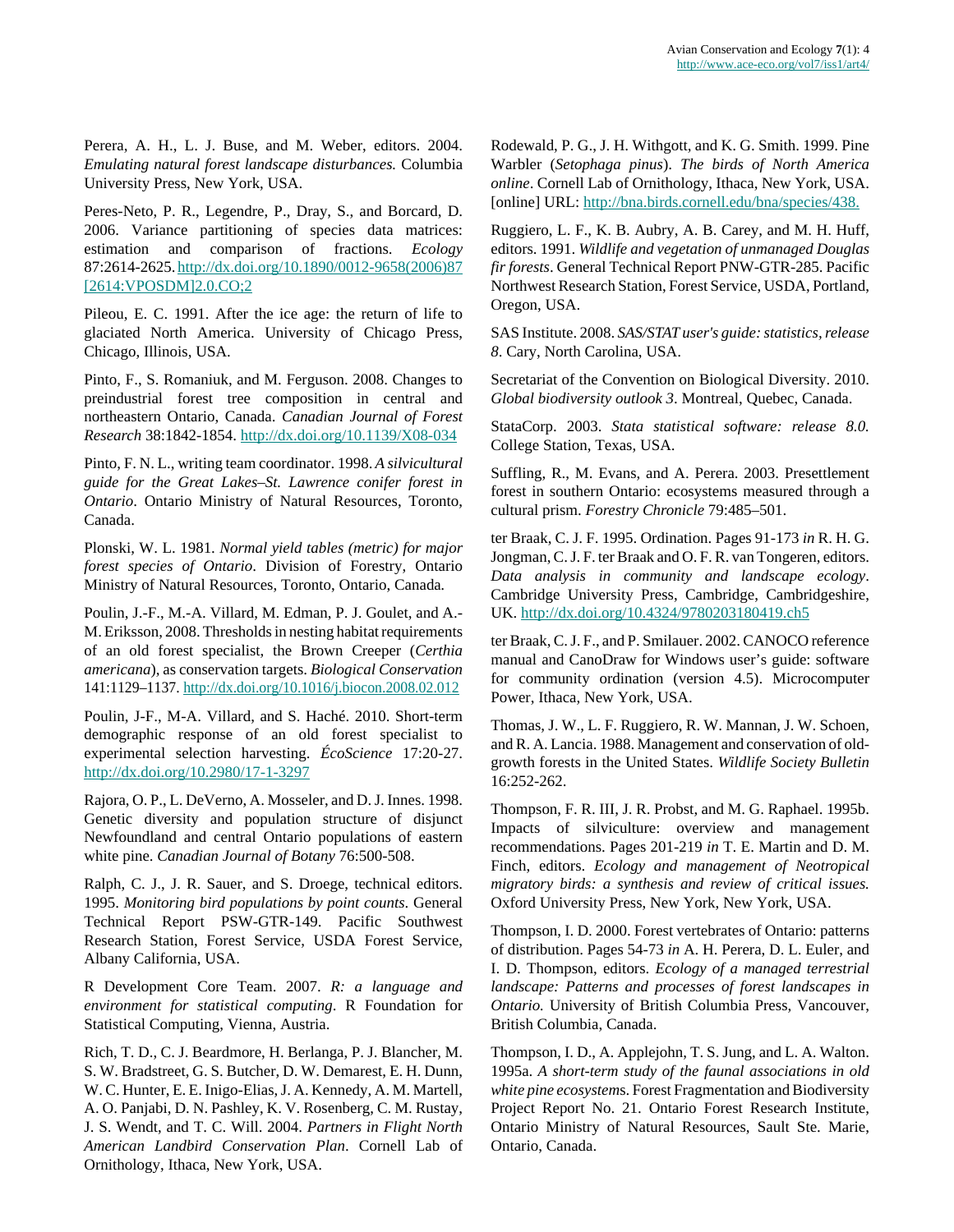Thompson, I. D., J. A. Baker, S. J. Harmon, R. S. Rempel, and K. J. Szuba. 2009. Forest birds and forest management in Ontario: status, management and policy. *Forestry Chronicle* 85:245–257.

Thompson, I. D., S. C. Maher, D. P. Rouillard, J. M. Fryxell, and J. A. Baker. 2007. Accuracy of forest inventory mapping: some implications for boreal forest management. *Forest Ecology and Management* 252:208-221. [http://dx.doi.](http://dx.doi.org/10.1016/j.foreco.2007.06.033) [org/10.1016/j.foreco.2007.06.033](http://dx.doi.org/10.1016/j.foreco.2007.06.033)

Thompson, I. D., J. H. Simard, and R. D. Titman. 2006. Historical changes in white pine (*Pinus strobus* L.) density in Algonquin Park, Ontario, during the 19<sup>th</sup> century. *Natural Areas Journal* 26:61-71. [http://dx.doi.org/10.3375/0885-8608](http://dx.doi.org/10.3375/0885-8608(2006)26[61:HCIWPP]2.0.CO;2) [\(2006\)26\[61:HCIWPP\]2.0.CO;2](http://dx.doi.org/10.3375/0885-8608(2006)26[61:HCIWPP]2.0.CO;2)

Uhlig, P., A. Harris, G. Craig, C. Bowling, B. Chambers, B. Naylor, and G. Beemer. 2001. *Old growth definition for Ontario*. Ontario Ministry of Natural Resources, Toronto, Canada.

Virkkala, R. 1989. Short-term fluctuations of bird communities and populations in virgin and managed forest in Northern Finland. *Annales Zoologica Fennici* 26:277-285.

Welsh, D. A. 1995. An overview of the Forest Bird Monitoring Program in Ontario, Canada. Pages 93-97 *in* C. J. Ralph, J. R. Sauer, and S. Droege, editors. *Monitoring bird populations by point counts*. Pacific Southwest Research Station, General Technical Report PSW-GTR-149. Forest Service, USDA, Albany, California, USDA.

Welsh, D. A., T. Clark, and K. Clark. 1992. *Fauna of red and white pine old-growth forests in Ontario: Issues and recommendations for research*. Forest Fragmentation and Biodiversity Project Report No. 3. Ontario Forest Research Institute, Ontario Ministry of Natural Resources. Sault Ste Marie, Ontario, Canada.

Whitney, G. G. 1986. Relation of Michigan's presettlement pine forests to substrate and disturbance history. *Ecology* 67:1548-1559.<http://dx.doi.org/10.2307/1939085>

Wintle, B. A., S. A. Bekessy, L. A. Venier, J. L. Pearce, and R. A. Chisholm. 2005. Utility of dynamic-landscape metapopulation models for sustainable forest management. *Conservation Biology* 19:1930-1943. [http://dx.doi.org/10.1111/](http://dx.doi.org/10.1111/j.1523-1739.2005.00276.x) [j.1523-1739.2005.00276.x](http://dx.doi.org/10.1111/j.1523-1739.2005.00276.x)

Wong, I. W., D. K. McNicol, P. Fong, D. Fillman, J. Neysmith, and R. Russell. 2003. The Wildspace™ decision support system. *Environmental Modelling & Software* 18 (2003):521-530.

Wray, D. 1986. Managing white pine in Ontario. Pp. 67-69 *in* D. T. Funk, editor, *Eastern white pine: today and tomorrow, symposium proceedings, 12–14 June, 1985, Durham, NH*. General Technical Report WO-51. Northeastern Forest Experiment Station, Forest Service, USDA, Durham, New Hampshire, USA.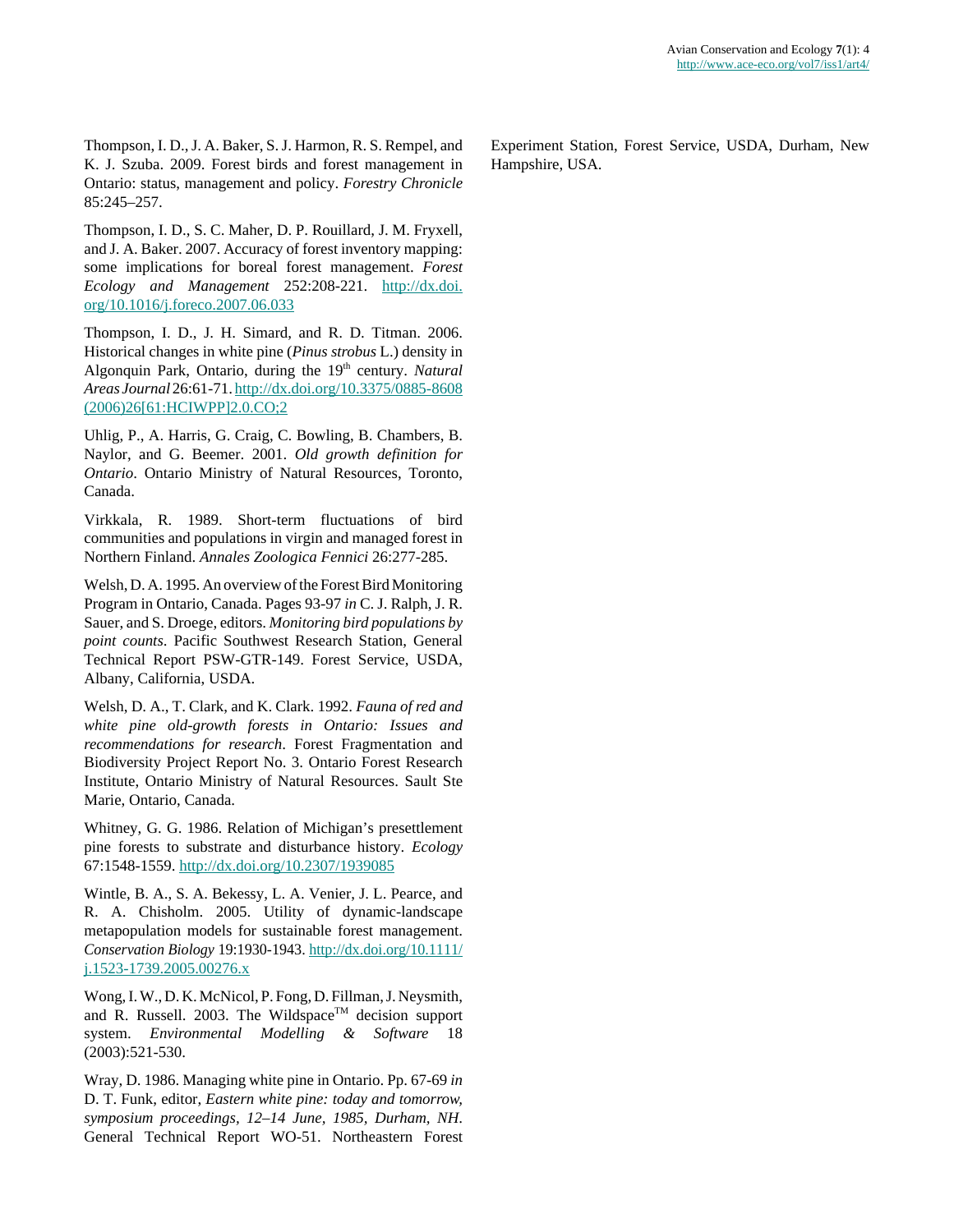**Appendix 1.** Candidate models for 15 species in old growth and younger pine forest stands. See Table 1 for predictor variable acronyms.

K is the number of model parameters (number of variables  $+2$ ) used in calculation of AIC. Note that K may change for global model if a variable drops out. TSF is the trend surface function used in the models.

|           |                 | global      |             | Tree density+FRI+ecosite+landscape |             |             |         |
|-----------|-----------------|-------------|-------------|------------------------------------|-------------|-------------|---------|
| Subset    | Var             |             |             |                                    |             |             |         |
| Treeden   | supcan          | X           |             | X                                  | X           |             | X       |
|           | medlpin         | X           |             |                                    | X           | X           |         |
|           | conba           | X           | X           | X                                  |             | X           | X       |
|           | deciba          | X           | X           |                                    | X           |             | X       |
|           | totalba         | X           |             | X                                  |             | X           |         |
|           |                 |             |             |                                    |             |             |         |
| FRI       | fixage          | X           | X           | X                                  |             | X           | X       |
| Ecosite   | ecosite         | X           | X           |                                    | X           |             |         |
| Landscape | mps             | X           |             |                                    |             |             | X       |
| Spatial   | trend surface   | $\mathbf X$ | X           | X                                  | X           | X           | X       |
|           |                 | Global      | TR-<br>FRI1 | TR-<br>FRI <sub>2</sub>            | TR-<br>FRI3 | TR-<br>FRI4 | TR-FRI5 |
|           | K<br><b>TSF</b> | -11<br>lat2 | 7           | 7                                  | 7           | 7           | 8       |

Black-and-white Warbler (BAWW) *A priori* selected variables are in bold text.

# Blue-headed Vireo (BHVI)

|            |               | global |             | Tree density+FRI+ecosite+landscape |             |             |         |
|------------|---------------|--------|-------------|------------------------------------|-------------|-------------|---------|
| Subset     | Var           |        |             |                                    |             |             |         |
| Treeden    | supcan        | X      | X           | X                                  | X           |             | X       |
|            | medlpin       | X      |             | X                                  |             | X           |         |
|            | conba         | X      | X           |                                    | X           |             | X       |
|            | deciba        |        |             |                                    |             |             |         |
|            | totalba       | X      |             | $\mathbf{x}$                       | X           |             |         |
|            |               |        |             |                                    |             |             |         |
| <b>FRI</b> | fixage        | X      | X           |                                    | X           | X           | X       |
| Ecosite    | ecosite       | X      | X           | X                                  |             | X           |         |
| Landscape  | mps           | X      |             |                                    |             |             | X       |
| Spatial    | trend surface | X      | X           | $\mathbf{x}$                       | X           | X           | X       |
|            |               | Global | TR-<br>FRI1 | TR-<br>FRI <sub>2</sub>            | TR-<br>FRI3 | TR-<br>FRI4 | TR-FRI5 |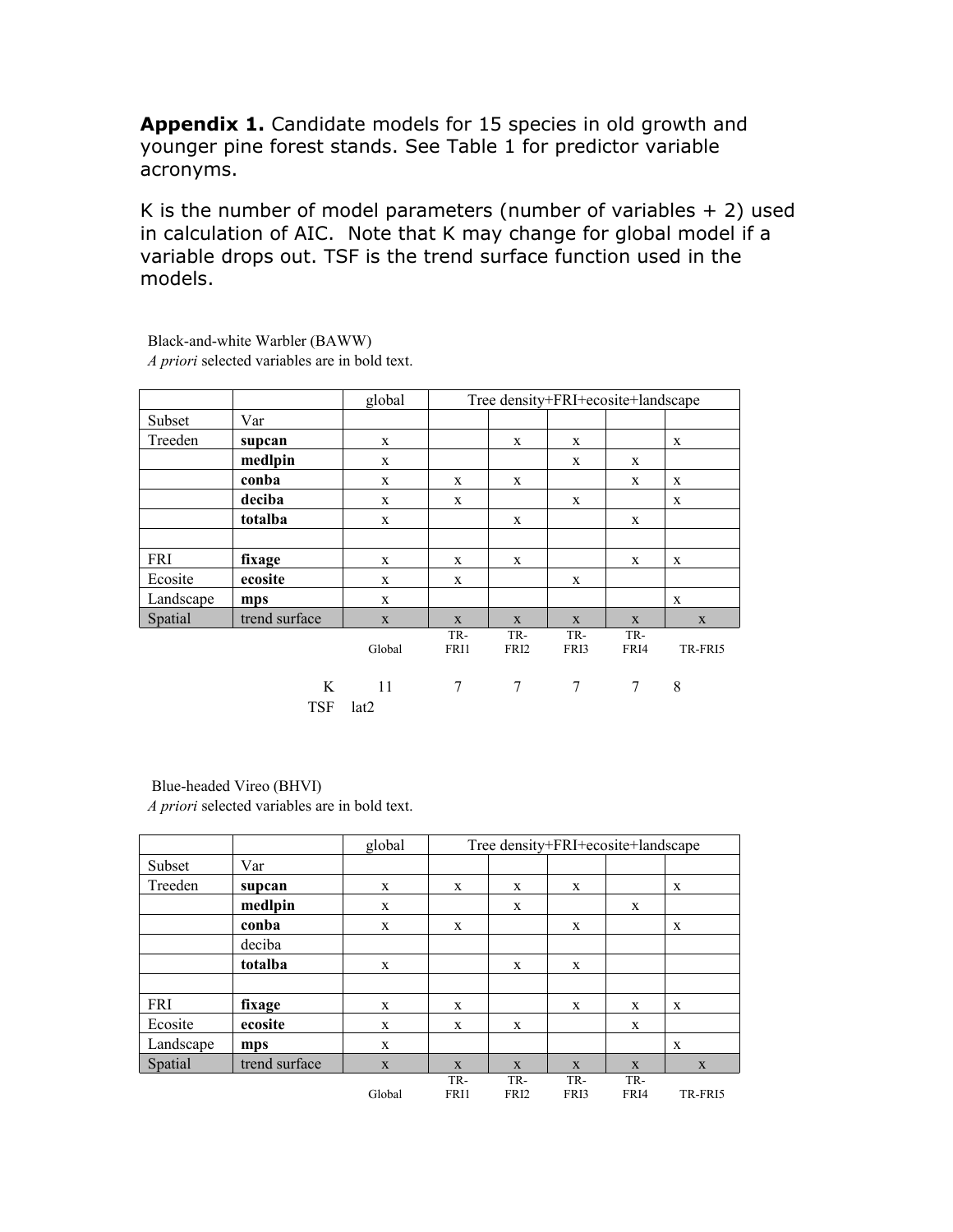| TSF latcorr lgcorr |  |  |  |
|--------------------|--|--|--|

 Blackburnian Warbler (BLBW) *A priori* selected variables are in bold text.

|            |               | global      |             | Tree density+FRI+ecosite+landscape |              |             |              |
|------------|---------------|-------------|-------------|------------------------------------|--------------|-------------|--------------|
| Subset     | Var           |             |             |                                    |              |             |              |
| Treeden    | supcan        | X           | X           | X                                  | X            |             | X            |
|            | medlpin       | X           |             | X                                  |              | X           |              |
|            | conba         | $\mathbf X$ | X           |                                    | X            | X           |              |
|            | deciba        | X           |             | X                                  |              |             | X            |
|            | totalba       | X           | X           |                                    |              |             |              |
|            |               |             |             |                                    |              |             |              |
| <b>FRI</b> | fixage        | X           | X           | X                                  |              | X           |              |
| Ecosite    | ecosite       | X           |             |                                    | X            | X           |              |
| Landscape  | mps           | X           |             |                                    |              |             | $\mathbf{x}$ |
| Spatial    | trend surface | $\mathbf X$ | X           | X                                  | $\mathbf{X}$ | X           | X            |
|            |               | Global      | TR-<br>FRI1 | TR-<br>FRI <sub>2</sub>            | TR-<br>FRI3  | TR-<br>FRI4 | TR-FRI5      |
|            | K             | 11          | 7           | 7                                  | 6            | 7           | 6            |

TSF lgcorr, lg2

TSF lat2

Brown Creeper (BRCR)

|            |               | global      |             | Tree density+FRI+ecosite+landscape |             |              |         |
|------------|---------------|-------------|-------------|------------------------------------|-------------|--------------|---------|
| Subset     | Var           |             |             |                                    |             |              |         |
| Treeden    | supcan        | X           | X           | X                                  | X           |              |         |
|            | medlpin       | X           |             | X                                  |             |              | X       |
|            | conba         | X           | X           |                                    |             | X            | X       |
|            | deciba        |             |             |                                    |             |              |         |
|            | totalba       | X           | X           |                                    | X           | X            |         |
|            |               |             |             |                                    |             |              |         |
| <b>FRI</b> | fixage        | X           | X           |                                    | X           |              | X       |
| Ecosite    | ecosite       | X           |             | X                                  |             | X            |         |
| Landscape  | mps           | X           |             |                                    |             | X            | X       |
| Spatial    | trend surface | $\mathbf X$ | X           | X                                  | X           | $\mathbf{X}$ | X       |
|            |               | Global      | TR-<br>FRI1 | TR-<br>FRI <sub>2</sub>            | TR-<br>FRI3 | TR-<br>FRI4  | TR-FRI5 |
|            | K             | 10          | 7           | 6                                  | 6           | 7            | 7       |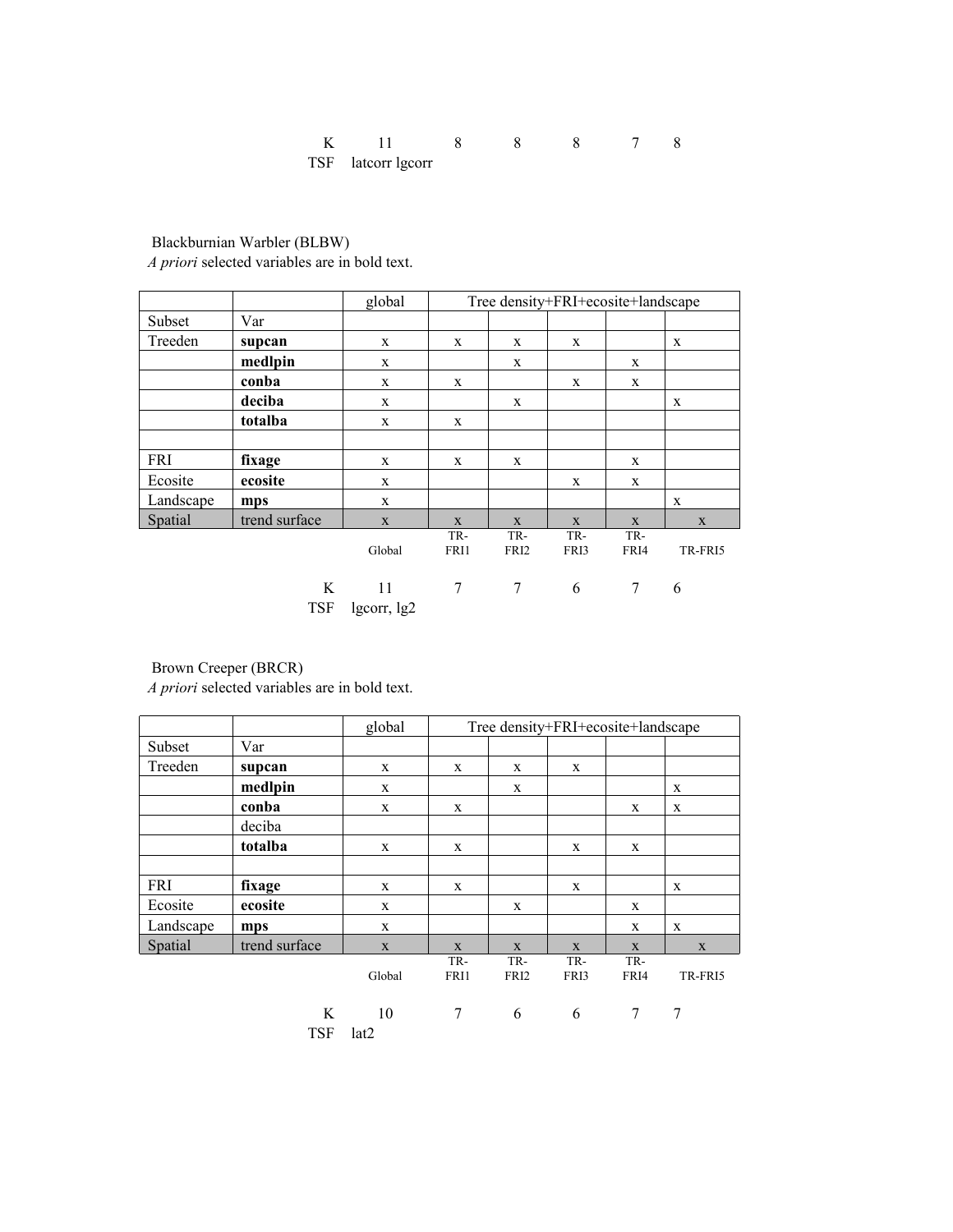# Black-throated Green Warbler (BTNW)

*A priori* selected variables are in bold text.

|           |                 | global            |             | Tree density+FRI+ecosite+landscape |             |             |         |
|-----------|-----------------|-------------------|-------------|------------------------------------|-------------|-------------|---------|
| Subset    | Var             |                   |             |                                    |             |             |         |
| Treeden   | supcan          | X                 | X           | X                                  |             | X           | X       |
|           | medlpin         | X                 |             |                                    |             | $\mathbf X$ |         |
|           | conba           | X                 | X           | X                                  | X           |             | X       |
|           | deciba          | X                 | X           |                                    | X           | X           |         |
|           | totalba         | X                 |             | X                                  |             |             |         |
|           |                 |                   |             |                                    |             |             |         |
| FRI       | fixage          | X                 | X           |                                    | X           | X           | X       |
| Ecosite   | ecosite         | X                 |             | X                                  | X           |             |         |
| Landscape | mps             | X                 |             |                                    |             |             | X       |
| Spatial   | trend surface   | X                 | X           | X                                  | X           | X           | X       |
|           |                 | Global            | TR-<br>FRI1 | TR-<br>FRI <sub>2</sub>            | TR-<br>FRI3 | TR-<br>FRI4 | TR-FRI5 |
|           | K<br><b>TSF</b> | 12<br>lg2, lgcorr | 8           | 8                                  | 8           | 8           | 8       |

# Evening Grosbeak (EVGR)

*A priori* selected variables are in bold text.

|            |                 | global      |             | Tree density+FRI+ecosite+landscape |             |             |             |
|------------|-----------------|-------------|-------------|------------------------------------|-------------|-------------|-------------|
| Subset     | Var             |             |             |                                    |             |             |             |
| Treeden    | supcan          | X           |             | X                                  | X           | X           |             |
|            | medlpin         | X           |             |                                    |             | X           |             |
|            | conba           | X           | X           | X                                  |             | X           | X           |
|            | deciba          | X           | X           |                                    | X           |             | X           |
|            | totalba         | X           |             |                                    | X           |             |             |
|            |                 |             |             |                                    |             |             |             |
| <b>FRI</b> | fixage          | X           | X           |                                    |             | X           | X           |
| Ecosite    | ecosite         | X           |             | X                                  | X           |             | X           |
| Landscape  | mps             | X           |             |                                    |             |             | $\mathbf x$ |
| Spatial    | trend surface   | X           | X           | X                                  | X           | X           | $\mathbf X$ |
|            |                 | Global      | TR-<br>FRI1 | TR-<br>FRI <sub>2</sub>            | TR-<br>FRI3 | TR-<br>FRI4 | TR-FRI5     |
|            | K<br><b>TSF</b> | 11<br>lglat | 6           | 6                                  | 7           | 7           | 8           |

# Golden-crowned Kinglet (GCKI)

|         |         | global | Tree density+FRI+ecosite+landscape |  |  |  |  |  |
|---------|---------|--------|------------------------------------|--|--|--|--|--|
| Subset  | Var     |        |                                    |  |  |  |  |  |
| Treeden | supcan  |        |                                    |  |  |  |  |  |
|         | medlpin |        |                                    |  |  |  |  |  |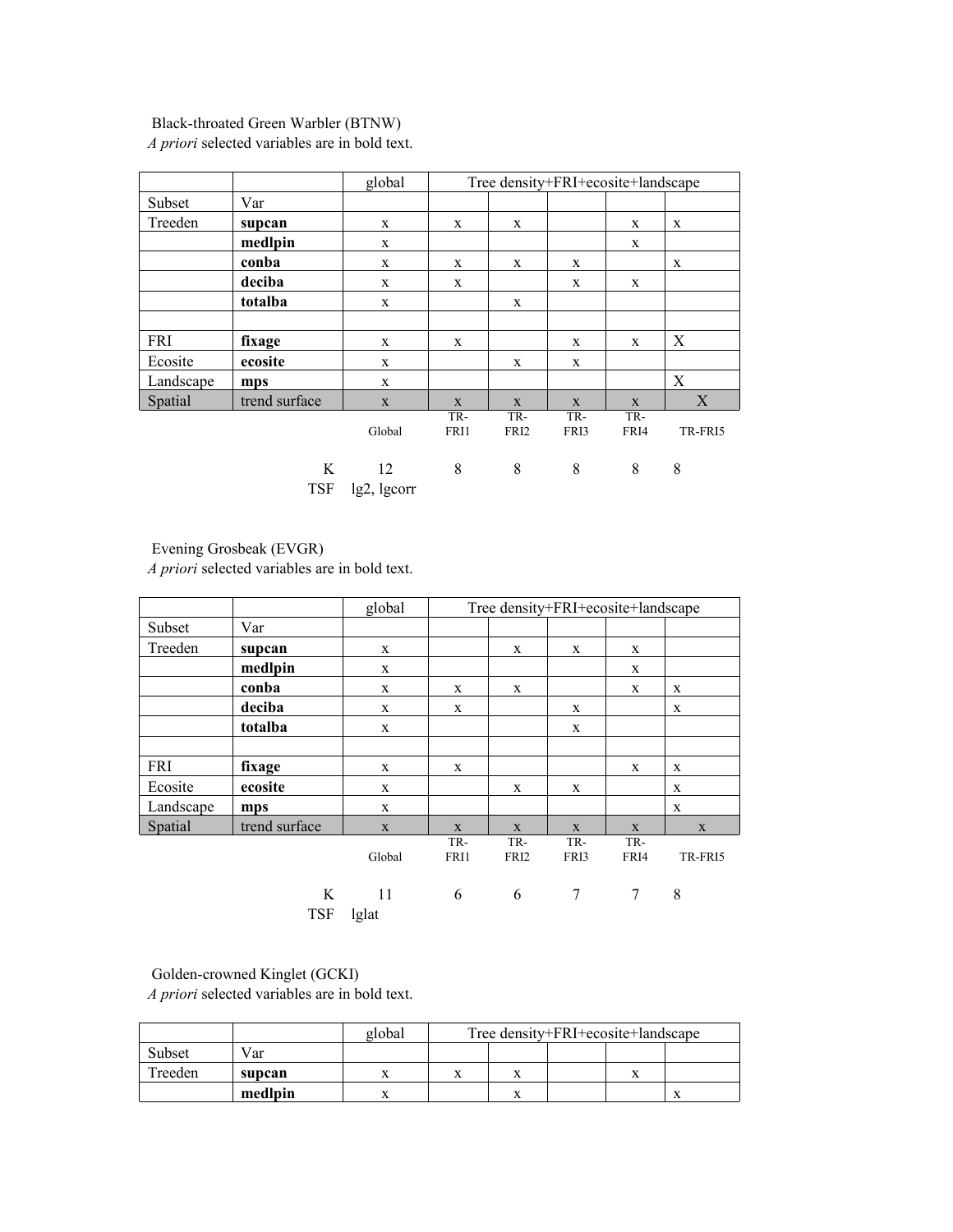|            | conba           | X           | X           |                         | X           |             | $\mathbf{x}$ |
|------------|-----------------|-------------|-------------|-------------------------|-------------|-------------|--------------|
|            | deciba          |             |             |                         |             |             |              |
|            | totalba         | $\mathbf X$ | X           |                         | X           | X           |              |
|            |                 |             |             |                         |             |             |              |
| <b>FRI</b> | fixage          | X           | X           |                         | X           |             | $\mathbf{x}$ |
| Ecosite    | ecosite         | X           |             | X                       | X           | X           |              |
| Landscape  | mps             | $\mathbf X$ |             |                         |             |             | $\mathbf{x}$ |
| Spatial    | trend surface   | $\mathbf X$ | $\mathbf X$ | X                       | X           | $\mathbf X$ | X            |
|            |                 | Global      | TR-<br>FRI1 | TR-<br>FRI <sub>2</sub> | TR-<br>FRI3 | TR-<br>FRI4 | TR-FRI5      |
|            | K<br><b>TSF</b> | 10<br>Lglat | 7           | 6                       | 7           | 6           | 7            |

Least Flycatcher (LEFL)

*A priori* selected variables are in bold text.

|            |               | global      | Tree density+FRI+ecosite+landscape |                         |             |             |         |  |  |  |  |
|------------|---------------|-------------|------------------------------------|-------------------------|-------------|-------------|---------|--|--|--|--|
| Subset     | Var           |             |                                    |                         |             |             |         |  |  |  |  |
| Treeden    | supcan        | $\mathbf X$ | X                                  |                         |             | X           | X       |  |  |  |  |
|            | medlpin       | $\mathbf X$ |                                    |                         |             |             |         |  |  |  |  |
|            | conba         |             |                                    |                         |             |             |         |  |  |  |  |
|            | deciba        | X           | X                                  |                         | X           | X           | X       |  |  |  |  |
|            | totalba       | X           |                                    | X                       | X           |             | X       |  |  |  |  |
|            |               |             |                                    |                         |             |             |         |  |  |  |  |
| <b>FRI</b> | fixage        | X           | X                                  |                         | X           |             |         |  |  |  |  |
| Ecosite    | ecosite       | X           |                                    | X                       | X           | X           |         |  |  |  |  |
| Landscape  | mps           | X           |                                    |                         |             |             | X       |  |  |  |  |
| Spatial    | trend surface | $\mathbf X$ | $\mathbf{X}$                       | X                       | X           | X           | X       |  |  |  |  |
|            |               | Global      | TR-<br>FRI1                        | TR-<br>FRI <sub>2</sub> | TR-<br>FRI3 | TR-<br>FRI4 | TR-FRI5 |  |  |  |  |
|            | K             | 12          | 8                                  | 7                       | 9           | 8           | 9       |  |  |  |  |

TSF latcorr, lgcorr, lg2

Northern Parula Warbler (NPWA)

|           |         | global |   |   | Tree density+FRI+ecosite+landscape |   |   |  |  |  |  |  |
|-----------|---------|--------|---|---|------------------------------------|---|---|--|--|--|--|--|
|           |         |        |   |   |                                    |   |   |  |  |  |  |  |
| Subset    | Var     |        |   |   |                                    |   |   |  |  |  |  |  |
| Treeden   | supcan  | X      | X | X |                                    | X | X |  |  |  |  |  |
|           | medlpin | X      |   |   |                                    | X |   |  |  |  |  |  |
|           | conba   | X      | X | X | X                                  |   |   |  |  |  |  |  |
|           | deciba  | X      |   | X | X                                  |   | X |  |  |  |  |  |
|           | totalba | X      | X |   |                                    | X |   |  |  |  |  |  |
|           |         |        |   |   |                                    |   |   |  |  |  |  |  |
| FRI       | fixage  | X      | X | X |                                    | X |   |  |  |  |  |  |
| Ecosite   | ecosite | X      |   |   | X                                  |   |   |  |  |  |  |  |
| Landscape | mps     | X      |   |   |                                    |   | X |  |  |  |  |  |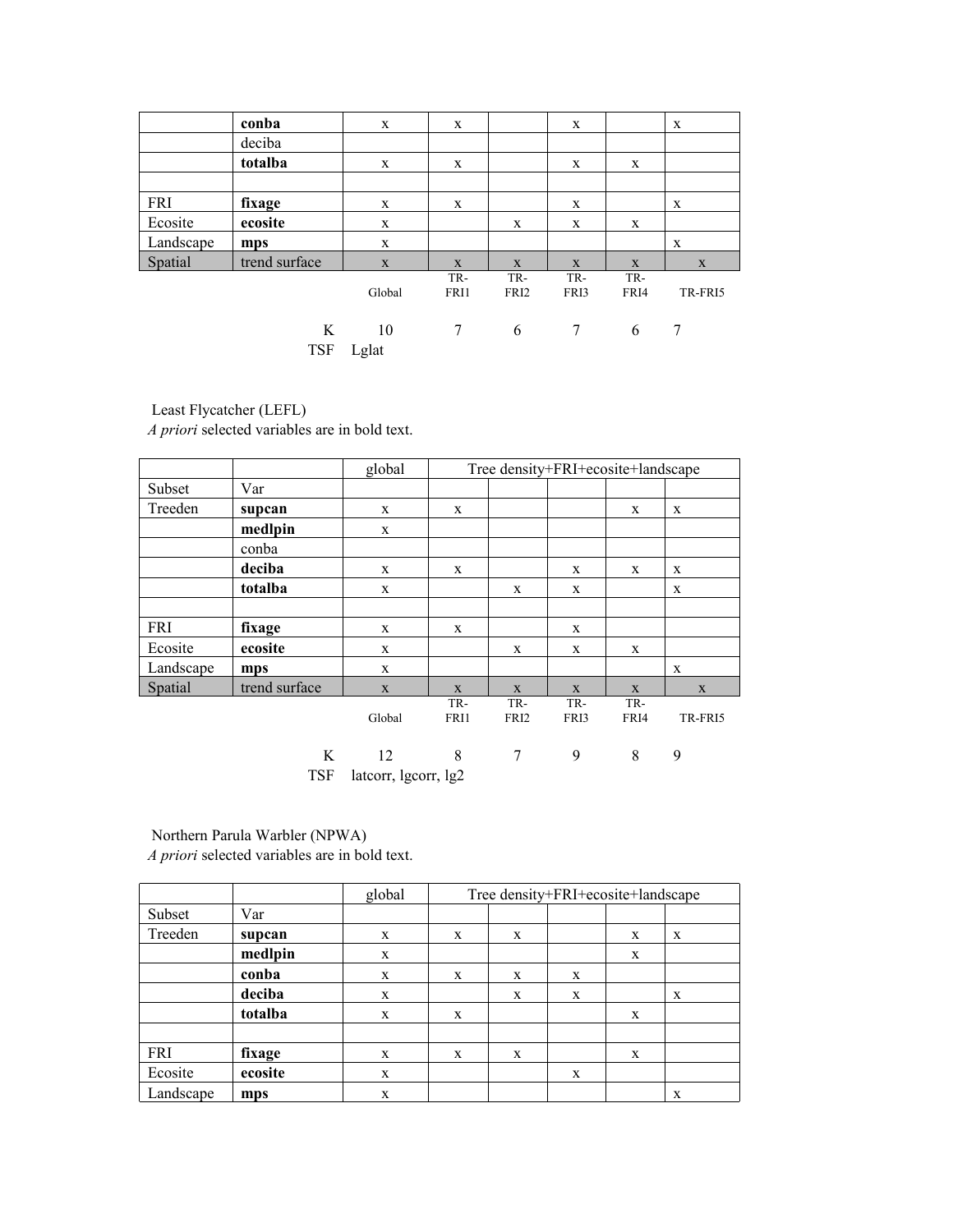| Spatial | trend surface | X      | X              | X                | X        | X    | X       |
|---------|---------------|--------|----------------|------------------|----------|------|---------|
|         |               |        | TR-            | TR-              | TR-      | TR-  |         |
|         |               | Global | FRI1           | FRI <sub>2</sub> | FRI3     | FRI4 | TR-FRI5 |
|         |               |        |                |                  |          |      |         |
|         | K             | -11    | $\overline{7}$ | $7\phantom{0}$   | $\sigma$ |      | 6       |
|         | TSF           | lgcorr |                |                  |          |      |         |

 Pine Warbler (PIWA) *A priori* selected variables are in bold text.

|            |                 | global              |             | Tree density+FRI+ecosite+landscape |             |             |             |
|------------|-----------------|---------------------|-------------|------------------------------------|-------------|-------------|-------------|
| Subset     | Var             |                     |             |                                    |             |             |             |
| Treeden    | supcan          | X                   | X           | X                                  |             | X           | X           |
|            | medlpin         | X                   |             | X                                  | X           |             |             |
|            | conba           |                     |             |                                    |             |             |             |
|            | deciba          |                     |             |                                    |             |             |             |
|            | totalba         | X                   | X           |                                    |             | X           |             |
|            |                 |                     |             |                                    |             |             |             |
| <b>FRI</b> | fixage          | X                   | X           |                                    | X           |             | X           |
| Ecosite    | ecosite         | X                   |             | X                                  | X           | X           |             |
| Landscape  | mps             | X                   |             |                                    |             |             | X           |
| Spatial    | trend surface   | X                   | X           | X                                  | X           | $\mathbf X$ | $\mathbf X$ |
|            |                 | Global              | TR-<br>FRI1 | TR-<br>FRI <sub>2</sub>            | TR-<br>FRI3 | TR-<br>FRI4 | TR-FRI5     |
|            | K<br><b>TSF</b> | 10<br>latcorr, lat2 | 7           | 7                                  | 7           | 7           | 7           |

Pileated Woodpecker (PIWO)

|            |                 | global                         |             |                         | Tree density+FRI+ecosite+landscape |             |             |
|------------|-----------------|--------------------------------|-------------|-------------------------|------------------------------------|-------------|-------------|
| Subset     | Var             |                                |             |                         |                                    |             |             |
| Treeden    | supcan          | X                              | X           | X                       |                                    | X           | X           |
|            | medlpin         | X                              |             |                         |                                    | X           |             |
|            | conba           | X                              |             | X                       | X                                  |             | X           |
|            | deciba          | X                              |             |                         | X                                  |             |             |
|            | totalba         | X                              | X           |                         |                                    |             | X           |
|            |                 |                                |             |                         |                                    |             |             |
| <b>FRI</b> | fixage          | X                              |             | X                       |                                    | X           | X           |
| Ecosite    | ecosite         | X                              | X           |                         | X                                  | X           |             |
| Landscape  | mps             | $\mathbf X$                    |             |                         |                                    |             | $\mathbf X$ |
| Spatial    | trend surface   |                                |             |                         |                                    |             |             |
|            |                 | Global                         | TR-<br>FRI1 | TR-<br>FRI <sub>2</sub> | TR-<br>FRI3                        | TR-<br>FRI4 | TR-FRI5     |
|            | K<br><b>TSF</b> | 10<br>$\overline{\phantom{a}}$ | 5           | 5                       | 5                                  | 6           | 7           |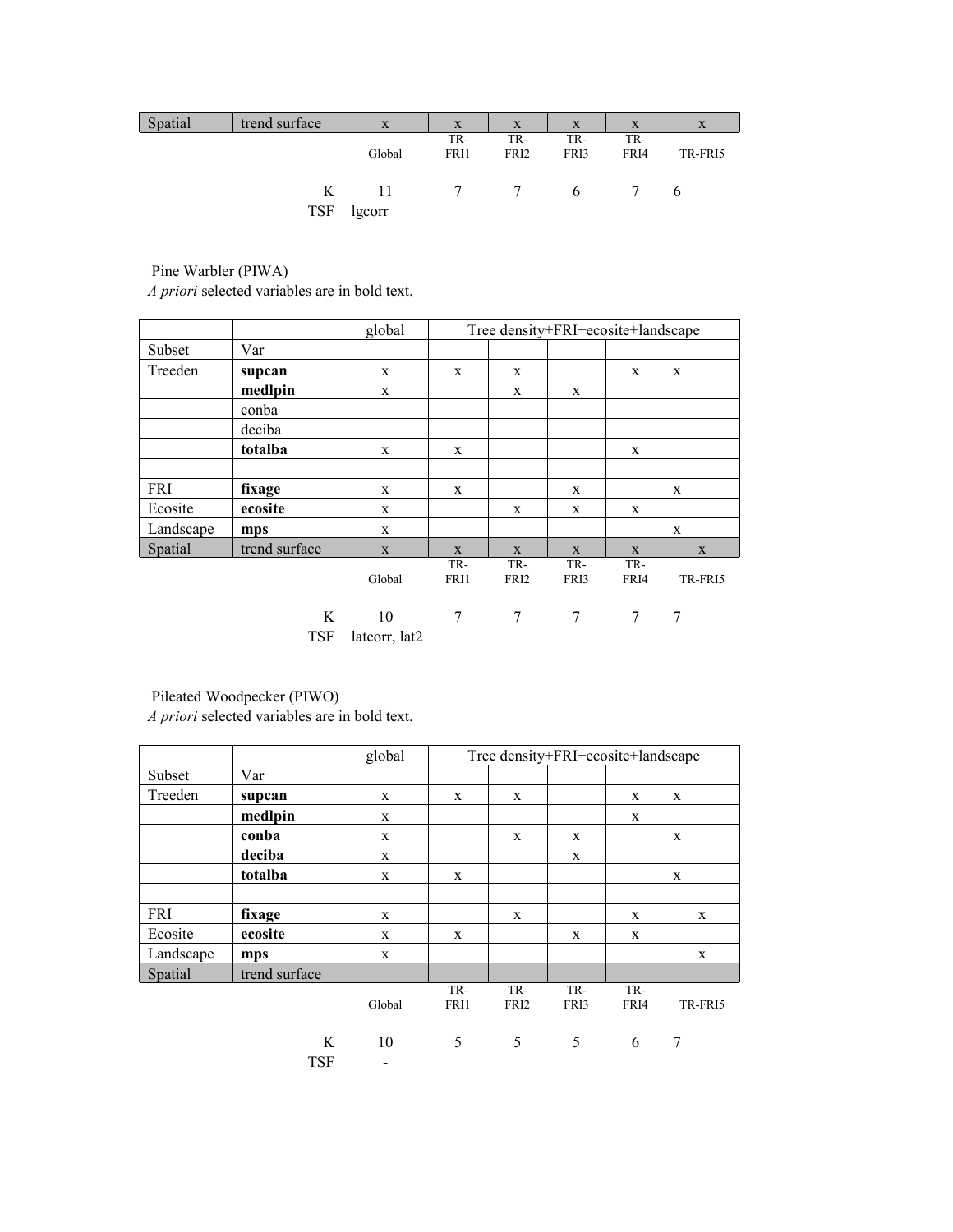# Red-breasted Nuthatch (RBNU)

*A priori* selected variables are in bold text.

|           |                 | global             |             | Tree density+FRI+ecosite+landscape |             |             |         |  |  |  |  |  |
|-----------|-----------------|--------------------|-------------|------------------------------------|-------------|-------------|---------|--|--|--|--|--|
| Subset    | Var             |                    |             |                                    |             |             |         |  |  |  |  |  |
| Treeden   | supcan          | X                  |             | X                                  |             | X           |         |  |  |  |  |  |
|           | medlpin         | X                  |             | X                                  | X           |             | X       |  |  |  |  |  |
|           | conba           | X                  | X           |                                    | X           | X           | X       |  |  |  |  |  |
|           | deciba          |                    |             |                                    |             |             |         |  |  |  |  |  |
|           | totalba         | X                  | X           | X                                  | X           |             |         |  |  |  |  |  |
|           |                 |                    |             |                                    |             |             |         |  |  |  |  |  |
| FRI       | fixage          | X                  |             | X                                  | X           |             | X       |  |  |  |  |  |
| Ecosite   | ecosite         | X                  | X           | X                                  |             | X           |         |  |  |  |  |  |
| Landscape | mps             | X                  |             |                                    |             |             | X       |  |  |  |  |  |
| Spatial   | trend surface   | X                  | X           | X                                  | X           | X           | X       |  |  |  |  |  |
|           |                 | Global             | TR-<br>FRI1 | TR-<br>FRI <sub>2</sub>            | TR-<br>FRI3 | TR-<br>FRI4 | TR-FRI5 |  |  |  |  |  |
|           | K<br><b>TSF</b> | 11<br>lgcorr, lat2 | 7           | 9                                  | 8           | 7           | 8       |  |  |  |  |  |

Winter Wren (WIWR)

*A priori* selected variables are in bold text.

|           |               | global                      |             | Tree density+FRI+ecosite+landscape |             |             |             |  |  |
|-----------|---------------|-----------------------------|-------------|------------------------------------|-------------|-------------|-------------|--|--|
| Subset    | Var           |                             |             |                                    |             |             |             |  |  |
| Treeden   | supcan        | X                           | X           |                                    | X           |             | X           |  |  |
|           | medlpin       | X                           |             | X                                  | X           |             |             |  |  |
|           | conba         | $\mathbf X$                 | X           | X                                  |             | X           | X           |  |  |
|           | deciba        |                             |             |                                    |             |             |             |  |  |
|           | totalba       | X                           |             | X                                  | X           | X           | X           |  |  |
|           |               |                             |             |                                    |             |             |             |  |  |
| FRI       | fixage        | X                           | X           |                                    |             | X           | X           |  |  |
| Ecosite   | ecosite       | X                           |             | X                                  | X           |             |             |  |  |
| Landscape | mps           | X                           |             |                                    |             |             | X           |  |  |
| Spatial   | trend surface | $\mathbf X$                 | X           | X                                  | X           | X           | $\mathbf X$ |  |  |
|           |               | Global                      | TR-<br>FRI1 | TR-<br>FRI <sub>2</sub>            | TR-<br>FRI3 | TR-<br>FRI4 | TR-FRI5     |  |  |
|           | K             | 13<br>latcorr, lglat, lat2, | 9           | 10                                 | 10          | 9           | 11          |  |  |
|           | <b>TSF</b>    | lg2                         |             |                                    |             |             |             |  |  |

# Species richness

|         |         | global | Tree density+FRI+ecosite+landscape |  |  |  |  |  |  |  |
|---------|---------|--------|------------------------------------|--|--|--|--|--|--|--|
| Subset  | Var     |        |                                    |  |  |  |  |  |  |  |
| Treeden | supcan  |        |                                    |  |  |  |  |  |  |  |
|         | medlpin |        |                                    |  |  |  |  |  |  |  |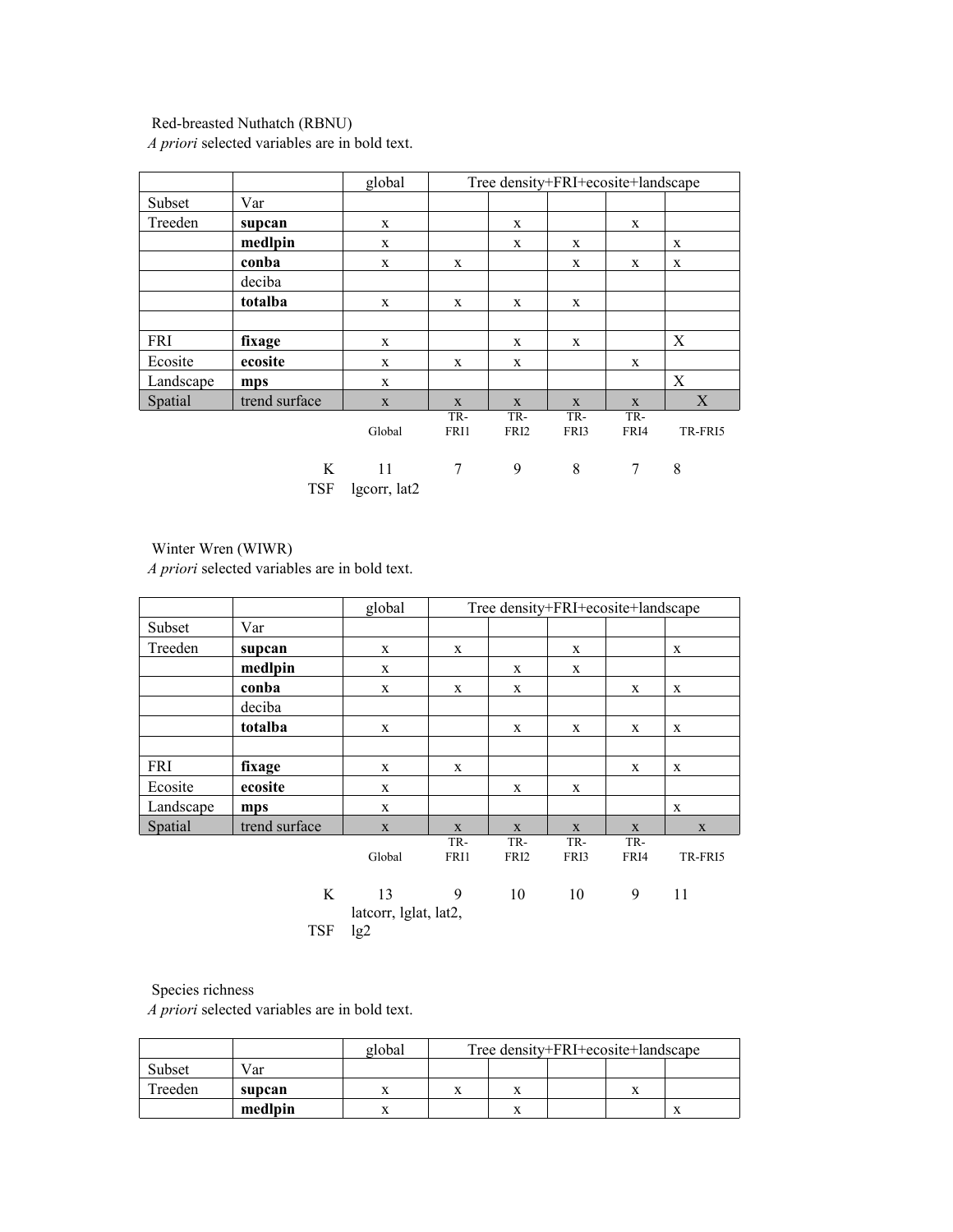|            | conba           | X                              |                |                         | X           | X           |         |
|------------|-----------------|--------------------------------|----------------|-------------------------|-------------|-------------|---------|
|            | deciba          | $\mathbf{x}$                   |                |                         | X           | X           | X       |
|            | totalba         | X                              |                | X                       |             |             |         |
| <b>FRI</b> | fixage          | X                              | X              |                         | X           |             | X       |
| Ecosite    | ecosite         | X                              |                | X                       |             | X           |         |
| Landscape  | mps             | X                              |                |                         |             |             | X       |
| Spatial    | trend surface   |                                |                |                         |             |             |         |
|            |                 | Global                         | TR-<br>FRI1    | TR-<br>FRI <sub>2</sub> | TR-<br>FRI3 | TR-<br>FRI4 | TR-FRI5 |
|            | K<br><b>TSF</b> | 10<br>$\overline{\phantom{a}}$ | $\overline{4}$ | 6                       | 5           | 6           | 6       |

# Abundance

|            |                 | global             | Tree density+FRI+ecosite+landscape |                         |             |             |             |  |  |  |  |
|------------|-----------------|--------------------|------------------------------------|-------------------------|-------------|-------------|-------------|--|--|--|--|
| Subset     | Var             |                    |                                    |                         |             |             |             |  |  |  |  |
| Treeden    | supcan          | X                  | X                                  | X                       |             | X           |             |  |  |  |  |
|            | medlpin         | X                  |                                    | X                       |             |             | X           |  |  |  |  |
|            | conba           | X                  |                                    |                         | X           | X           |             |  |  |  |  |
|            | deciba          | $\mathbf X$        |                                    |                         | X           | X           | X           |  |  |  |  |
|            | totalba         | X                  |                                    | X                       |             |             |             |  |  |  |  |
|            |                 |                    |                                    |                         |             |             |             |  |  |  |  |
| <b>FRI</b> | fixage          | X                  | X                                  |                         | X           |             | X           |  |  |  |  |
| Ecosite    | ecosite         | X                  |                                    | X                       |             | X           |             |  |  |  |  |
| Landscape  | mps             | X                  |                                    |                         |             |             | $\mathbf x$ |  |  |  |  |
| Spatial    | trend surface   | X                  | X                                  | X                       | X           | X           | X           |  |  |  |  |
|            |                 | Global             | TR-<br>FRI1                        | TR-<br>FRI <sub>2</sub> | TR-<br>FRI3 | TR-<br>FRI4 | TR-FRI5     |  |  |  |  |
|            | K<br><b>TSF</b> | 12<br>lateorr, 1g2 | 6                                  | 8                       | 7           | 8           | 8           |  |  |  |  |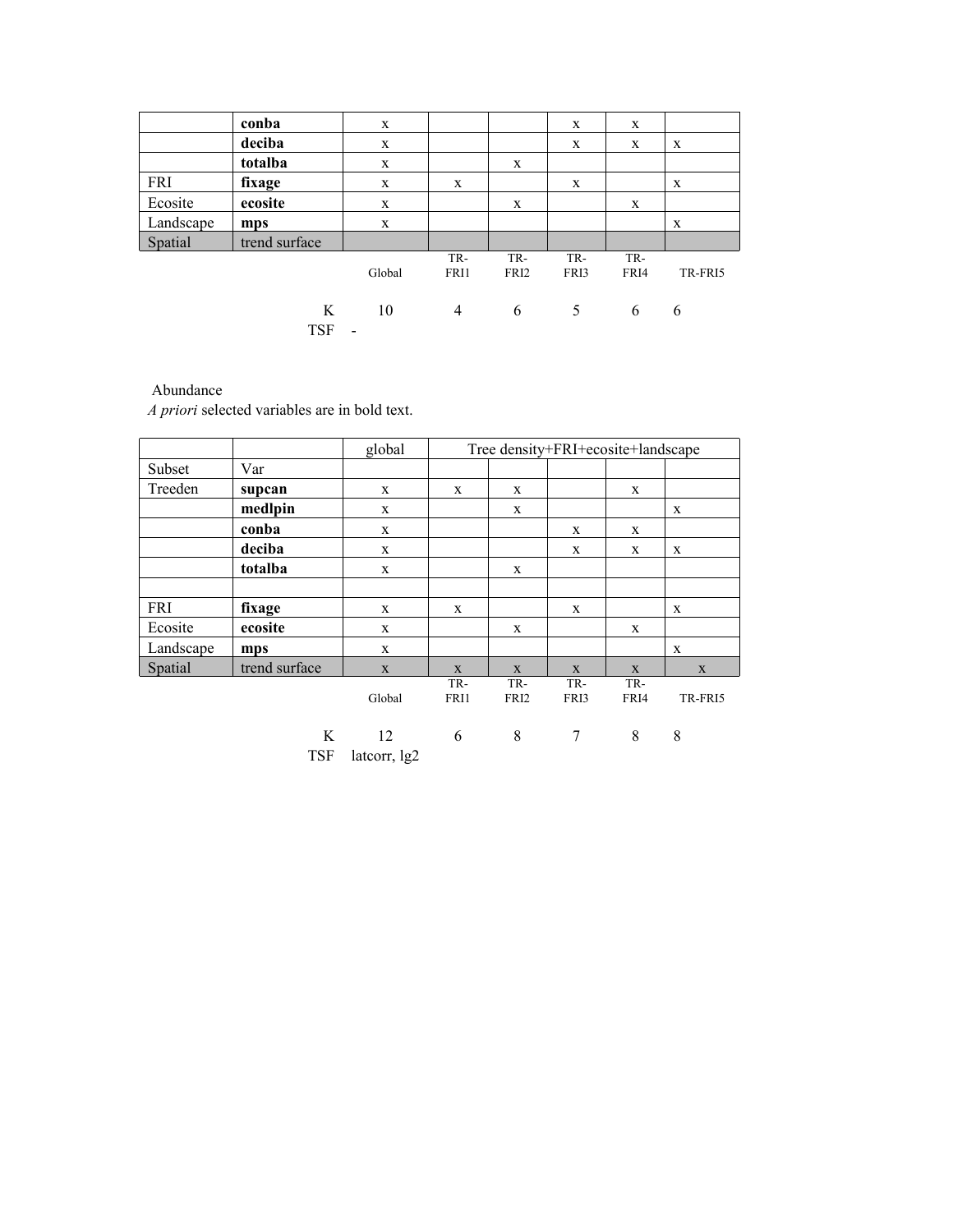**Appendix 2**. Comparison of avian abundance between old-growth pine stands (>130 years old) and younger pine stands, controlling for spatial autocorrelation. Each territorial male was originally counted as two individuals. As this may not be valid, all counts were divided by two and rounded to whole integers. Light shade shows species significantly more abundant in old-growth stands. Dark shade shows species significantly more abundant in younger stands.

|                                                               |                                | Younger         |                          |                          |                                  |         |               |                  |                            |
|---------------------------------------------------------------|--------------------------------|-----------------|--------------------------|--------------------------|----------------------------------|---------|---------------|------------------|----------------------------|
|                                                               | Old growth stands <sup>1</sup> | stands          | Model <sup>2</sup>       | Coefficient <sup>3</sup> | s.e.                             |         | $Z$ $P > /Z/$ | IRR <sup>4</sup> | Trend surface <sup>5</sup> |
| American robin Turdus migratorius (AMRO)                      | $0.36 \pm 0.17$                | $1.03 \pm 0.29$ | nb                       | $-0.53$                  | 0.6<br>9<br>0.5                  | $-0.76$ | 0.44          |                  | lglat, lgcorr              |
| Black-and-white warbler Mniotilta varia (BAWW)                | $2.50 \pm 0.45$                | $1.68 \pm 0.28$ |                          | 0.76                     | 5<br>0.5                         | 1.39    | 0.17          |                  | lat2                       |
| Bay-breasted warbler Setophaga castanea (BBWA)                | $0.64 \pm 0.27$                | $0.53 \pm 0.26$ | p                        | 0.90                     | 5<br>0.4                         | 1.63    | 0.10          |                  | latcorr, lg2               |
| Black-capped chickadee Poecile atricapillus (BCCH)            | $0.57 \pm 0.25$                | $1.53 \pm 0.26$ | nb                       | $-1.06$                  | 5                                | $-2.34$ | 0.02          | 0.34             | Lglat                      |
| Blue-headed vireo Vireo solitarius (BHVI)                     | $1.43 \pm 0.31$                | $1.21 \pm 0.26$ |                          | 0.16                     | 0.4<br>6<br>1.0                  | 0.35    | 0.73          |                  | lateorr, lgcorr            |
| Blackburnian warbler Setophaga fusca (BLBW)                   | $8.86 \pm 0.78$                | $6.26 \pm 0.66$ |                          | 1.94                     | 7<br>0.3                         | 1.82    | $0.08\,$      |                  | lg2, lgcorr                |
| Blue jay Cyanocitta cristata (BLJA)                           | $1.50 \pm 0.37$                | $1.18 \pm 0.24$ | nb                       | 0.20                     | 2<br>0.2                         | 0.62    | 0.54          |                  | lg2                        |
| Brown creeper Certhia americana (BRCR)                        | $2.71 \pm 0.65$                | $1.61 \pm 0.22$ | p                        | 0.42                     |                                  | 2.00    | 0.05          | 1.52             | lat2                       |
| Black-throated blue warbler Setophaga caerulesecens<br>(BTBW) | $1.79 \pm 0.66$                | $1.71 \pm 0.31$ | nb                       | 0.12                     | 0.3<br>$\boldsymbol{0}$<br>1.0   | 0.41    | 0.69          |                  | lg2                        |
| Black-throated green warbler Setophaga virens (BTNW)          | $6.07 \pm 0.74$                | $4.37 \pm 0.60$ | -1                       | 1.52                     | 6<br>0.4                         | 1.44    | 0.16          |                  | lg2, lgcorr                |
| Canada warbler Cardellina canadensis (CAWA)                   | $0.71 \pm 0.27$                | $0.68 \pm 0.18$ | nb                       | 0.04                     | $\,8\,$<br>0.8                   | 0.09    | 0.93          |                  |                            |
| Cedar waxwing Bombycilla cedrorum (CEDW)                      | $0.21 \pm 0.11$                | $0.66 \pm 0.23$ | nb                       | $-0.53$                  | 6<br>0.4                         | $-0.62$ | 0.54          |                  | lglat, lg2, lat2           |
| Chipping sparrow Spizella passerina (CHSP)                    | $0.43 \pm 0.20$                | $0.79 \pm 0.26$ | $\mathbf{D}$             | $-1.12$                  | 5                                | $-2.50$ | 0.01          | 0.32             | lgcorr                     |
| Common raven Corvus corax (CORA)                              | $0.64 \pm 0.57$                | $0.42 \pm 0.14$ | p                        | 0.51                     | 0.4<br>$\overline{2}$<br>$0.8\,$ | 1.21    | 0.23          |                  | lglat                      |
| Chestnut-sided warbler Setophaga pensylvanica (CSWA)          | $0.64 \pm 0.37$                | $1.16 \pm 0.41$ | nb                       | $-0.02$                  | 3                                | $-0.02$ | 0.98          |                  | lg2                        |
| Downy woodpecker Picoides pubescens (DOWO)                    | $0.29 \pm 0.16$                | $0.34 \pm 0.12$ | p                        | $-0.18$                  | 0.6<br>0.7                       | $-0.29$ | 0.77          |                  | lglat, lgcorr, lat2, lg2   |
| Eastern wood-pewee Contopus virens (EWPE)                     | $0.86 \pm 0.31$                | $1.34 \pm 0.38$ | nb                       | $-0.18$                  | $\overline{4}$<br>0.4            | $-0.24$ | 0.81          |                  |                            |
| Evening grosbeak Coccothraustes vespertinus (EVGR)            | $1.43 \pm 0.76$                | $0.61 \pm 0.13$ | nb                       | 0.60                     | 5<br>0.5                         | 1.33    | 0.18          |                  | lglat                      |
| Golden-crowned kinglet Regulus satrapa (GCKI)                 | $2.14 \pm 0.50$                | $1.87 \pm 0.27$ | $\overline{\phantom{a}}$ | 0.17                     | $\boldsymbol{0}$                 | 0.35    | 0.73          |                  | lglat                      |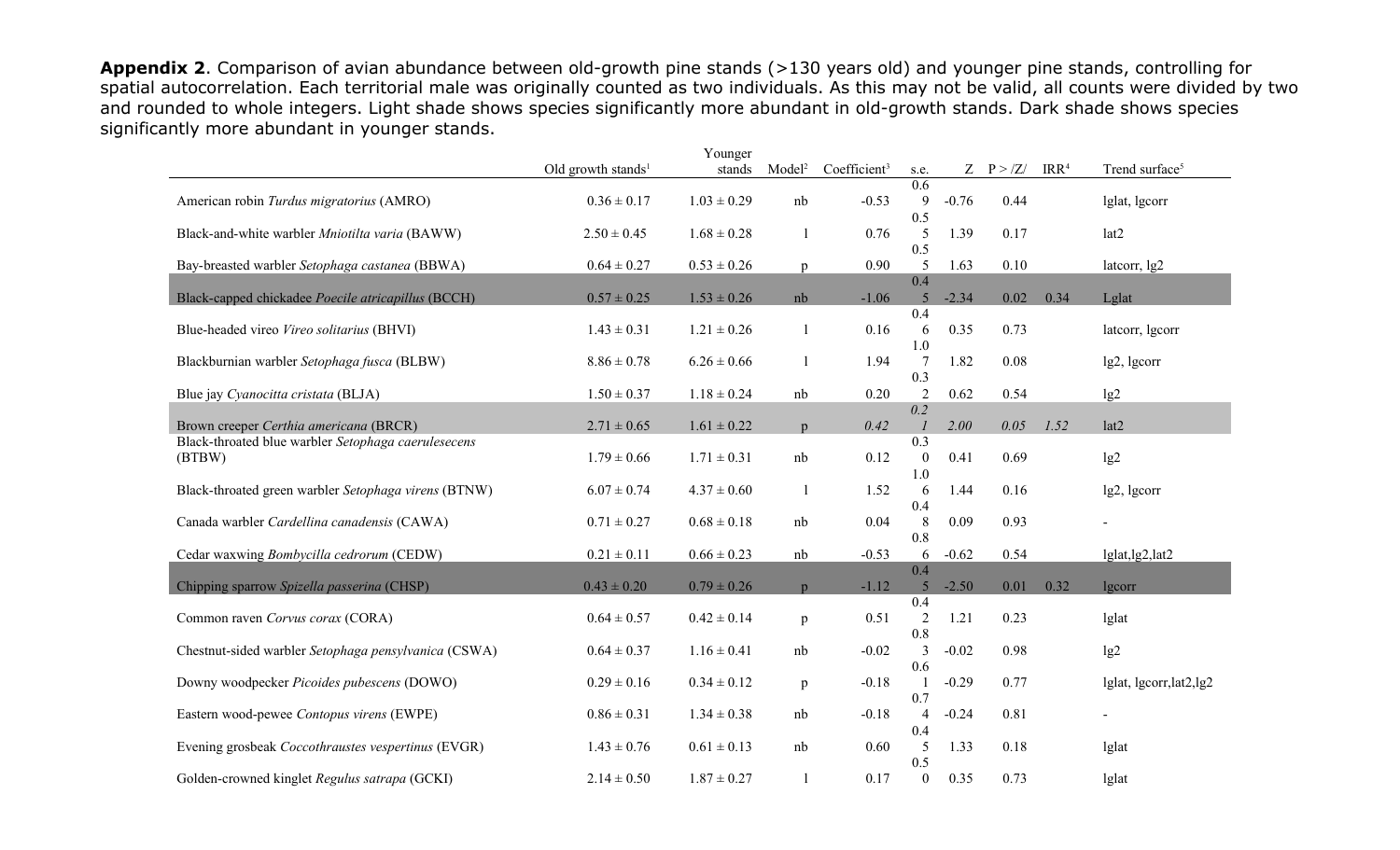|                                                         |                  |                  |              |         | 0.5                   |         |      |      |                                           |
|---------------------------------------------------------|------------------|------------------|--------------|---------|-----------------------|---------|------|------|-------------------------------------------|
| Hairy woodpecker Picoides villosus (HAWO)               | $0.57 \pm 0.31$  | $0.61 \pm 0.14$  | nb           | $-0.06$ | 0.4                   | $-0.11$ | 0.91 |      |                                           |
| Hermit thrush Catharus guttatus (HETH)                  | $1.36 \pm 0.63$  | $2.84 \pm 0.49$  | nb           | $-0.36$ | $\theta$              | $-0.89$ | 0.37 |      | lglat, lg2, lat2                          |
| Least flycatcher Empidonax minimus (LEFL)               | $2.79 \pm 0.57$  | $2.16 \pm 0.59$  | nb           | 0.40    | 0.4<br>5              | 0.89    | 0.37 |      | lateorr, lgcorr, lg2                      |
| Magnolia warbler Setophaga magnolia (MAWA)              | $4.79 \pm 0.77$  | $4.61 \pm 0.69$  | nb           | $-0.19$ | 0.1<br>9              | $-1.03$ | 0.31 |      | lateorr, lglat, lat2, lg2                 |
| Nashville warbler Oreothlypis ruficapilla (NAWA)        | $2.64 \pm 0.63$  | $3.47 \pm 0.43$  | nb           | $-0.26$ | 0.2<br>3              | $-1.12$ | 0.26 |      | lateorr, lgcorr                           |
| Northern flicker Colaptes auratus (NOFL)                | $0.29 \pm 0.16$  | $0.47 \pm 0.12$  | $\mathbf{p}$ | $-0.46$ | 0.5<br>$8\phantom{.}$ | $-0.79$ | 0.43 |      | lg2, lgcorr, lat2                         |
| Northern parula Setophaga americana (NPWA)              | $1.50 \pm 0.54$  | $0.18 \pm 0.08$  | p            | 1.52    | 0.4<br>$\overline{4}$ | 3.48    | 0.00 | 4.58 | lgcorr                                    |
| Ovenbird Seiurus aurocapilla (OVEN)                     | $13.00 \pm 1.31$ | $13.34 \pm 0.71$ |              | $-0.25$ | 1.3<br>7              | $-0.18$ | 0.86 |      | lg2, lglat, lat2                          |
| Pine warbler Setophaga pinus (PIWA)                     | $3.07 \pm 0.79$  | $2.21 \pm 0.34$  | nb           | 0.43    | 0.2<br>8              | 1.52    | 0.13 |      | latcorr, lat2                             |
| Pileated woodpecker Dryocopus pileatus (PIWO)           | $1.21 \pm 0.39$  | $0.95 \pm 0.22$  | nb           | 0.25    | 0.4<br>0.7            | 0.60    | 0.55 |      |                                           |
| Purple finch Carpodacus purpureus (PUFI)                | $0.21 \pm 0.11$  | $0.47 \pm 0.15$  | nb           | $-0.79$ | 6                     | $-1.04$ | 0.30 |      |                                           |
| Rose-breasted grosbeak Pheucticus ludovicianus (RBGR)   | $0.29 \pm 0.16$  | $0.82 \pm 0.20$  | nb           | $-0.54$ | 0.6<br>6<br>0.1       | $-0.83$ | 0.41 |      | lg2, lgcorr                               |
| Red-breasted nuthatch Sitta canadensis (RBNU)           | $3.07 \pm 0.37$  | $2.74 \pm 0.32$  | $\, {\rm p}$ | $-0.14$ | 9<br>0.4              | $-0.76$ | 0.45 |      | lat2, lgcorr                              |
| Ruby-crowned kinglet Regulus calendula (RCKI)           | $0.57 \pm 0.25$  | $0.82 \pm 0.34$  | $\, {\rm p}$ | 0.03    | $\mathfrak{Z}$<br>0.1 | 0.08    | 0.94 |      | lateorr, lgcorr                           |
| Red-eyed vireo Vireo olivaceus (REVI)                   | $8.93 \pm 0.68$  | $8.00 \pm 0.52$  | p            | 0.11    |                       | 1.03    | 0.30 |      |                                           |
| Ruffed grouse Bonasa umbellus (RUGR)                    | $0.86 \pm 0.23$  | $0.84 \pm 0.23$  | nb           | $-0.02$ | 0.4                   | $-0.04$ | 0.97 |      | lateorr, 1g2                              |
| Scarlet tanager Piranga olivacea (SCTA)                 | $1.07 \pm 0.35$  | $0.58 \pm 0.15$  | p            | 0.99    | 0.4<br>2              | 2.34    | 0.02 | 2.69 | lateorr, $l$ glat, $l$ at $2$ , $l$ g $2$ |
| Swainson's thrush Catharus ustulatus (SWTH)             | $7.21 \pm 0.50$  | $5.89 \pm 0.76$  | $\mathbf{l}$ | $-0.23$ | 0.9<br>5              | $-0.25$ | 0.81 |      | lgcorr,lg2                                |
| Veery Catharus fuscescens (VEER)                        | $1.29 \pm 0.46$  | $2.74 \pm 0.49$  | nb           | $-0.61$ | 0.4<br>3              | $-1.42$ | 0.16 |      | lgcorr                                    |
| Winter wren Troglodytes hiemalis (WIWR)                 | $5.00 \pm 0.62$  | $3.21 \pm 0.49$  | -1           | 1.30    | 0.7<br>8              | 1.68    | 0.10 |      | lateorr, lglat, lat2, lg2                 |
| White-throated sparrow Zonotrichia albicollis (WTSP)    | $4.00 \pm 0.75$  | $3.50 \pm 0.49$  | nb           | 0.03    | 0.2<br>5              | 0.11    | 0.91 |      | lat2                                      |
| Yellow-bellied flycatcher Empidonax flaviventris (YBFL) | $0.36 \pm 0.20$  | $0.89 \pm 0.31$  | nb           | $-0.63$ | 0.6<br>3              | $-1.01$ | 0.31 |      | lateorr, lgcorr                           |
| Yellow-bellied sapsucker Sphyrapicus varius (YBSA)      | $1.36 \pm 0.49$  | $2.45 \pm 0.37$  | nb           | $-0.28$ | 0.3<br>$\mathfrak{Z}$ | $-0.85$ | 0.39 |      | lg2, lglat                                |